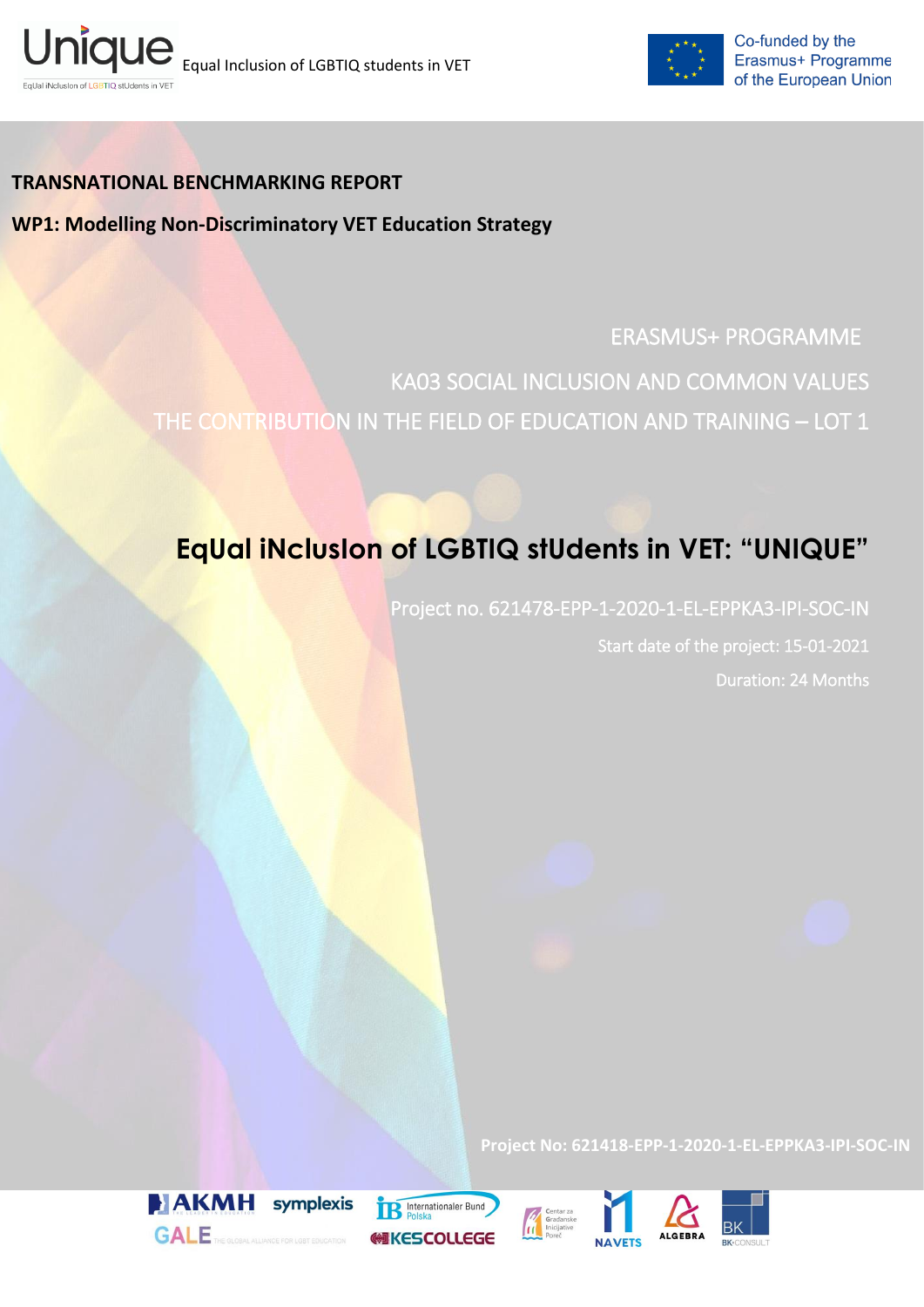



## **PROJECT INFORMATION**

| Project Acronym   UNIQUE |                                                             |
|--------------------------|-------------------------------------------------------------|
|                          | Project Title   Equal Inclusion of LGBTIQ students in VET   |
|                          | Agreement Number   621478-EPP-1-2020-1-EL-EPPKA3-IPI-SOC-IN |
|                          | EU Programme   ERASMUS+ KA3 Support for Policy Reform       |
|                          | Project Website   https://uniqueproject.eu/                 |

| Authoring Partners   Symplexis |                              |
|--------------------------------|------------------------------|
|                                | Date   December 2021         |
|                                | Version $\vert$ V2.0 (final) |
| Approved by                    |                              |
| Dissemination Level   Public   |                              |

#### **Disclaimer**

The European Commission support for the production of this publication does not constitute endorsement of the contents which reflects the views only of the authors, and the Commission cannot be held responsible for any use which ma y be made of the information contained therein.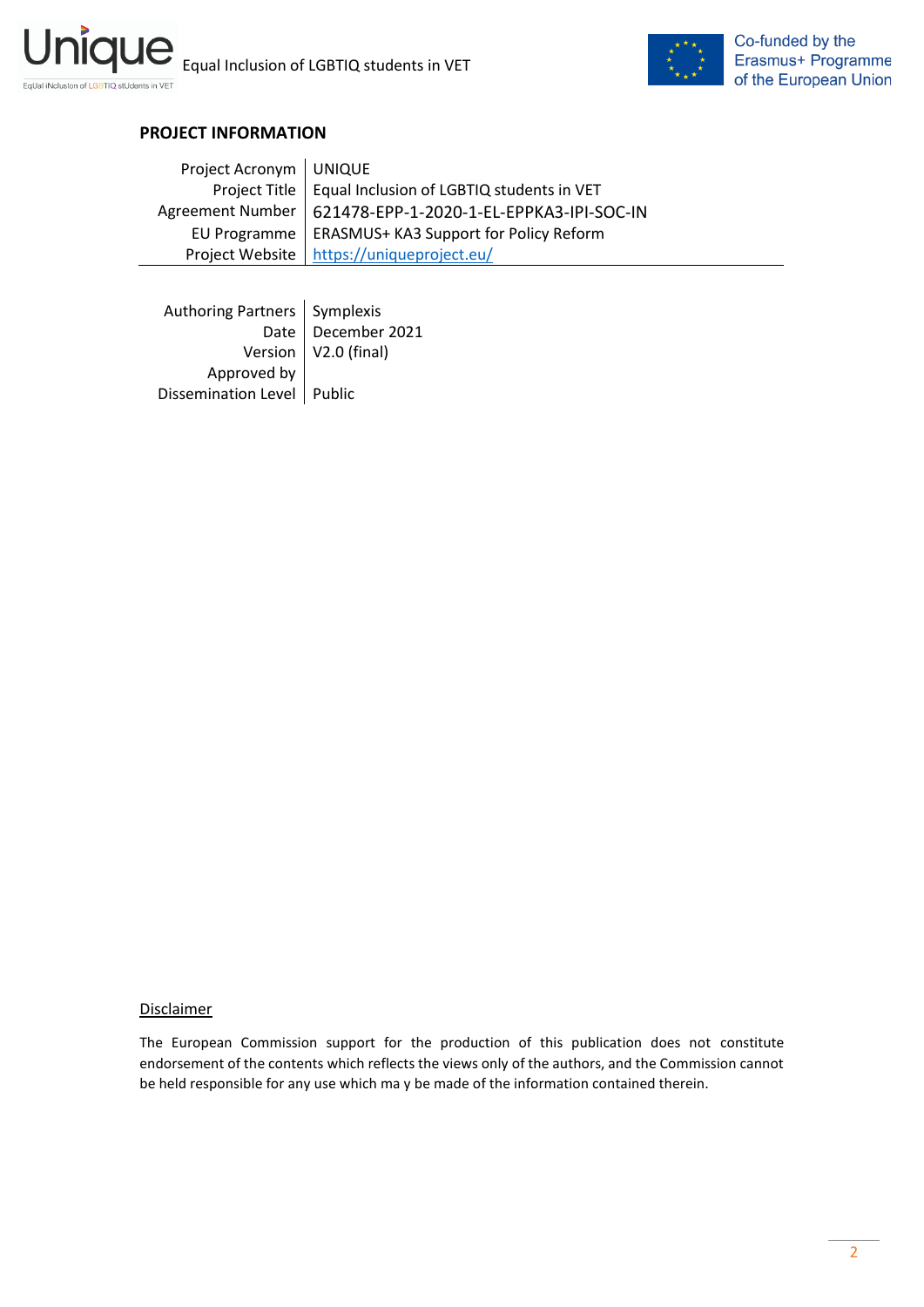

# Table of Contents

| 2. Primary research results: Students', teachers', and experts' perceptions 16 |  |
|--------------------------------------------------------------------------------|--|
|                                                                                |  |
|                                                                                |  |
|                                                                                |  |
|                                                                                |  |
|                                                                                |  |
|                                                                                |  |
|                                                                                |  |
|                                                                                |  |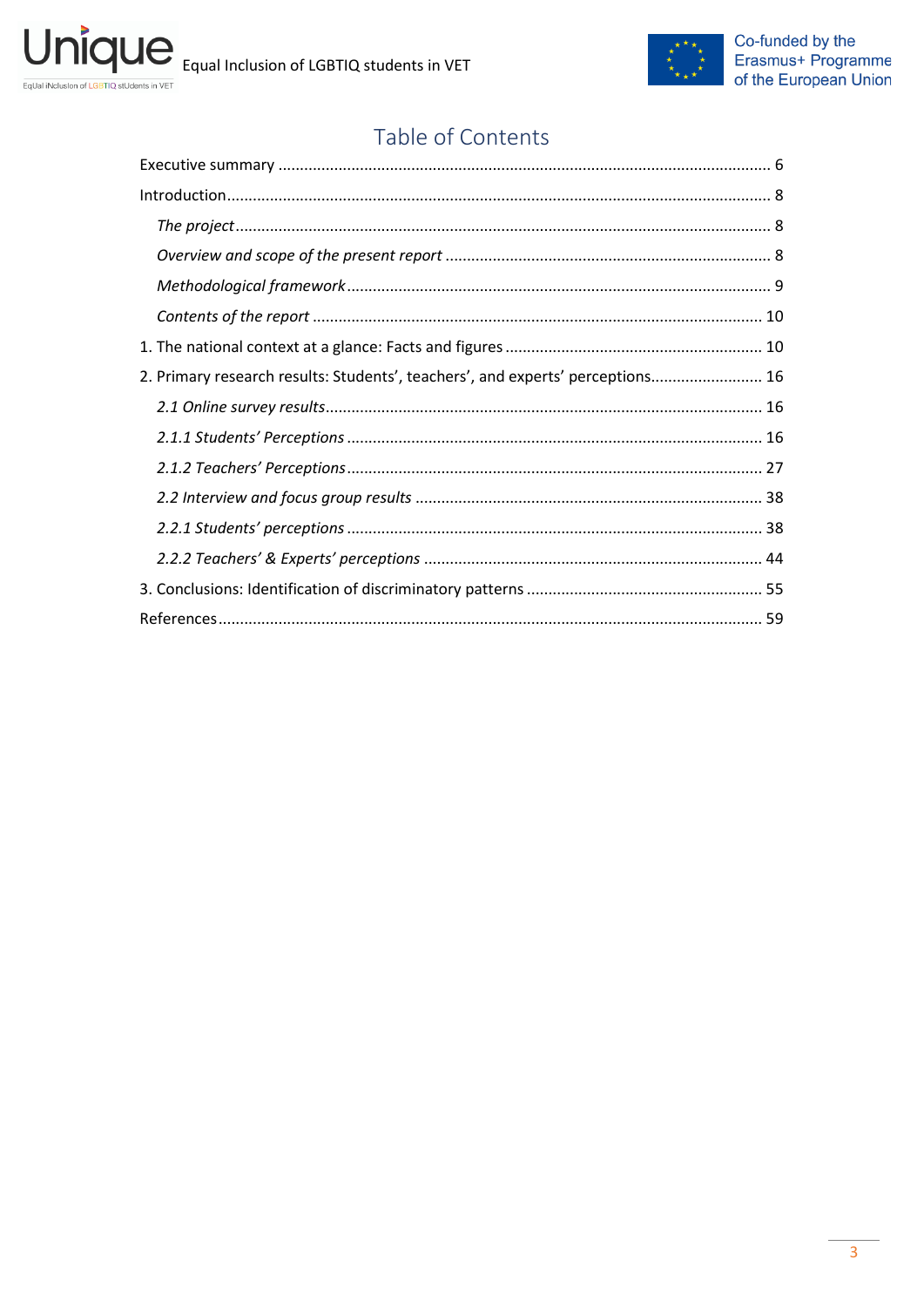ni



# List of Tables

| Table 2. Experiences of discrimination or harassment in the past 12 months and experiences      |
|-------------------------------------------------------------------------------------------------|
|                                                                                                 |
|                                                                                                 |
| Table 5. Support, defense, protection or promoting of the rights of LGBTI people at school 15   |
|                                                                                                 |
|                                                                                                 |
| Table 8. Common forms of discriminatory practices or behaviors in VET institutions 51           |
| Table 9. Teachers' and experts' suggestions of topics for the development of training materials |

# List of Figures

| Figure 1. Students' Perceptions: LGBTIQ people are generally respected in VET 18                                                                                                                 |
|--------------------------------------------------------------------------------------------------------------------------------------------------------------------------------------------------|
| Figure 2. Students' Perceptions: A VET student can be openly LGBTIQ in VET 19                                                                                                                    |
| Figure 3. Students' Perceptions: VET environments are safe and inclusive for LGBTIQ students                                                                                                     |
| Figure 4. Students' Perceptions: Students are often harassed, bullied, or discriminated against                                                                                                  |
| Figure 5. Students' Perceptions: Teachers have proper skills to handle cases of bullying,                                                                                                        |
| Figure 6. Students' Perceptions: People who (possibly) bully, harass, or discriminate against                                                                                                    |
| Figure 7. Students' Perceptions: People who (possibly) bully, harass, or discriminate against<br>LGBTIQ students are usually VET professional staff (e.g., VET teachers/trainers, administrative |
| Figure 8. Students' Perceptions: Measures preventing and combatting bullying, harassment,                                                                                                        |
| Figure 9. Students' Perceptions: After having completed your training, you may have to<br>provide LGBTIQ clients with your services. Which of the following answers better represents            |
| Figure 10. Teachers' Perceptions: LGBTIQ people are generally respected in VET  28                                                                                                               |
| Figure 11. Teachers' Perceptions: A VET student/trainee can be openly LGBTIQ in VET  29                                                                                                          |
| Figure 12. Teachers' Perceptions: VET environments are safe and inclusive for LGBTIQ                                                                                                             |
| Figure 13. Teachers' Perceptions: Students are often harassed, bullied, or discriminated                                                                                                         |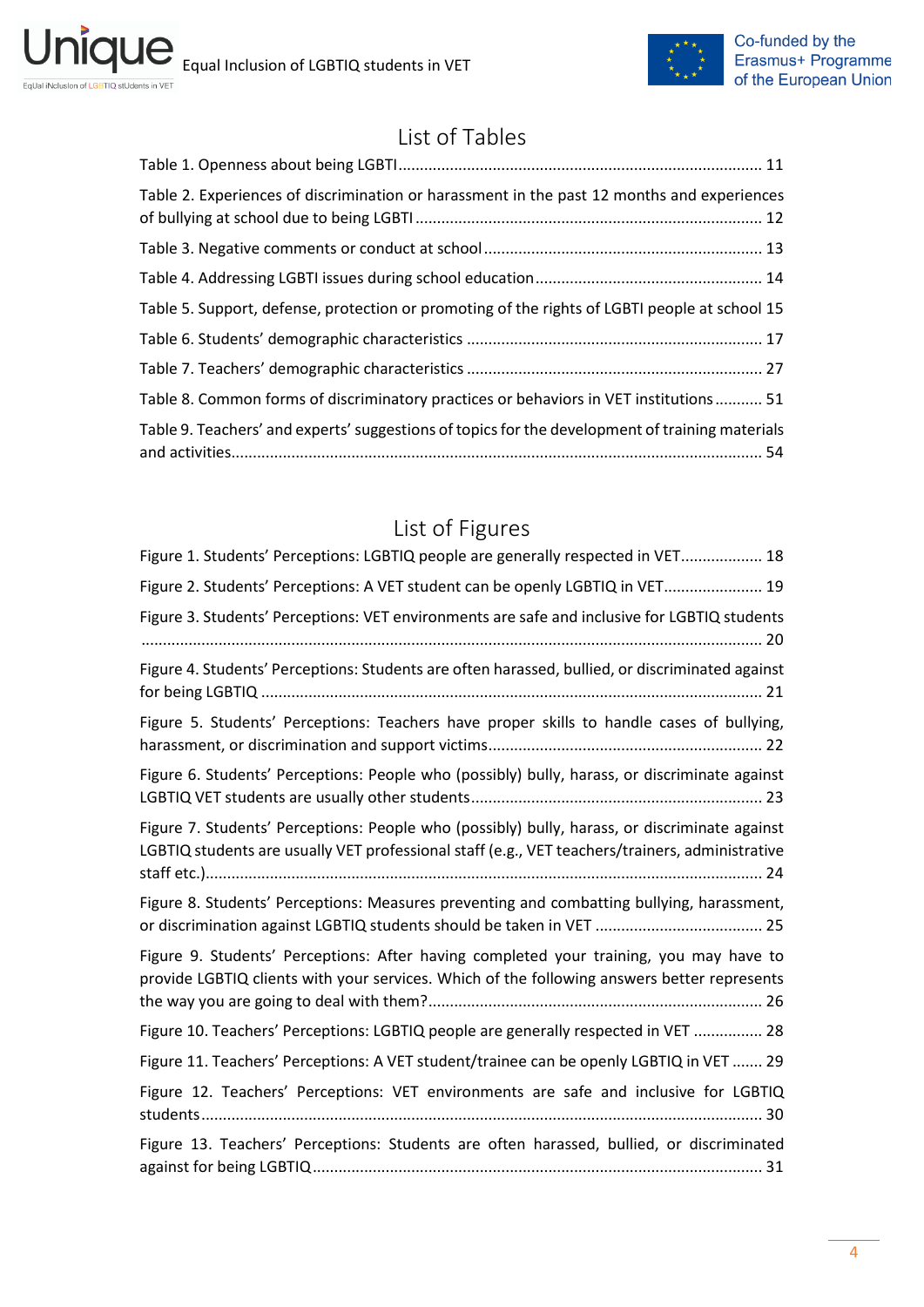



| Figure 14. Teachers' Perceptions: Teachers have proper skills to handle cases of bullying,                                                                                                        |
|---------------------------------------------------------------------------------------------------------------------------------------------------------------------------------------------------|
| Figure 15. Teachers' Perceptions: People who (possibly) bully, harass, or discriminate against                                                                                                    |
| Figure 16. Teachers' Perceptions: People who (possibly) bully, harass, or discriminate against<br>LGBTIQ students are usually VET professional staff (e.g., VET teachers/trainers, administrative |
| Figure 17. Students' versus teachers' perceptions on people who (possibly) bully, harass, or                                                                                                      |
| Figure 18. Teachers' Perceptions: Measures preventing and combatting bullying, harassment,                                                                                                        |
| Figure 19. Teachers' Perceptions: After students have completed their training, they may have<br>to provide LGBTIQ clients with their services. Which of the following answers represents the     |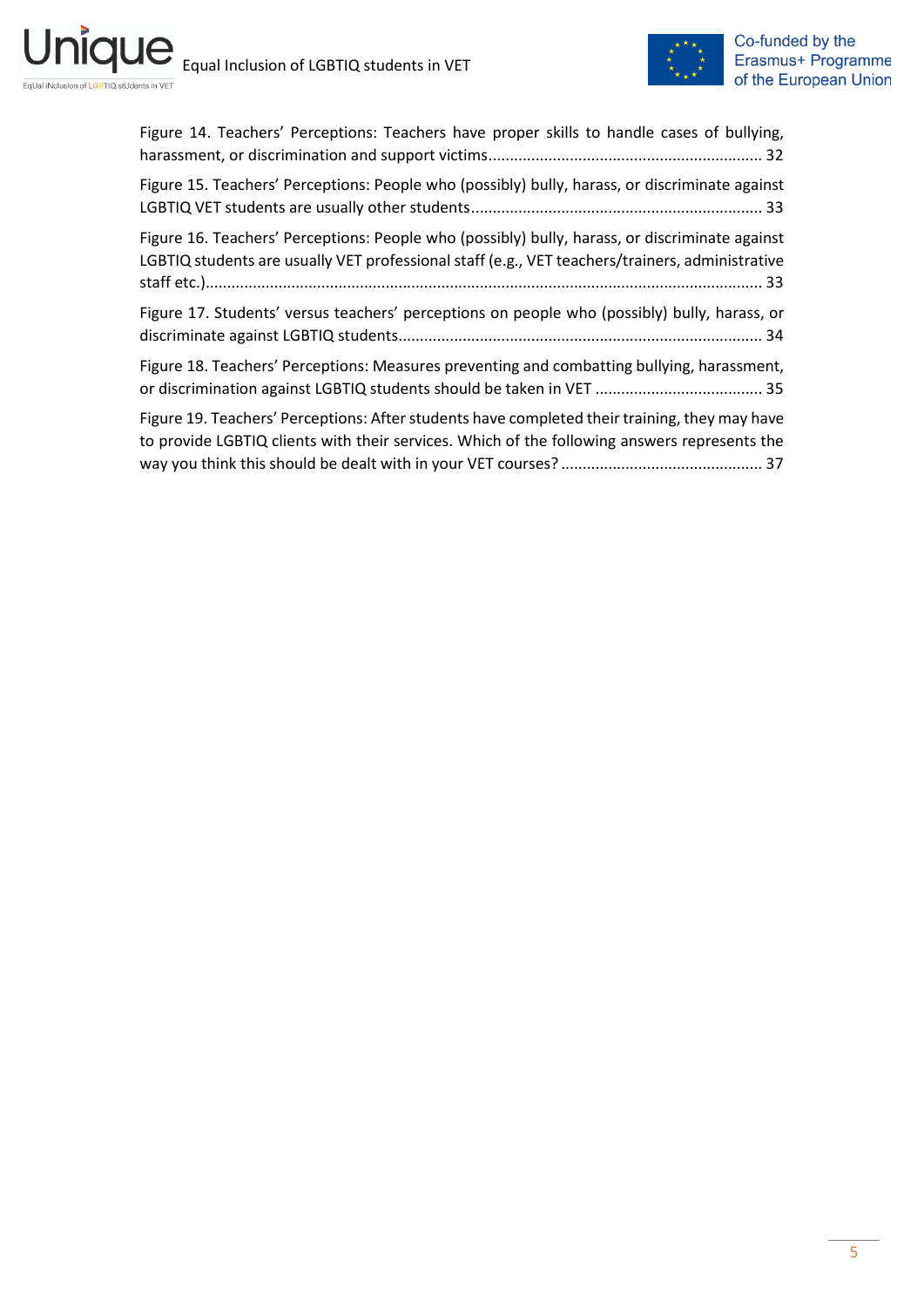

## <span id="page-5-0"></span>Executive summary

The present Transnational Benchmarking Report was developed within the framework of the project "Unique – Equal Inclusion of LGBTIQ students in VET", a two-year project implemented with the financial support of the Erasmus+ Programme of the European Union. The UNIQUE project aims at reversing the perceptions and attitudes towards LGBTIQ learners in the Vocational Education and Training (VET) sector by introducing innovative, inclusive, and gender-sensitive training materials for VET teachers and trainers, as well as educating them in safeguarding and promoting a non-discriminatory classroom environment.

The current report presents a comparative analysis of the data collected through the primary and secondary research activities performed within the framework of the project in Greece, Cyprus, Bulgaria, Croatia, and Poland. Through the comparative analysis of the national findings, the present report aims at identifying discrimination patterns and norms in Vocational Education and Training (VET) and providing a comparative framework for the development and implementation of training and capacity building activities of the project.

The responses of a total number of 333 VET students and 160 VET teachers that completed an online survey across all participating countries were analyzed. In addition, further insights were gathered through the focus groups and interviews that were performed with the participation of 50 individuals, including VET students and teachers, as well as LGBTIQ experts, in the five target countries.

A general conclusion drawn from the review of the relevant literature and the findings of the field research results presented is that, despite the important steps in recent years, discrimination against LGBTIQ people in various forms remains quite relevant in the VET sector. Notably, more than 50% of students and 40% of the teachers participating in the survey agreed, at least to a certain extent, that VET students are often harassed, bullied, or discriminated against for being LGBTIQ.

Even though diverse rates and perceptions were in some cases expressed in the five target countries, similar issues and areas of need appear to emerge in all countries. Importantly, the most common patterns of discrimination, harassment, and bullying against LGBTIQ people in VET across all countries seem to take similar forms in terms of both nature and intensity. These include various forms of verbal abuse, ranging from offensive comments and mockery to verbal attacks, social exclusion and isolation, and more rare cases of physical attacks.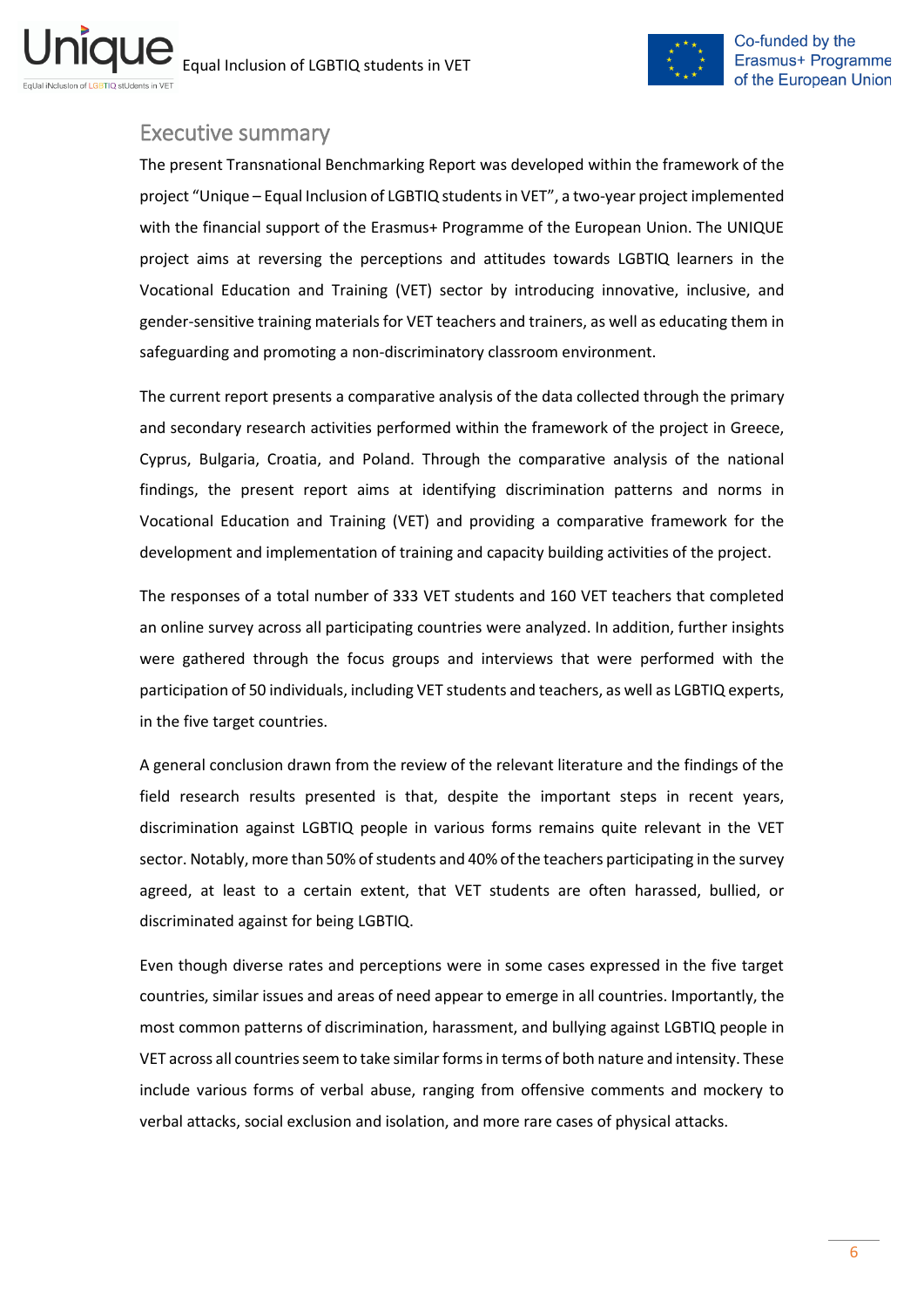

Finally, through the analysis of the relevant findings, two main areas that could be targeted through the development of relevant training materials and the capacity building activities for VET teachers appear to emerge. The first relates to knowledge-based and awareness raising training, in terms of understanding key terms and concepts but also increasing sensitivity and awareness regarding the existing situation and the issues that LGBTIQ people face. The second concerns the development of skills and capacity building, focusing primarily on more practical aspects, such as ways to approach these issues and directly dealing with incidents of discrimination or harassment.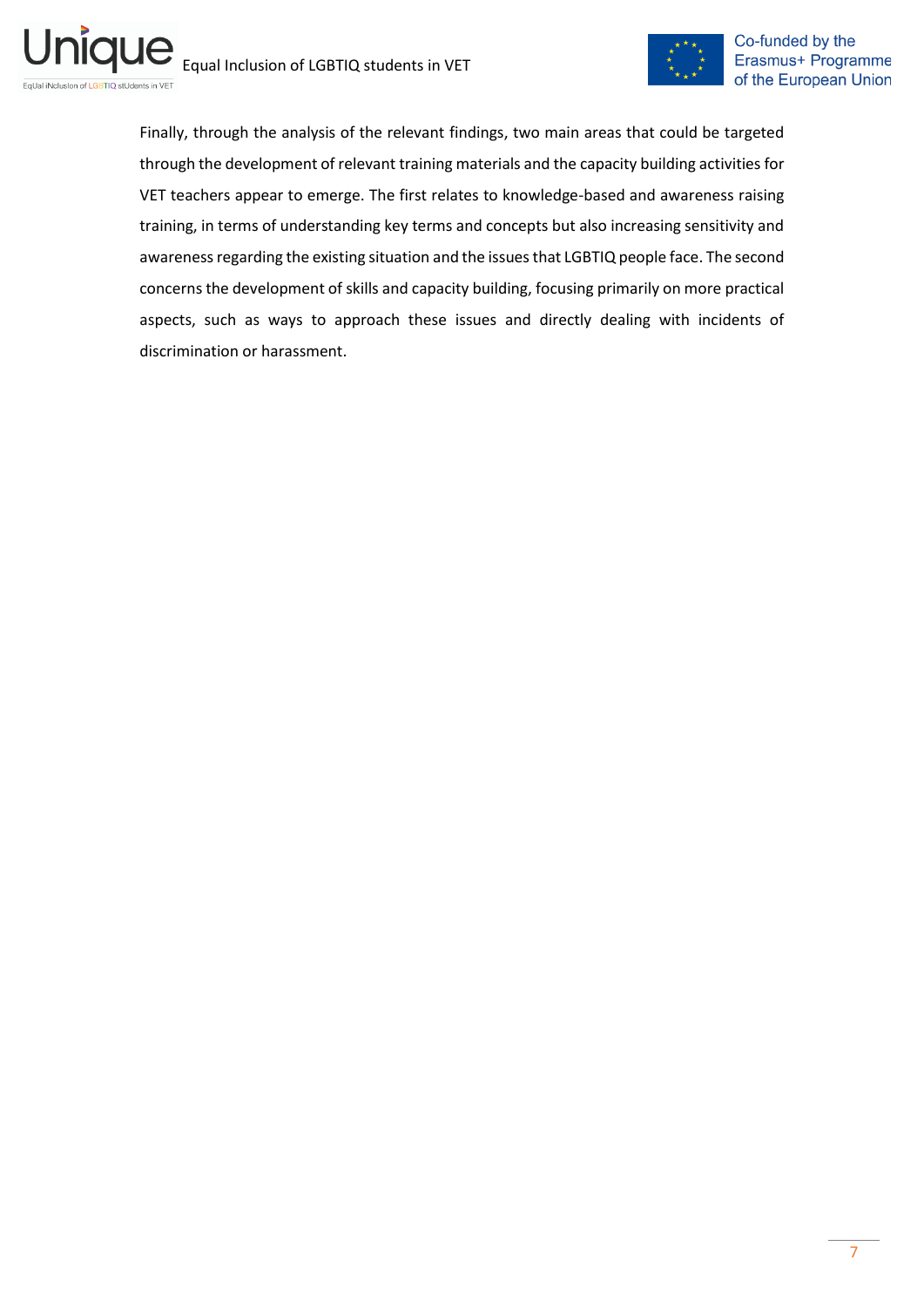

# <span id="page-7-0"></span>Introduction

## <span id="page-7-1"></span>*The project*

The UNIQUE project aims at reversing the perceptions and attitudes towards LGBTIQ learners in the Vocational Education and Training (VET) sector by introducing innovative, inclusive, and gender-sensitive training materials for VET teachers and trainers, as well as educating them in safeguarding and promoting a non-discriminatory classroom environment.

Over the course of the project, the partnership will conduct a detailed mapping of the discriminatory norms and patterns met in VET Education in order to design a modern Training Curriculum for VET teachers and trainers. In addition, Ambassadors will be trained and appointed to diffuse the new training strategy through peer learning activities within their VET Providers at European level. The new curriculum developed by the project will be piloted in the participating countries to test its efficacy and relevance to the actual needs.

Within this framework, the UNIQUE project aims to:

- Introduce a "gender-sensitive" approach in order to reduce early school leaving among LGBTIQ students.
- Develop a mechanism that will detect existing discriminatory patterns in the VET sector.
- Design curricula/courses specifically addressed to VET teachers which will challenge discriminatory patterns and will favor gender diversity.
- Prepare an e-portfolio of relevant educational materials which will be up-to-date, inclusive, and aligned with social reality.
- Introduce Ambassadors to train VET teachers.
- Spread the developed methodologies in the formal VET system.

The project started on the 15th of January 2021 and will be completed after two years. The partnership, led by AKMI S.A., consists of 9 organizations from Greece, the Netherlands, Cyprus, Bulgaria, Croatia, Poland, and Germany.

## <span id="page-7-2"></span>*Overview and scope of the present report*

The present report was developed under the scope of Work Package 1 (WP1) of the Unique project, entitled "Modeling Non-Discriminatory VET Educational Strategy". The overall aim of this WP is to map the current situation regarding the existing forms of discrimination and stereotypes against LGBTIQ students in the VET educational sector. Within this context, the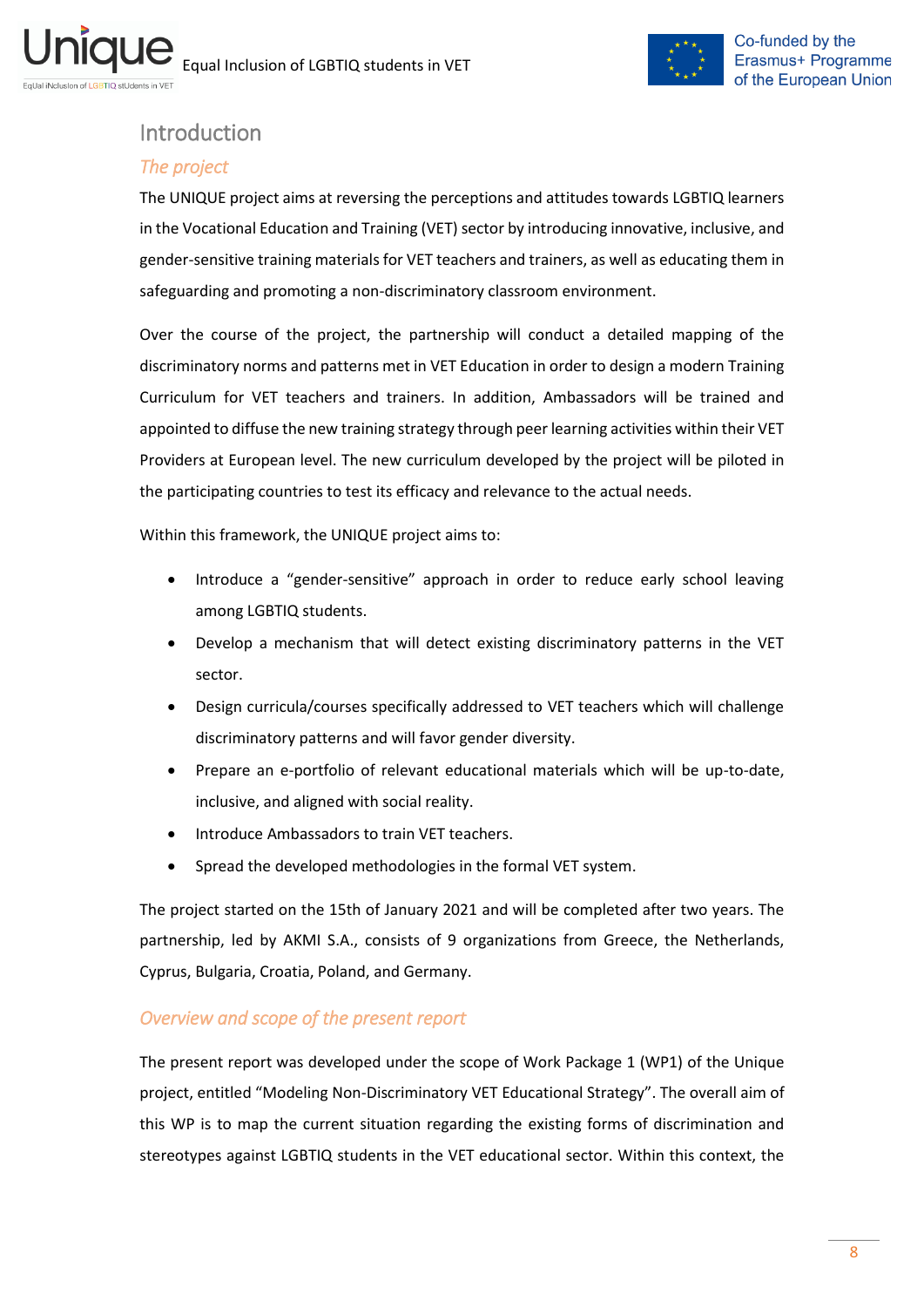

current report seeks to provide a comprehensive methodological framework and evidence base to guide the design of the next activities of the project. In particular, based on the findings and conclusions of the present report, a methodological framework in the form of Manual on how to develop gender diversity friendly curricula, avoiding stereotypes and discriminatory patterns will be developed. The present Transnational Benchmarking Report and the Manual will be subsequently used to inform for the development of the Unique Training Curricula and Materials that will be piloted in the next phases of the project.

## <span id="page-8-0"></span>*Methodological framework*

For purposes of the primary and secondary research, a detailed methodological framework including research guidelines and tools was developed by Symplexis, as the WP leader, to ensure a common methodology for the activities undertaken by the partners in the target countries, namely: AKMI in Greece, KES College in Cyprus, NAVETS in Bulgaria, ALGEBRA in Croatia, and Internationaler Bund Polska in Poland.

Pursuant to the methodological framework, the main research objectives were:

- $\triangleright$  To detect the existing forms of discrimination and stereotypes in vocational education, as well as to scrutinize EU strategies at international and national level, and good practices against discrimination on the grounds of sexual orientation, gender identity, gender expression and sex characteristics in VET institutions.
- ▶ To perceive discriminatory behaviors based on gender diversity against students and teachers in the vocational education sector, reflecting their personal aspirations, experiences, and examples from their daily life.

To that end, desk and field research, including an online survey, interviews, and focus groups with the participation of VET teachers and students, as well as LGBTIQ experts, was undertaken by the partnership. The results were subsequently analyzed and presented into National Reports, detailing the findings and national context in the target countries.

The current report seeks to compile some of the key findings of the National Reports into a Transnational Report, comparing the situation across the participating countries and identifying discrimination patterns and norms on the grounds of sexual orientation, gender identity, gender expression and sex characteristics (SOGIESC) in the VET sector. The responses of a total number of 333 VET students and 160 VET teachers that completed the online survey across all participating countries were analyzed. In addition, further insights were gathered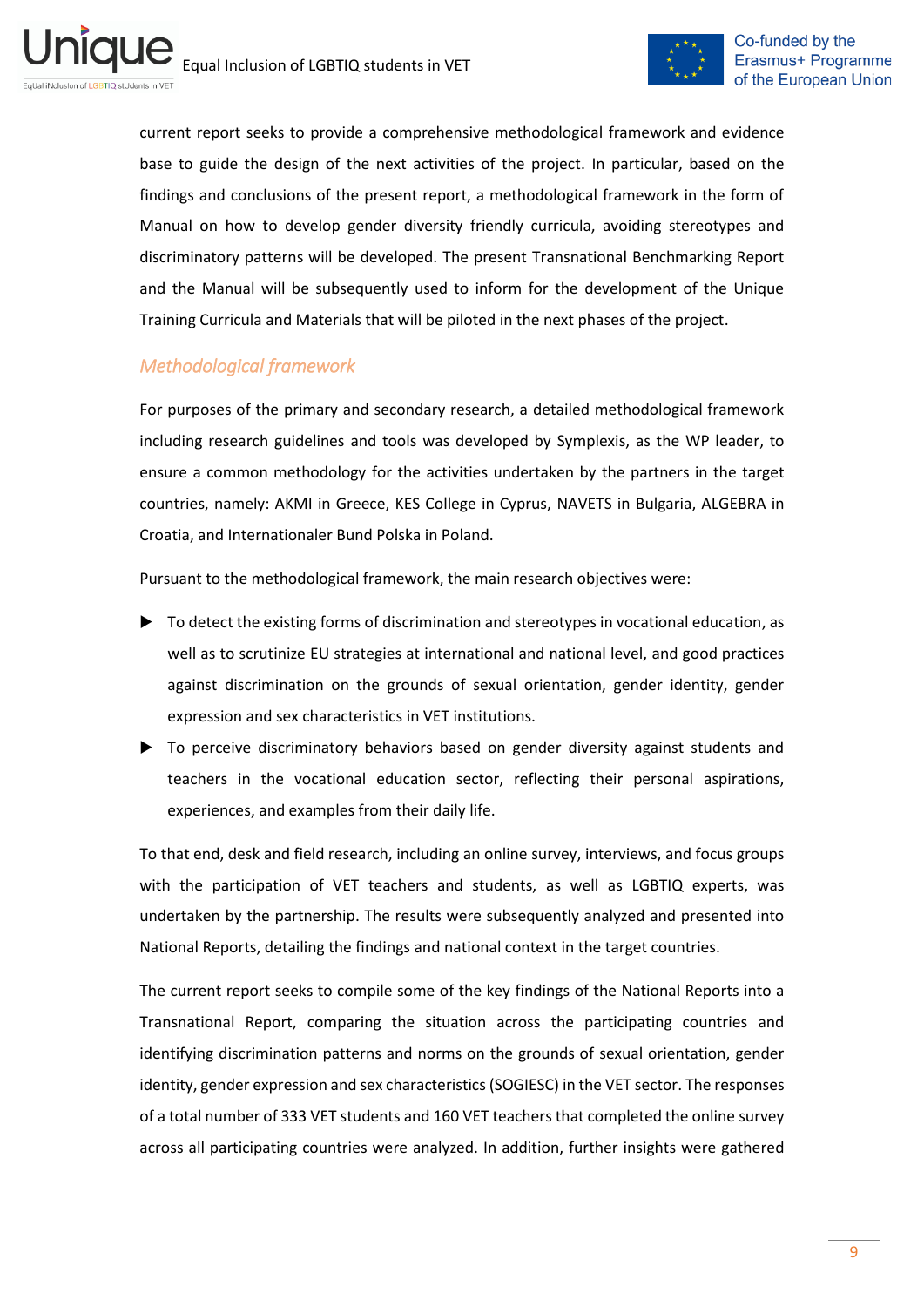

through the focus groups and interviews that were performed with the participation of 50 participants, including students, teachers, and LGBTIQ experts.

## <span id="page-9-0"></span>*Contents of the report*

The first part of the present report presents a brief overview of some of the key findings of desk research performed by the partners in Greece, Cyprus, Bulgaria, Croatia, and Poland. Given the limited available literature on discrimination against LGBTIQ students in the VET sector specifically, only a summary of the main findings of the desk research is presented in order to provide some context for the subsequent analysis of the field research results. More detailed information – including aspects pertinent to legislation as well as good practices and useful contacts on a national level – can be found at the respective National Reports.

The next and main section of the current report presents the VET students' and teachers' perceptions, as well as the views of the LGBTIQ experts, as those were gathered through the online survey and the interviews and focus groups performed by the partnership. The final section outlines the main conclusions of the report, seeking through the comparative study of the findings to identify the main discriminatory patternsin the VET sector and provide relevant recommendations for the development of training curricula and materials.

# <span id="page-9-1"></span>1. The national context at a glance: Facts and figures

Research across the EU indicates that although perceptions and attitudes towards LGBTIQ people in many Member States have been changing over the past decade (European Commission, 2019), the progress remains limited (FRA, 2020a). Even though more people are open about being LGBTIQI, discrimination on the grounds of sexual orientation, gender identity, gender expression, and sex characteristics (SOGIESC) remains quite prevalent (FRA, 2020a).

With the exception of a few studies on national level, there is lack of data and specialized research on the experiences of LGBTIQ students or teachers in the Vocational Education and Training (VET) sector across the EU. Large scale surveys, such as the European Union Agency for Fundamental Rights' (FRA) 2020 report and the European Commission's 2019 Eurobarometer report, do, however, provide important information regarding the existing situation and especially the educational sector across the member states.

Overall, when the data available for the target countries of the present report – namely Bulgaria, Croatia, Cyprus, Greece, and Poland – are considered, a clear trend is observed. Notably, all countries rank in the middle or lower groups of ILGA-Europe's 2021 Rainbow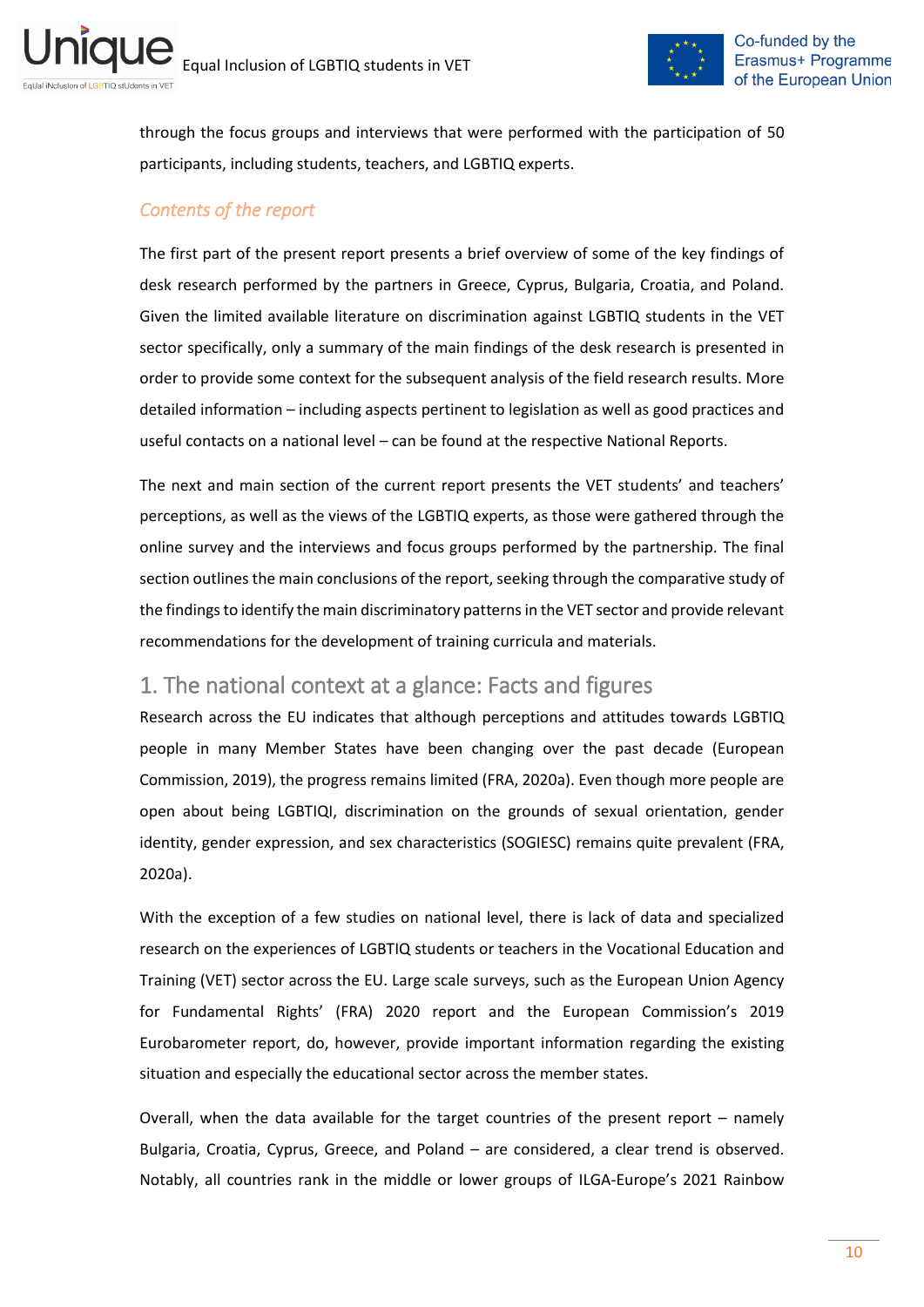

Europe Map and Index on the legal and policy situation of LGBTI people in 49 European countries. Greece is placed in the  $18<sup>th</sup>$  position, followed by Croatia in the  $19<sup>th</sup>$  place, Cyprus in the 29<sup>th</sup>, Bulgaria in the 37<sup>th</sup>, and Poland in the 43<sup>rd</sup> place out of the 49 countries.

To that end, as Table 1 below illustrates, the countries' scores in the FRA (2020b) survey on aspects such as openness about being LGBTI is around or well below the EU-28 average. Indicatively, in Bulgaria only 4% and 8.6% of the respondents are open about being LGBTI at school and at work, respectively, while 65.1% hide their LGBT identity at school and 48.1% hide it at work. Similar results are observed in Croatia and Poland for people's openness in school, while in Greece and Cyprus more than 70% completely hide their identity.

|                 |                 | <b>Very open</b> | <b>Selectively open</b> | <b>Hide LGBT identity</b> |  |
|-----------------|-----------------|------------------|-------------------------|---------------------------|--|
|                 | <b>Bulgaria</b> | 4.0%             | 30.8%                   | 65.1%                     |  |
|                 | Croatia         | 3.5%             | 33.5%                   | 63.0%                     |  |
| At              | Cyprus          | 1.9%             | 27.5%                   | 70.6%                     |  |
| school          | Greece          | 1.8%             | 22.2%                   | 76.0%                     |  |
|                 | Poland          | 3.9%             | 37.0%                   | 59.1%                     |  |
|                 | $EU-28$         | 5.0%             | 38.0%                   | 57.0%                     |  |
| <b>Bulgaria</b> |                 | 8.6%             | 43.3%                   | 48.1%                     |  |
|                 | Croatia         | 9.2%             | 50.2%                   | 40.6%                     |  |
|                 | Cyprus          | 9.0%             | 52.9%                   | 38.2%                     |  |
| At work         | Greece          | 8.3%             | 49.2%                   | 42.5%                     |  |
|                 | Poland          | 10.1%            | 54.4%                   | 35.5%                     |  |
|                 | <b>EU-28</b>    | 4.9%             | 37.7%                   | 57.4%                     |  |

#### <span id="page-10-0"></span>**Table 1. Openness about being LGBTI**

*Source*: FRA, 2020b, LGBTI Survey Data Explorer.

The prevalence of discrimination, harassment, and bullying at school against LGBTI persons also appears to be rather high, even though the vast majority reportedly hides their identity at school. Table 2 below presents figures retrieved from the FRA (2020b) LGBTI Survey Data Explorer regarding experiences of discrimination and harassment due to being LGBTI during the past 12 months, as well as experiences of bullying at school (e.g., being ridiculed, teased, insulted, or threatened). The rate of discrimination ranges between 40% and 50% in all countries, equal or above of the EU-28 average. High levels of harassment were also observed in Bulgaria, Croatia, and Poland, reaching figures around 40%. Notably, more than half of the respondents in Bulgaria, Croatia, Cyprus, and Greece have also been bullied at school, while the respective rate in Poland was 38.8%.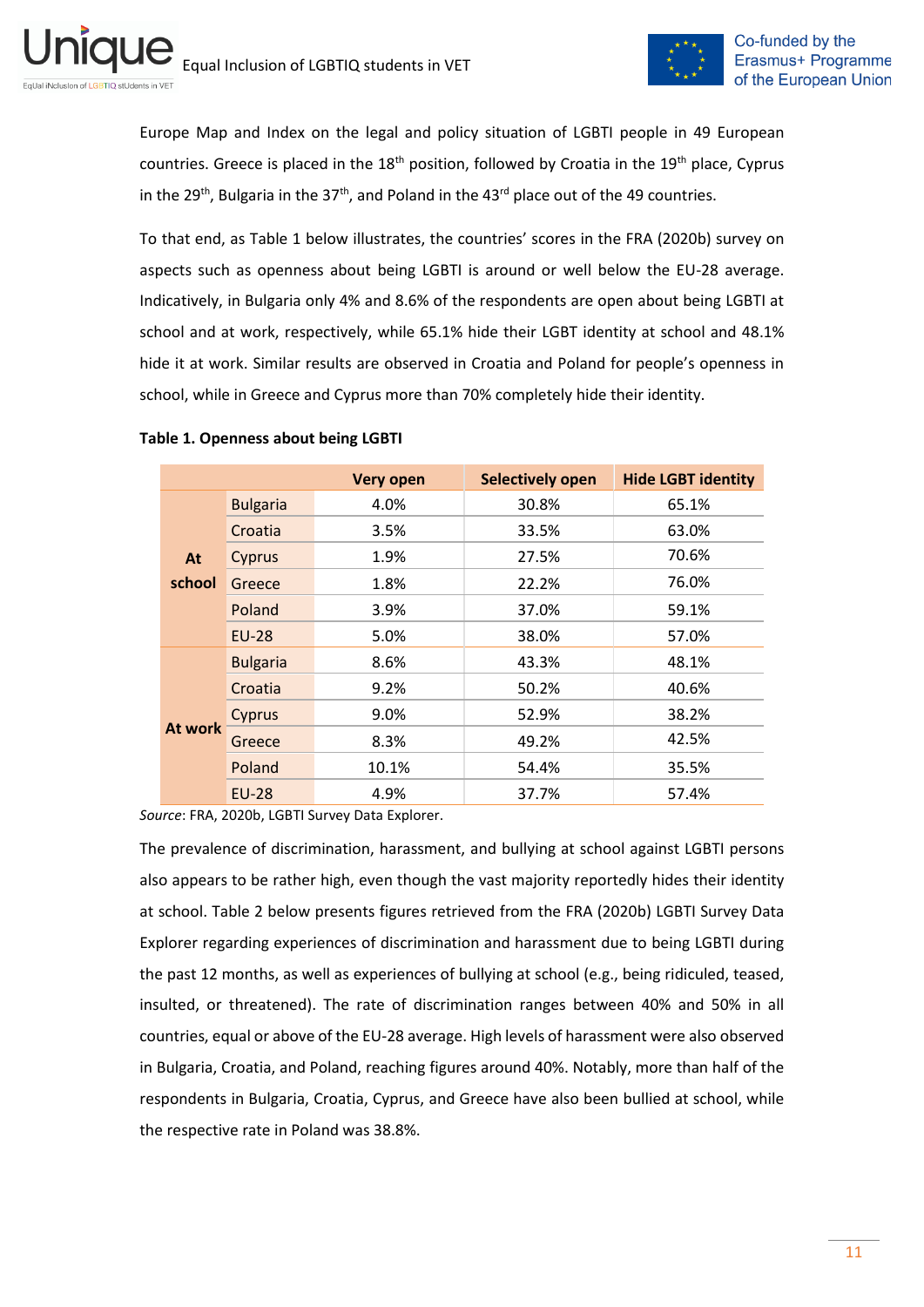

|                 | <b>Discrimination</b> |       | <b>Harassment</b> |       | <b>Bullying at school</b> |       |
|-----------------|-----------------------|-------|-------------------|-------|---------------------------|-------|
|                 | <b>Yes</b>            | No    | Yes               | No    | <b>Yes</b>                | No    |
| <b>Bulgaria</b> | 52.0%                 | 48.0% | 39.5%             | 60.5% | 51.3%                     | 48.7% |
| Croatia         | 42.8%                 | 57.2% | 38.2%             | 61.8% | 51.5%                     | 48.5% |
| Cyprus          | 49.4%                 | 50.6% | 28.9%             | 71.1% | 51.8%                     | 48.2% |
| Greece          | 51.5%                 | 48.5% | 33.1%             | 66.9% | 55.2%                     | 44.8% |
| Poland          | 47.2%                 | 52.8% | 42.0%             | 58.0% | 38.8%                     | 61.2% |
| <b>EU-28</b>    | 42.0%                 | 58.0% | 37.9%             | 62.1% | 46.4%                     | 53.6% |

### <span id="page-11-0"></span>**Table 2. Experiences of discrimination or harassment in the past 12 months and experiences of bullying at school due to being LGBTI**

*Source*: FRA, 2020b, LGBTI Survey Data Explorer.

Similarly, according to the same source (FRA, 2020b), negative comments or conduct at school because someone is or is perceived to be LGBTI appear to be quite prevalent, as Table 3 below also illustrates. Approximately 50% of the respondents had heard or seen such behaviors often and 20% responded that these incidents always happened. The respective rates for always or often experiencing negative comments or conduct at school due to being LGBTI were slightly lower in Poland, around 10% and 30%, respectively.

However, a national survey conducted in **Poland** in 2015-2016 (Świder and Winiewski, 2017), showed that the most common place where the 2.666 young LGBT persons (aged 13-19) participating in study have experienced a violent attack (including physical, verbal, sexual, or other form of harassment) in the last two years, was school. Verbal aggression and taunts were the most often expression of violence, followed by spreading negative opinions about them, insults, humiliation, and constant negative comments. Notably 72% of LGBTA youth felt like they had, at least in some situations, to hide their gender identity or sexual orientation at school.

Relatedly, a national survey in **Bulgaria** by the Single Step Foundation and the Bilitis Resource Center Foundation (2020) with 880 participants aged 14 to 19 years showed that 82.9% of the LGBTI students have often or frequently heard homophobic remarks (such as "fag", "faggot" or "homo") in school. More than half (57.4%) also reported hearing homophobic remarks from teachers or other school staff on one of more occasions. According to the same study, 70.6% had been verbally harassed and 34.2% physically harassed (e.g., shoved or pushed) at school during the past academic year, and 19.1% were assaulted at school due to their sexual orientation, gender expression, or gender. When the participants were asked about the school staff's responses when they reported the incident, the most frequent reactions were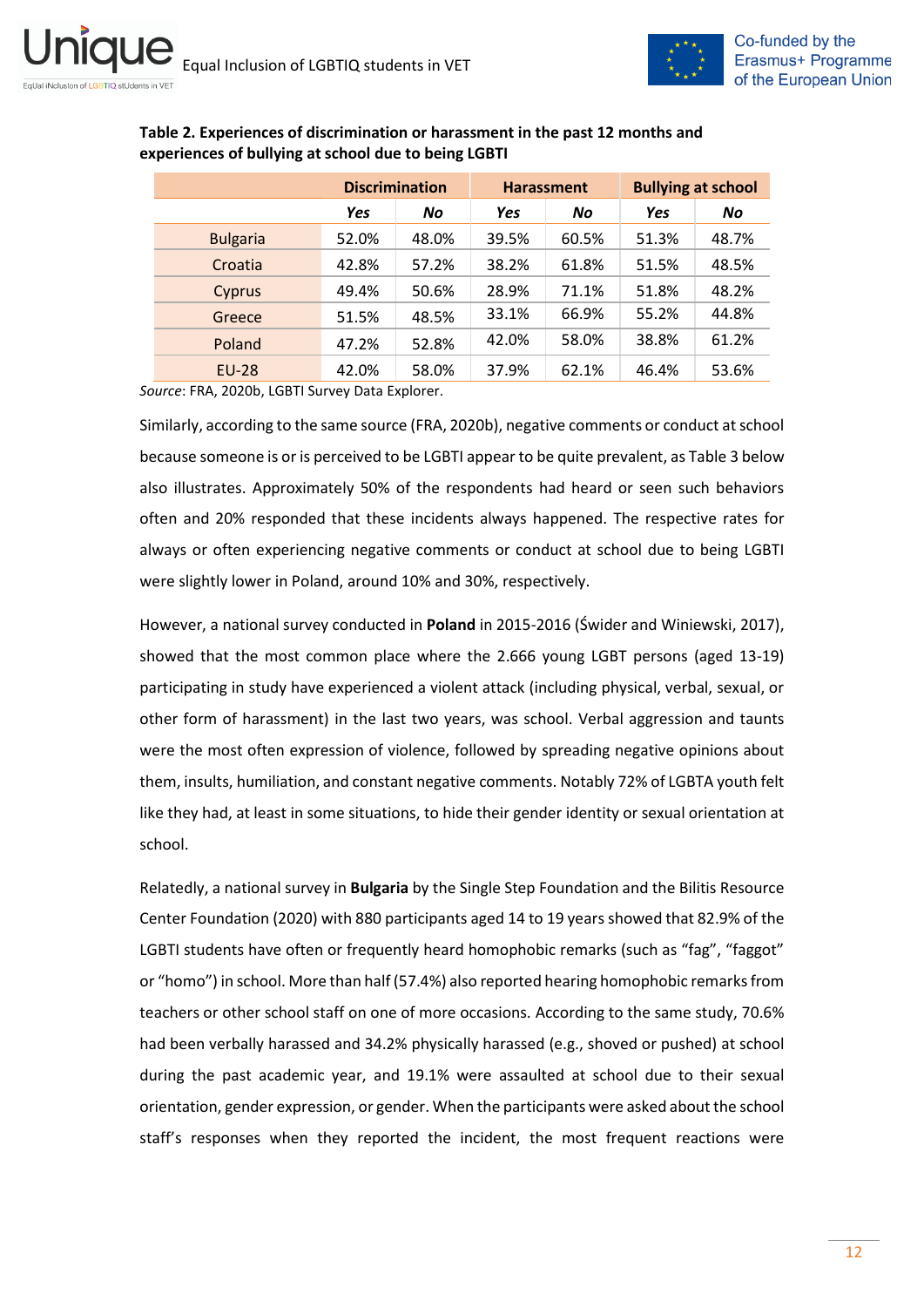

responses prompting to ignore the incident (53.1%), the staff talking to the perpetrator (44.1%), and the staff doing nothing (28.6%).

Likewise, 84,9% of the participants in the first national survey conducted in **Greece** (Iliopoulou et al., 2020) on school climate responded that they have heard the word "gay" in association with negative connotations, and more than half of them (58.1%) had heard their teachers/trainers making homophobic comments. The study collected the views and experiences of 1.963 secondary school students (including learners of initial VET schools) between 13 to 20 years old who self-identify as non-heterosexual/cisgender. In addition, 34.3% of the participants responded that it was not likely that their teachers/trainers would intervene in such incidents. Even when they did, their responses were limited to verbal warnings and less often to disciplinary actions, unless there was a serious case of physical assault.

| Heard or seen negative comments or conduct at school because a schoolmate/peer |               |                                                                      |               |              |  |  |  |
|--------------------------------------------------------------------------------|---------------|----------------------------------------------------------------------|---------------|--------------|--|--|--|
| was perceived to be LGBTI                                                      |               |                                                                      |               |              |  |  |  |
|                                                                                | <b>Always</b> | <b>Often</b>                                                         | <b>Rarely</b> | <b>Never</b> |  |  |  |
| <b>Bulgaria</b>                                                                | 22.8%         | 47.4%                                                                | 21.9%         | 7.8%         |  |  |  |
| Croatia                                                                        | 18.4%         | 49.7%                                                                | 24.2%         | 7.7%         |  |  |  |
| <b>Cyprus</b>                                                                  | 26.5%         | 55.0%                                                                | 14.9%         | 3.7%         |  |  |  |
| Greece                                                                         | 22.6%         | 57.5%                                                                | 15.2%         | 4.8%         |  |  |  |
| Poland                                                                         | 12.0%         | 52.6%                                                                | 26.1%         | 9.2%         |  |  |  |
| <b>EU-28</b>                                                                   | 16.4%         | 49.1%                                                                | 25.1%         | 9.4%         |  |  |  |
|                                                                                |               | Experienced negative comments / conduct at school due to being LGBTI |               |              |  |  |  |
|                                                                                | <b>Always</b> | Often                                                                | <b>Rarely</b> | <b>Never</b> |  |  |  |
| <b>Bulgaria</b>                                                                | 11.1%         | 27.3%                                                                | 30.3%         | 31.4%        |  |  |  |
| Croatia                                                                        | 8.7%          | 29.1%                                                                | 34.6%         | 27.6%        |  |  |  |
| Cyprus                                                                         | 11.4%         | 32.8%                                                                | 29.1%         | 26.6%        |  |  |  |
| Greece                                                                         | 11.3%         | 35.8%                                                                | 28.2%         | 24.7%        |  |  |  |
| Poland                                                                         | 5.7%          | 25.4%                                                                | 32.8%         | 36.1%        |  |  |  |
| <b>EU-28</b>                                                                   | 9.7%          | 28.1%                                                                | 31.5%         | 30.7%        |  |  |  |

#### <span id="page-12-0"></span>**Table 3. Negative comments or conduct at school**

*Source*: FRA, 2020b, LGBTI Survey Data Explorer.

In **Croatia**, a large-scale study on the political literacy of high school graduate students with the participation of 1.122 students from gymnasia (30%) and VET schools(70%) was published in 2021 (Baketa et al. 2021). The results showed a significant shift towards a more tolerant attitude towards the LGBTIQ population when compared to the same survey performed a few years earlier (see Bagić and Gvozdanović, 2015). Nonetheless, one-third of the participants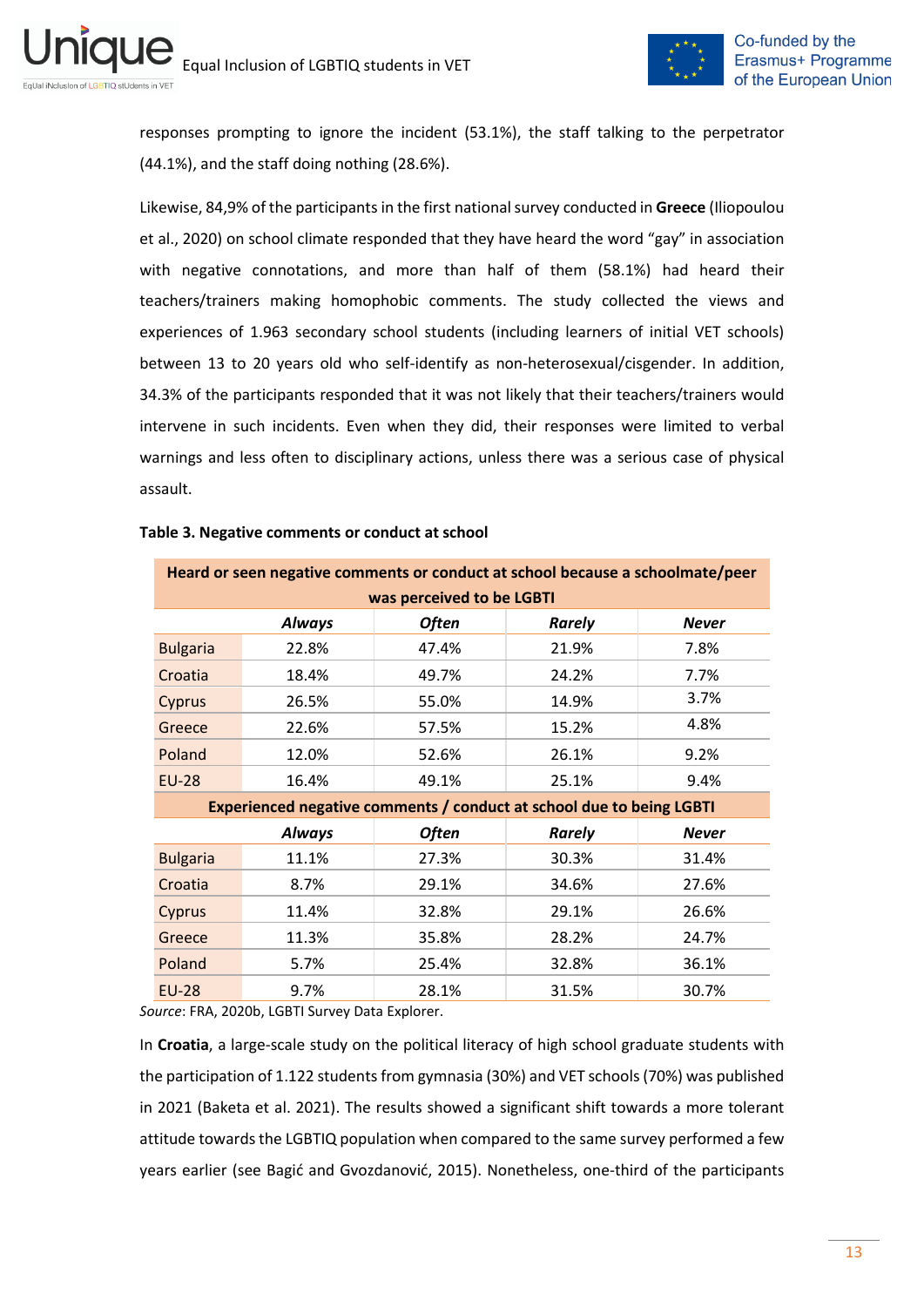

still believe that homosexuality is a disorder or disease and almost 50% believe that homosexual individuals have the right to do whatever they want privately but should not express their sexual orientation in public. Importantly, the research also showed that students in gymnasia have more positive attitudes than students in the VET sector.

An analogous situation was also observed in the findings of the 2019 European Commission's report for **Cyprus** where rather high rates of discrimination and lack of tolerance against LGBTIQ people were observed. Recent national research has also shown that teachers have not been successfully engaging in positive discourse surrounding gender and sexual identity in class (Evripidou and Çavuşoğlu, 2015; Evripidou, 2018). LGBTIQ related topics seem not to have a place in school classes as attempts to approach such issues were often met with verbal harassment or teachers' neglect (Evripidou, 2020).

To that end, according to the FRA (2020b) report, addressing LGBTI issues at school, especially in a positive way, appears to be rather rare in all target countries (see also Table 4 below). In Bulgaria, only 2.7% reported that such issues are addressed in a positive way, while 13.4% responded that they were addressed in a negative way and 65.6% not at all. A similar percentage of 14.9% of addressing such issues in a negative was also observed in Cyprus, while in Croatia and Poland it reached a figure of 20% or more. In Greece, 71.7% responded that LGBTI issues were never addressed during school education.

|                                             | <b>Bulgaria</b> | <b>Croatia</b> | <b>Cyprus</b> | <b>Greece</b> | <b>Poland</b> | <b>EU-28</b> |
|---------------------------------------------|-----------------|----------------|---------------|---------------|---------------|--------------|
| Yes, in a positive way                      | 2.7%            | 5.7%           | 3.1%          | 2.2%          | 2.9%          | 5.7%         |
| Yes, in a neutral and<br>balanced way       | 10.5%           | 13.0%          | 9.0%          | 8.1%          | 8.8%          | 11.3%        |
| Yes, both in a positive<br>and negative way | 7.8%            | 18.0%          | 6.3%          | 7.2%          | 9.3%          | 5.2%         |
| Yes, in a negative way                      | 13.4%           | 21.3%          | 14.9%         | 10.8%         | 20.0%         | 6.8%         |
| <b>No</b>                                   | 65.6%           | 42.1%          | 66.7%         | 71.7%         | 59.0%         | 71.0%        |

<span id="page-13-0"></span>

*Source*: FRA, 2020b, LGBTI Survey Data Explorer.

Notably, in **Greece**, such issues became part of the school curricula in June 2020, when a Ministerial Decision (Νο. Φ.7/79511/ΓΔ4/2020) introduced the concept of "skills labs" covering different thematic areas, including among other gender diversity and equality, in the primary and secondary schools. Considering the recent introduction of this reform, no official data are so far available on their implementation. A similar attempt to introduce such aspects was also made in 2016, in the context of "thematic weeks" that were organized in secondary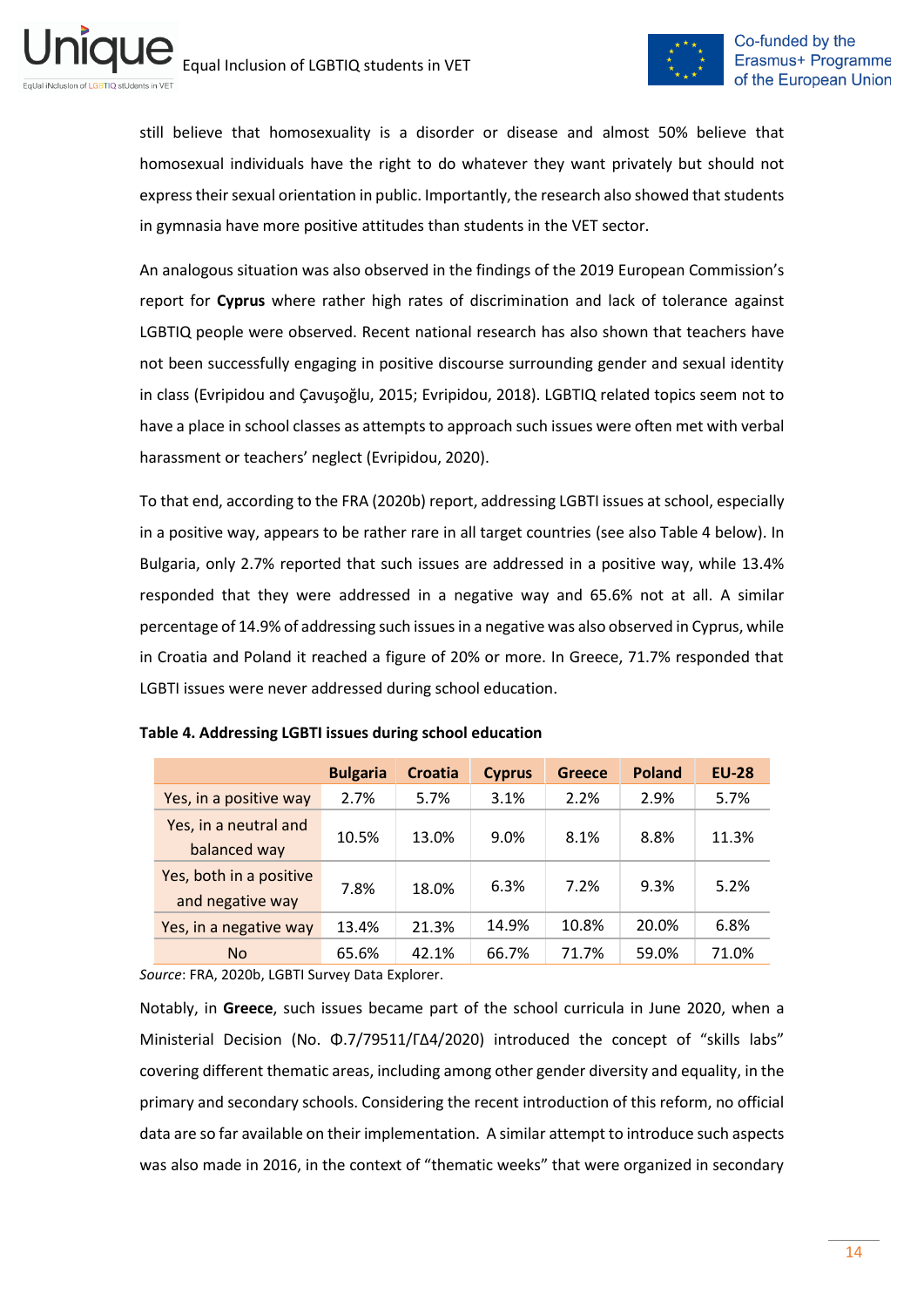

schools (Ministerial Decision Νο. Φ20.1/220482/Δ2), which were, however, discontinued two years later.

Likewise, in **Cyprus**, a 2010 curriculum reform introduced issues of sexual health, such as safe practices, and information on sexual orientation in health education at primary and secondary levels (Council of Europe, 2018). According, however, to the IGLYO 2018 report on LGBTIQ inclusive education, civil society organizations have reported that some teachers avoid discussing such topics, often choosing other health subjects which they feel more comfortable to teach.

According to the same report (IGLYO, 2018), in **Croatia**, also following a curriculum reform in 2015, it was established that topics such as sexual orientation and gender identity should be discussed in secondary education. Nonetheless, textbooks refer to "homosexuality" in a mainly negative context (sickness - HIV) in courses such as biology, psychology, and religion. In **Poland**, although information about sexual orientation is to a certain extent included in the school curriculum, there are no references regarding gender identity and expression, or variations in sex characteristics. Lastly, in **Bulgaria**, sex education and topics related to SOGIESC do not constitute part of the basic school curriculum.

Within this context, when it comes to supporting the rights of LGBTI people, as Table 5 demonstrates, the majority of participants in the FRA (2020b) survey responded that they never or rarely heard or seen anyone support, protect or promote the rights of LGBTI people at school, or have themselves experienced support, defense or protection. Importantly, less than 10% of the survey participating in the five target countries reported incidents of discrimination or hate-motivated harassment to the authorities or relevant organizations.

#### <span id="page-14-0"></span>**Table 5. Support, defense, protection or promoting of the rights of LGBTI people at school**

| Heard or seen anyone support, protect or promoting the rights of LGBTI people at |      |       |       |       |  |  |  |
|----------------------------------------------------------------------------------|------|-------|-------|-------|--|--|--|
| school                                                                           |      |       |       |       |  |  |  |
| <b>Always</b><br><b>Often</b><br>Rarely<br><b>Never</b>                          |      |       |       |       |  |  |  |
| <b>Bulgaria</b>                                                                  | 3.7% | 16.6% | 40.9% | 38.9% |  |  |  |
| Croatia                                                                          | 5.0% | 23.0% | 51.6% | 20.4% |  |  |  |
| Cyprus                                                                           | 3.6% | 29.7% | 42.0% | 24.6% |  |  |  |
| Greece                                                                           | 4.2% | 35.3% | 37.8% | 22.6% |  |  |  |
| Poland                                                                           | 5.3% | 21.6% | 33.8% | 39.3% |  |  |  |
| <b>EU-28</b>                                                                     | 6.6% | 26.9% | 37.7% | 28.9% |  |  |  |
| Experienced support, defense or protection from anyone at school of respondent's |      |       |       |       |  |  |  |

**rights as an LGBTI person at school**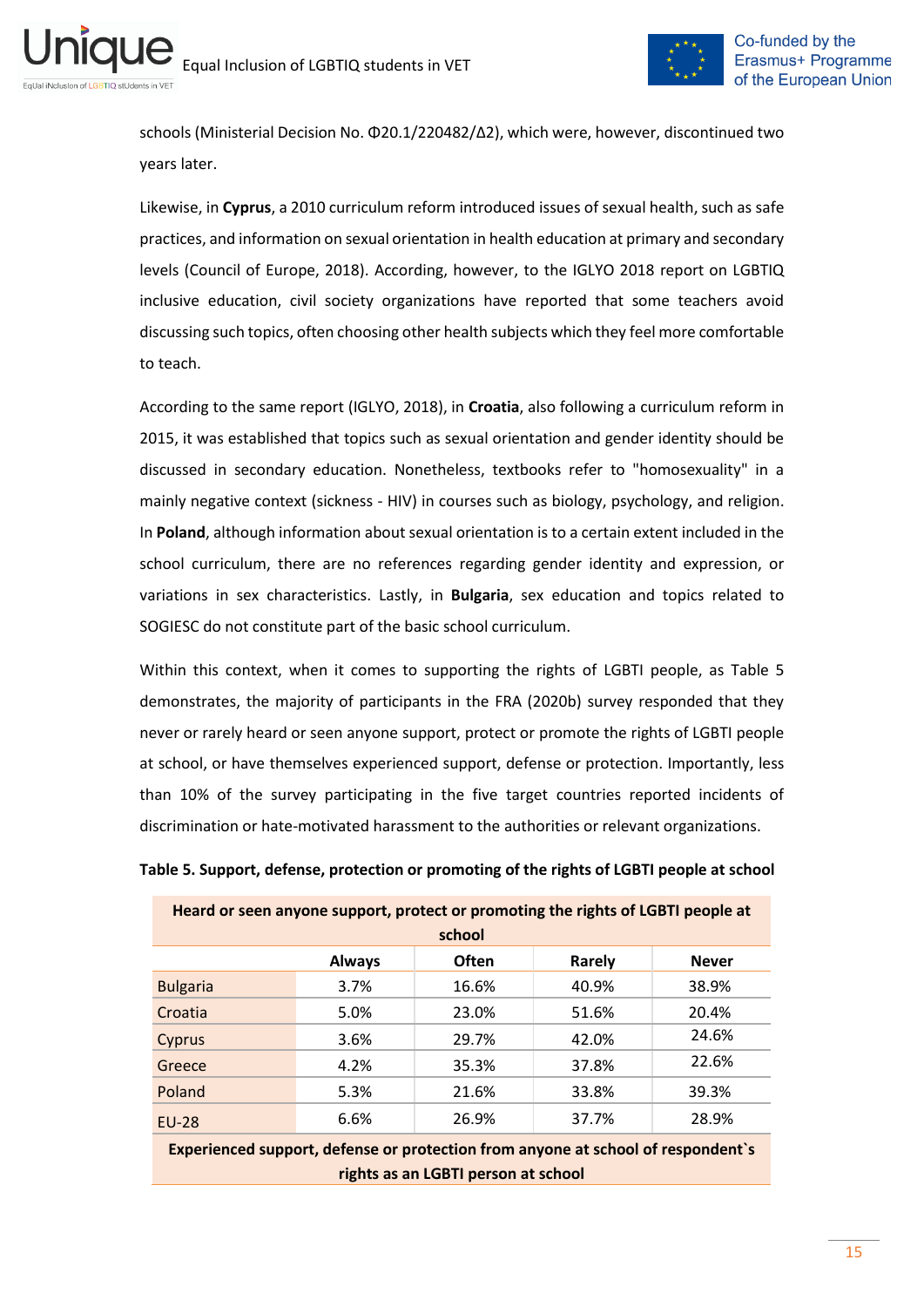ni



|                 | <b>Always</b> | <b>Often</b> | <b>Rarely</b> | <b>Never</b> |
|-----------------|---------------|--------------|---------------|--------------|
| <b>Bulgaria</b> | 9.5%          | 13.3%        | 26.1%         | 51.1%        |
| Croatia         | 7.6%          | 15.3%        | 39.8%         | 37.4%        |
| Cyprus          | 11.9%         | 16.3%        | 30.7%         | 41.1%        |
| Greece          | 7.8%          | 20.4%        | 32.0%         | 39.7%        |
| Poland          | 5.0%          | 16.4%        | 27.1%         | 51.6%        |
| <b>EU-28</b>    | 9.2%          | 20.4%        | 28.5%         | 41.9%        |

*Source*: FRA, 2020b, LGBTI Survey Data Explorer.

In summary, as a prologue to the detailed analysis of the findings from the field research performed by the partnership in the VET sector specifically, this section attempted to offer some insights into the national context of the target countries. Even though research on the experiences of LGBTIQ students in the VET sector remains rather limited, the above overview of EU wide surveys and national studies provide significant information regarding educational sector. An overwhelming majority of people continue to hide, at least partially, their LGBTI identity at school and the prevalence of discrimination, harassment, and school bullying, including negative comments and behaviors, remains quite high. On the other hand, LGBTIQ topics and issues appear to remain outside of school curricula, with many LGBTI students feeling a lack of support and protection of their rights at school.

# <span id="page-15-0"></span>2. Primary research results: Students', teachers', and experts' perceptions

## <span id="page-15-1"></span>*2.1 Online survey results*

## <span id="page-15-2"></span>*2.1.1 Students' Perceptions*

A total number of 333 students from all participating countries responded to the survey. Out of the total sample, 14.4% (*n* = 48) of the respondents were from Bulgaria, 25.5% (*n* = 85) from Croatia, 22.2% (*n* = 74), from Cyprus, 15.6% (*n* = 52) from Greece, and the remaining 22.2% (*n* = 74) from Poland. The majority of the participants aged between 20 and 29 years (53.5%), followed by individuals between the age of 15 and 19 years (29.3%), and students belonging to the 30-39 age group (12.7%). Table 6 below presents the age range of the survey respondents across the five participating countries.

Most of the participants (61.3%) were women and 30.5% were men, with the remaining students opting not to answer the question (3%), identifying as non-binary (3%) or other (2.1%). With regard to sexual orientation, more than half of the respondents (57.2%) were heterosexual, 12.7% gay or lesbian, 9.3% bisexual, 5.4% pansexual and 4.2% other, while 11.1% of the participants opted not to answer this question. Table 6 below also illustrates the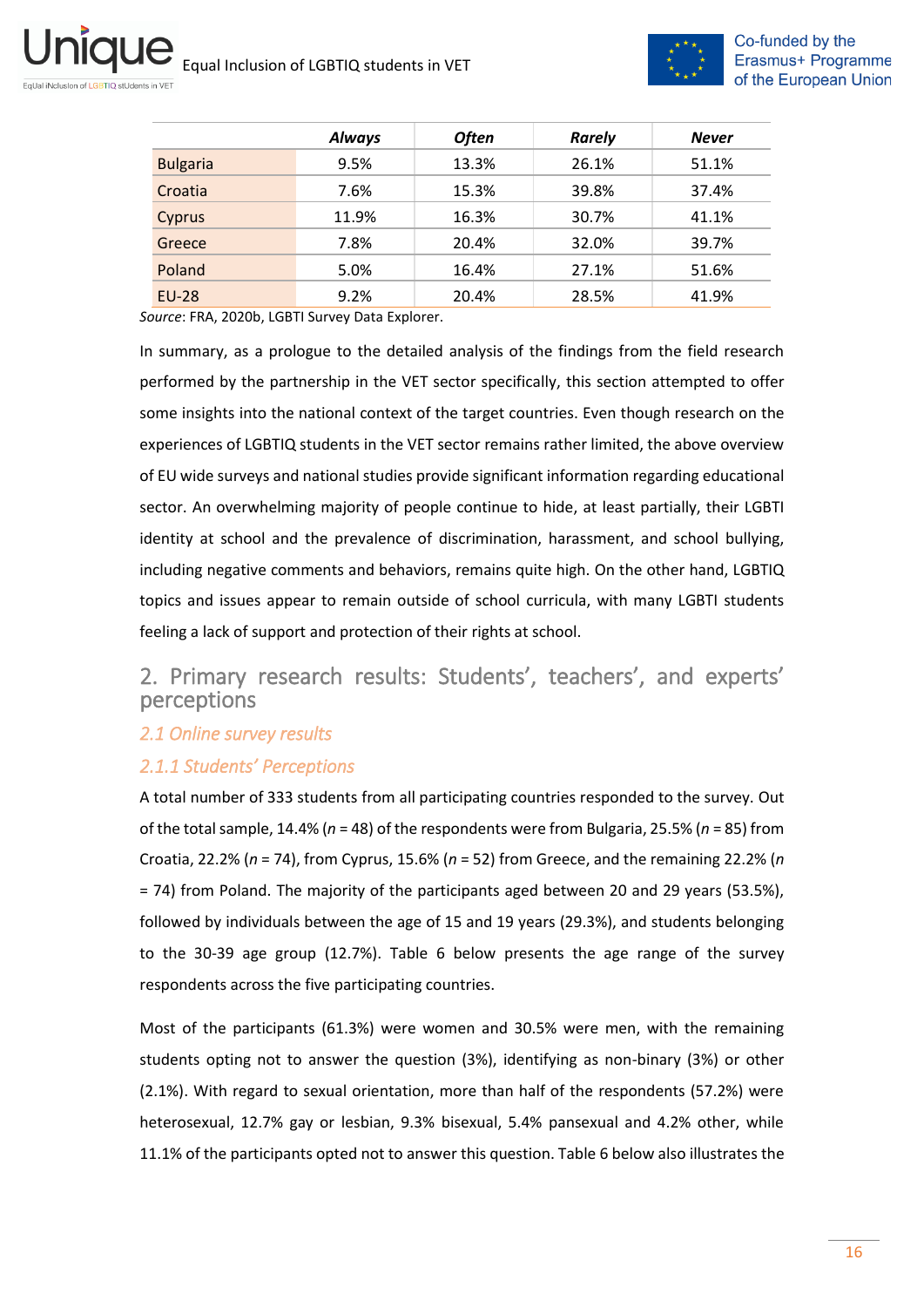

students' responses regarding gender identity and sexual orientation in each of the five participating countries.

|                 |                       | <b>Bulgaria</b> | Croatia | <b>Cyprus</b> | Greece | Poland | <b>Total</b> |
|-----------------|-----------------------|-----------------|---------|---------------|--------|--------|--------------|
|                 | 15-19                 | 30.4%           | 11.8%   | 29.7%         | 1.9%   | 67.6%  | 29.3%        |
|                 | 20-29                 | 41.3%           | 77.6%   | 54.1%         | 61.5%  | 27.0%  | 53.5%        |
| Group           | 30-39                 | 15.2%           | 7.1%    | 13.5%         | 28.8%  | 5.4%   | 12.7%        |
| Age             | 40-49                 | 8.7%            | 2.4%    | 0%            | 5.8%   | 0%     | 2.7%         |
|                 | 50-59                 | 0%              | 0%      | 0%            | 1.9%   | 0%     | 0.3%         |
|                 | I'd rather not answer | 4.3%            | 1.2%    | 2.7%          | 0%     | 0%     | 1.5%         |
|                 | Man                   | 25.5%           | 41.2%   | 5.4%          | 51.9%  | 31.5%  | 30.5%        |
|                 | Woman                 | 46.8%           | 52.9%   | 91.9%         | 46.2%  | 60.3%  | 61.3%        |
|                 | Non-binary            | 12.8%           | 3.5%    | 0%            | 1.9%   | 0%     | 3.0%         |
| Gender identity | Other                 | 4.3%            | 1.2%    | 0%            | 0%     | 5.5%   | 2.1%         |
|                 | I'd rather not answer | 10.6%           | 1.2%    | 2.7%          | 0%     | 2.7%   | 3.0%         |
|                 | Heterosexual          | 12.8%           | 61.2%   | 78.4%         | 71.2%  | 50.0%  | 57.2%        |
|                 | Gay or Lesbian        | 42.6%           | 11.8%   | 2.7%          | 17.3%  | 1.4%   | 12.7%        |
| Orientation     | <b>Bisexual</b>       | 14.9%           | 15.3%   | 2.7%          | 3.8%   | 9.5%   | 9.3%         |
|                 | Pansexual             | 14.9%           | 7.1%    | 0%            | 3.8%   | 4.1%   | 5.4%         |
| Sexual          | Other                 | 4.3%            | 1.2%    | 4.1%          | 1.9%   | 9.5%   | 4.2%         |
|                 | I'd rather not answer | 10.6%           | 3.5%    | 12.2%         | 1.9%   | 25.7%  | 11.1%        |

### <span id="page-16-0"></span>**Table 6. Students' demographic characteristics**

When students were asked their views on whether LGBTIQ people are generally respected in VET environments in their countries, the responses varied significantly among the participating countries. As Figure 1 below illustrates, 74% of the participants in Bulgaria agreed, strongly or somewhat, that LGBTIQ people are in fact respected with VET institutions in their country. None of the participants strongly disagreed with the statement and only 9% disagreed to a certain extent. In contrast, almost 60% of the respondents in Cyprus disagreed, somewhat or strongly, with this statement.

Slightly more comparable results were presented between Croatia and Greece, with more than 40% of the participants agreeing that LGBTIQ people are respected and approximately 25% disagreeing. Notably, in Poland 33% of the participants gave a neutral response, neither agreeing nor disagreeing with the statement. In total, across all five participating countries 14.5% of the participants strongly agreed with this statement, 29.2% somewhat agreed, 25.0% neither agreed or disagreed, 20.8% somewhat disagreed, and 10.5% strongly disagreed.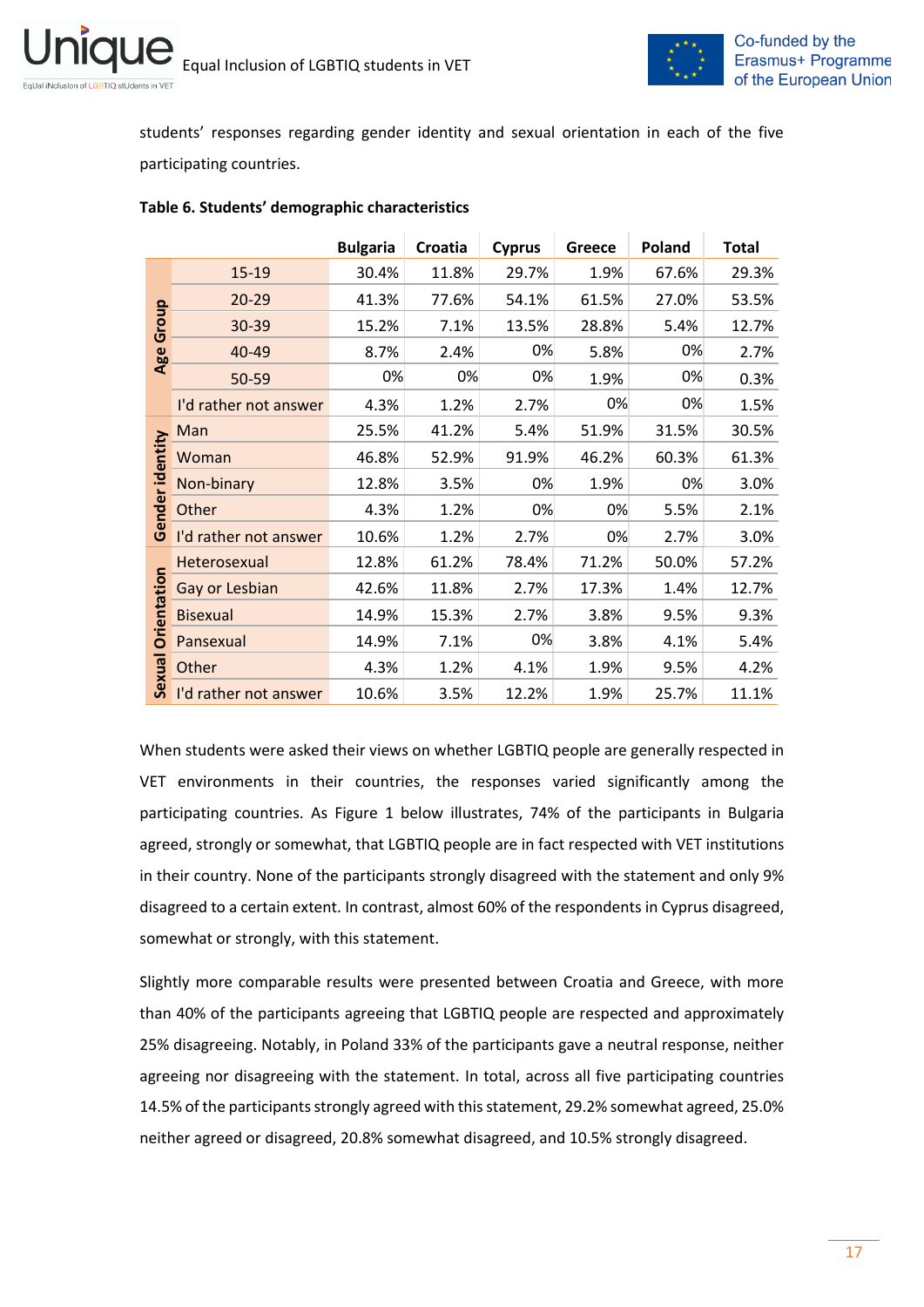



<span id="page-17-0"></span>**Figure 1. Students' Perceptions: LGBTIQ people are generally respected in VET** 

Subsequently, participants were asked to indicate whether according to their opinion a student can be openly LGBTIQ in VET environments in their countries. As Figure 2 below illustrates, a diverse range of responses was observed, especially when the results are contrasted to the previous question regarding the acceptance of LGBTIQ people in VET. For instance, even though 47% of the respondents in Croatia believe that LGBTIQ people are generally accepted in VET, only 38% agreed either strongly or somewhat with the notion that a student can be openly LQBTQI in VET environments, while 42% disagreed with the statement. Likewise, the percentage of agreement with the notion of being openly LGBTIQ in VET dropped to 56% in Bulgaria, in contrast to the 74% agreement in the previous question. In Cyprus, comparable results among the two questions where observed, with more than half (52%) of the respondents do not believe that a VET student can be openly LGBTIQ.

On the other hand, 54% of the respondents in Greece think that a student can be openly LGBTIQ in VET, compared to the previous question where a 44% level of agreement was observed. Increased levels of disagreement were also observed in Poland, where 35% of the respondents disagreed either strongly or somewhat with this statement. Overall, 18.6% of the participants across all five countries agreed strongly with the statement, 22.5% somewhat agreed, 21.9% gave a neutral response, 24.0% somewhat disagreed, and 12.9% disagreed strongly with the notion that a VET student can be openly LGBTIQ in their countries.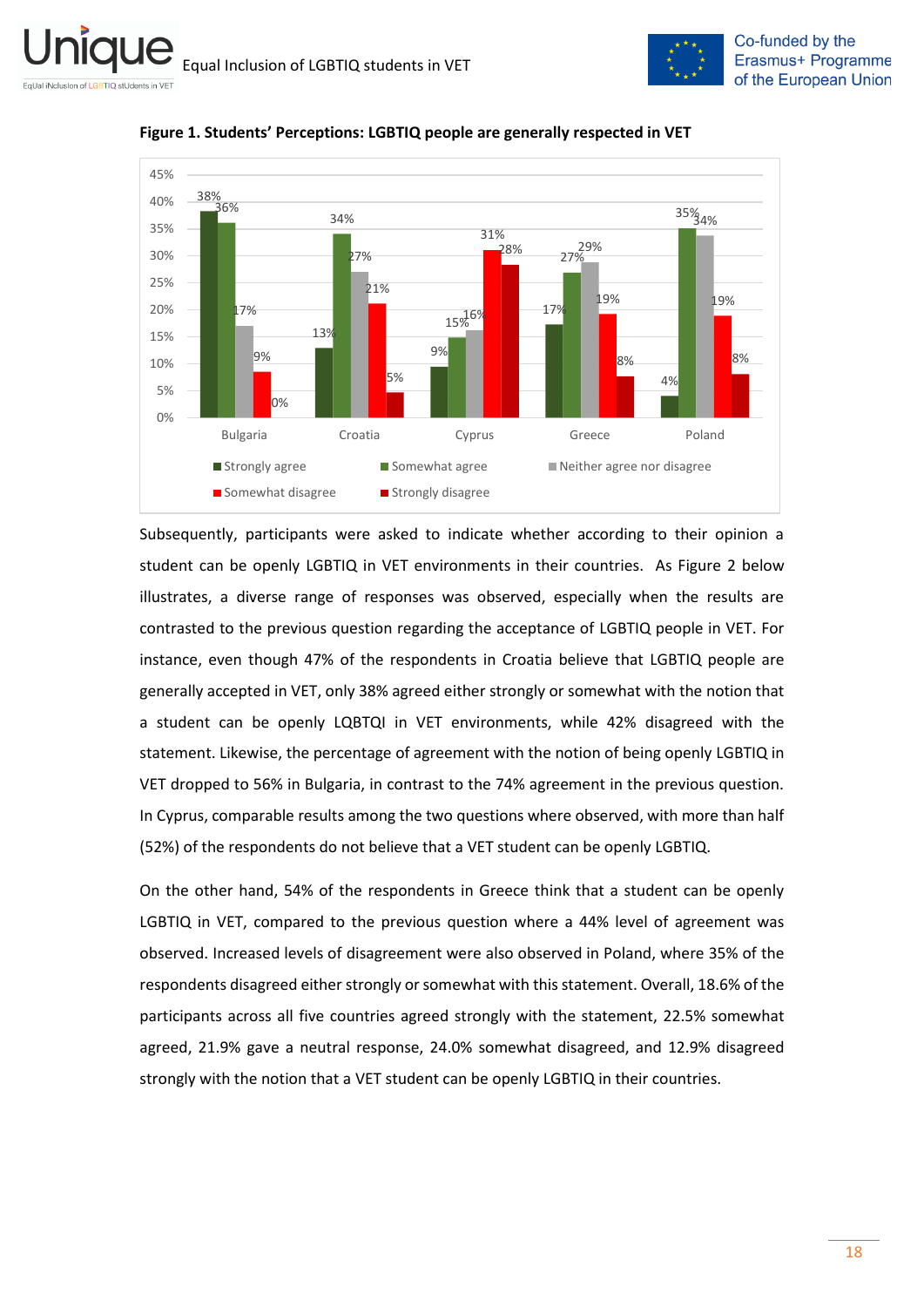



<span id="page-18-0"></span>**Figure 2. Students' Perceptions: A VET student can be openly LGBTIQ in VET**

Further discrepancies were observed in the next question, where participants were invited to indicate the extent to which VET environments in their countries are safe and inclusive for LGBTIQ people. As Figure 3 shows, only 20% of the students in Cyprus and 26% in Poland agreed strongly or to some extent with this statement, while 61% and 43%, respectively, disagreed. Approximately 47-49% of respondents in Bulgaria and Croatia also agreed that VET environments in their countries are safe and inclusive, however, 44% in Bulgaria and only 25% in Croatia disagreed with this statement. Notably, in Greece 50% of the students strongly or somewhat agreed with this statement, 29% disagreed, and 21% gave a neutral response. Finally, when the data are aggregated across all participating countries, 12.0% of the respondents agreed strongly with the statement, 25.3% somewhat agreed, 22.3% neither agreed nor disagreed, 29.8% somewhat disagreed and only 10.5% disagreed strongly.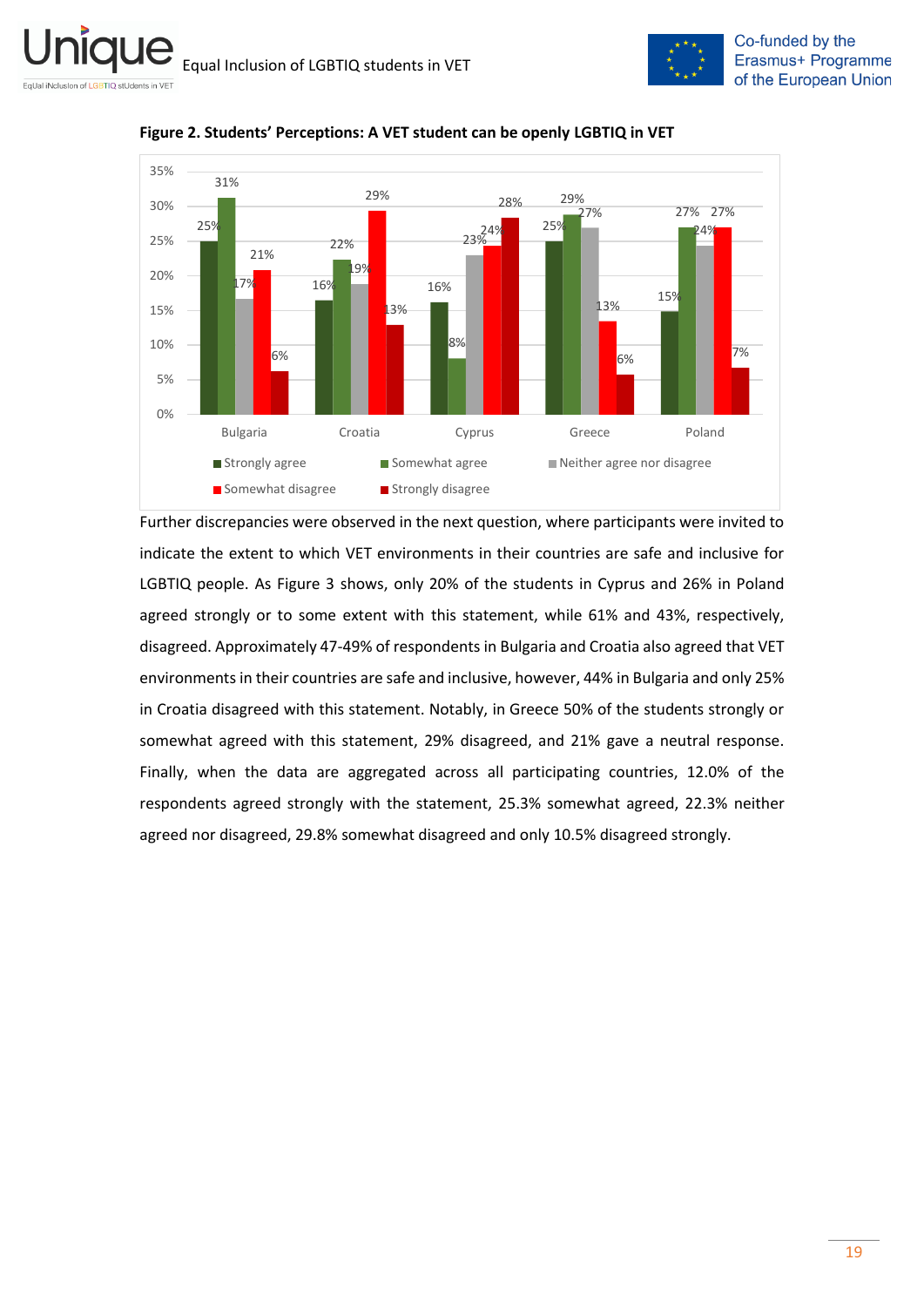



<span id="page-19-0"></span>**Figure 3. Students' Perceptions: VET environments are safe and inclusive for LGBTIQ students**

A diverse range of responses was also observed in the next question, illustrated in Figure 4, where participants were asked to indicate their level of agreement with the fact that students are often harassed, bullied, or discriminated against for being LGBTIQ. Remarkably, 80% of the students in Cyprus agreed with the statement, further corroborating the non-inclusive environment observed also in the previous findings in Cyprus. Likewise, 64% of the respondents in Greece also agreed that students are harassed, bullied, or discriminated against, which comes in direct contrast to the previous question where 50% of the respondents believe that VET environments in the country are safe and inclusive for LGBTIQ students. The findings in Croatia, Poland, and Bulgaria, appear to be slightly more consistent to the previous data with 38%, 40%, and 41%, respectively, agreeing with the statement. The corresponding rates for all participating countries show that 17.8% and 34.4% of the total sample agreed strongly or to some extent, 23.6% neither agreed nor disagreed, and 19.6% and 4.5% disagreed either to some extent or strongly.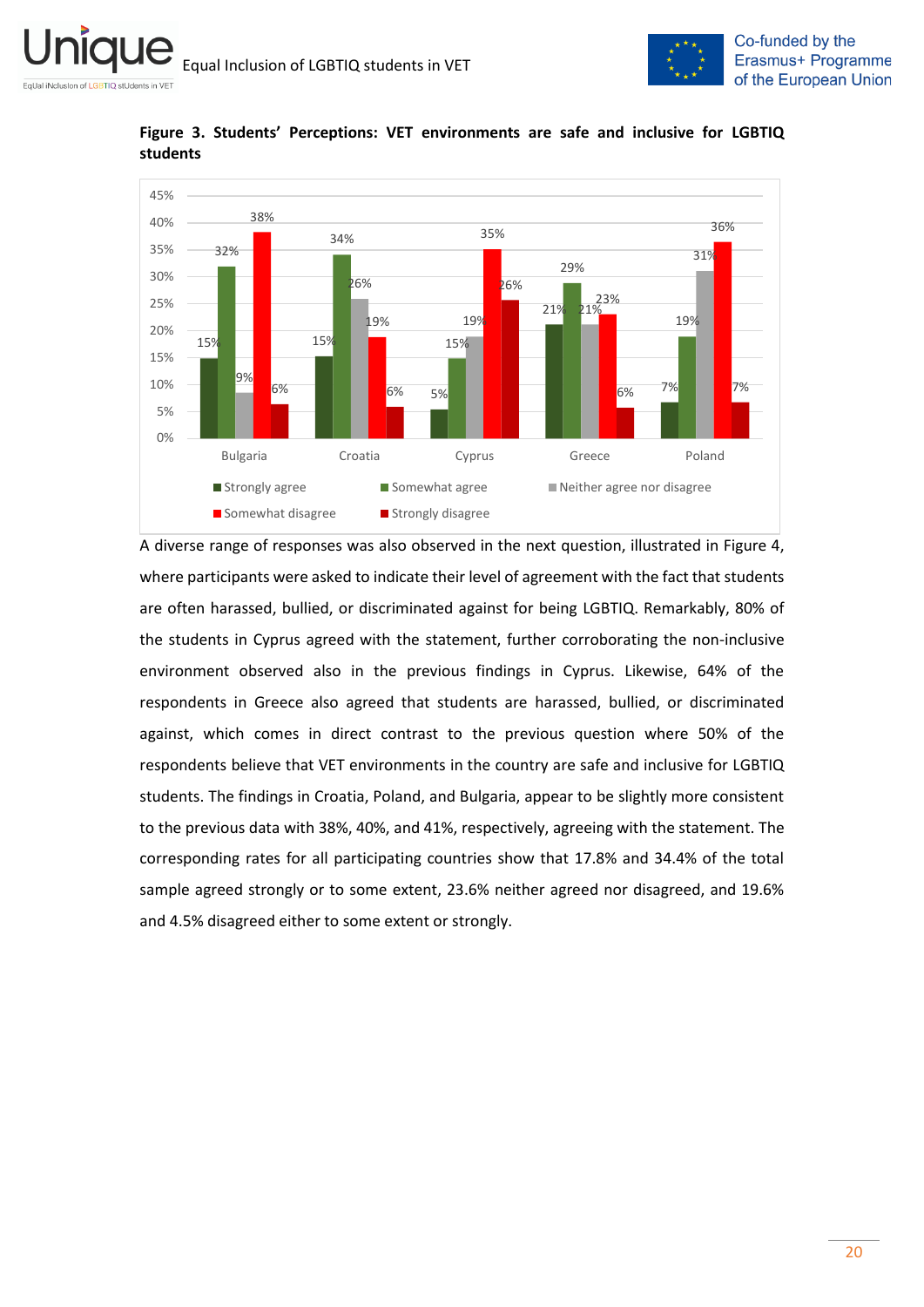



<span id="page-20-0"></span>**Figure 4. Students' Perceptions: Students are often harassed, bullied, or discriminated against for being LGBTIQ**

Figure 5 demonstrates the students' thoughts on whether teachers have the proper skills to handle cases of bullying, harassment, or discrimination against LGBTIQ students and support the victims. Relative consensus was observed among the respondents in Bulgaria, Greece, and Poland where 42-43% of the students disagreed, somewhat or strongly, with the statement. However, the most prevalent answer in Croatia was a neutral response, with 44% of the respondents neither agreeing nor disagreeing. In line with the participants' responses in previous questions, 58% of the students in Cyprus do not believe that teachers have the proper skills to handle such cases and support victims, 24% neither agreed nor disagreed, and only 17% agreed with this statement. In total, 10.8% of the participants across all countries, agreed strongly with this statement, 15.1% agreed to a certain extent, 31.6% gave a neutral response, 24.4% disagreed to a certain extent, and 18.1% disagreed strongly.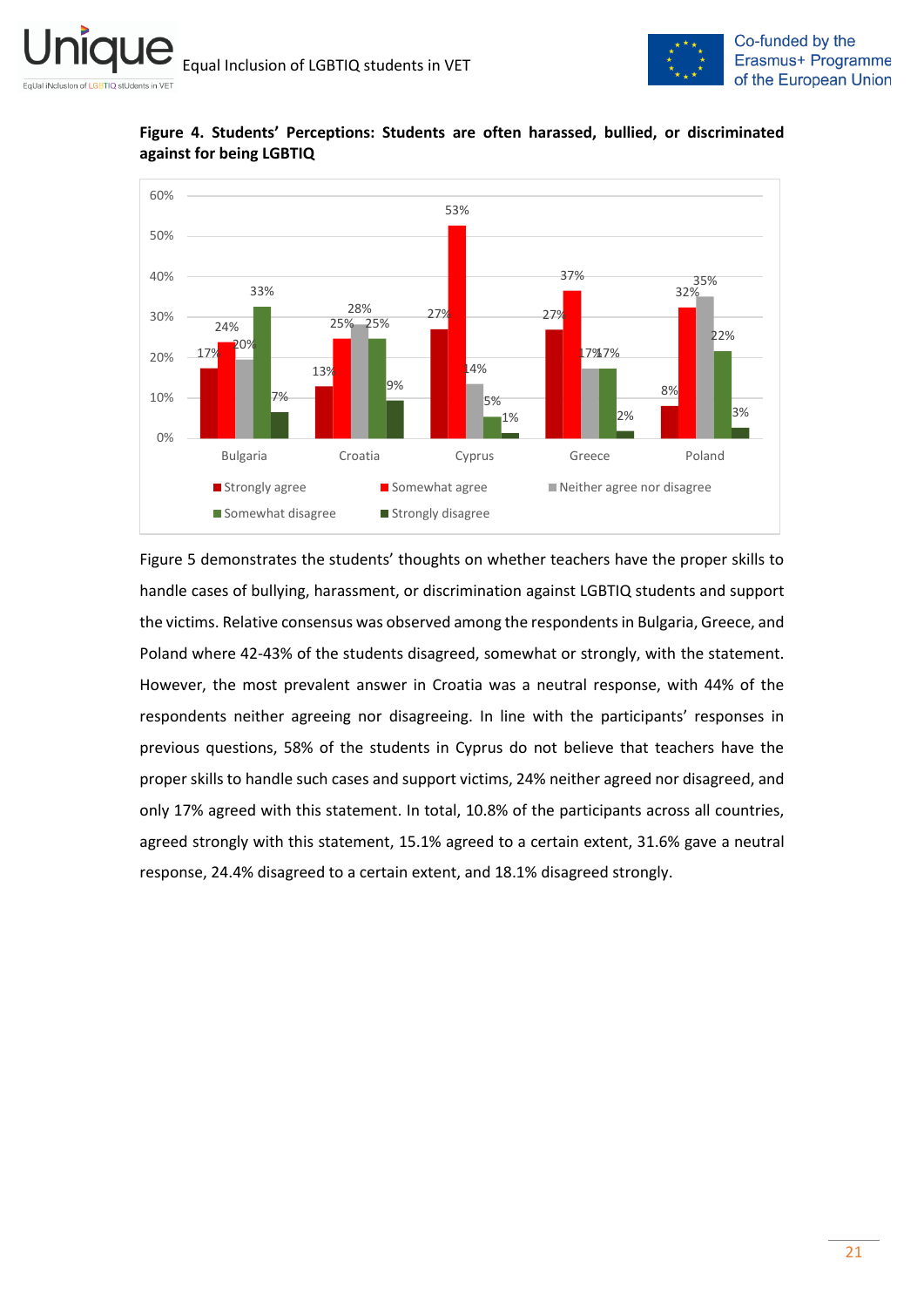

<span id="page-21-0"></span>



The following two questions, presented in Figures 6 and 7, aimed at examining if potential cases of bulling, harassment, or discrimination against LGBTIQ students are usually perpetrated by other students and/or professional staff, such as VET teachers/trainers, administrative staff, and so on. As the figures illustrate, a varied picture among the five different countries was observed, with a rather increased prevalence of neutral responses in both questions.

Indicatively, in Cyprus comparable rates were observed with 62% of the respondents agreeing, most of them to a certain extent, that students are potential perpetrators and 51% that VET staff are possibly those that bully, harass, or discriminate against LGBTIQ students. In both questions, 35-39% of the participants neither agreed nor disagreed with the statement. In Greece and Poland, a high level of agreement was also observed regarding students as perpetrators, with the corresponding figures being 67% and 57% respectively. However, fewer participants believe that VET staff could potentially bully, harass, or discriminate against LGBTIQ students, with again 35-38% of participants giving a neutral response.

Likewise in Croatia more than one third of the participants gave a neutral response in both questions, but 44% did agree, at least to some extent, that students may be the potential perpetrators. However, only 9% agreed that VET staff could potentially bully, harass, or discriminate against LGBTIQ students and 56% disagreed with this notion. Lastly, in Bulgaria 30-37% of the participants disagreed with both statements, 30% agreed that people who (possibly) bully, harass, or discriminate against LGBTIQ students are usually other students,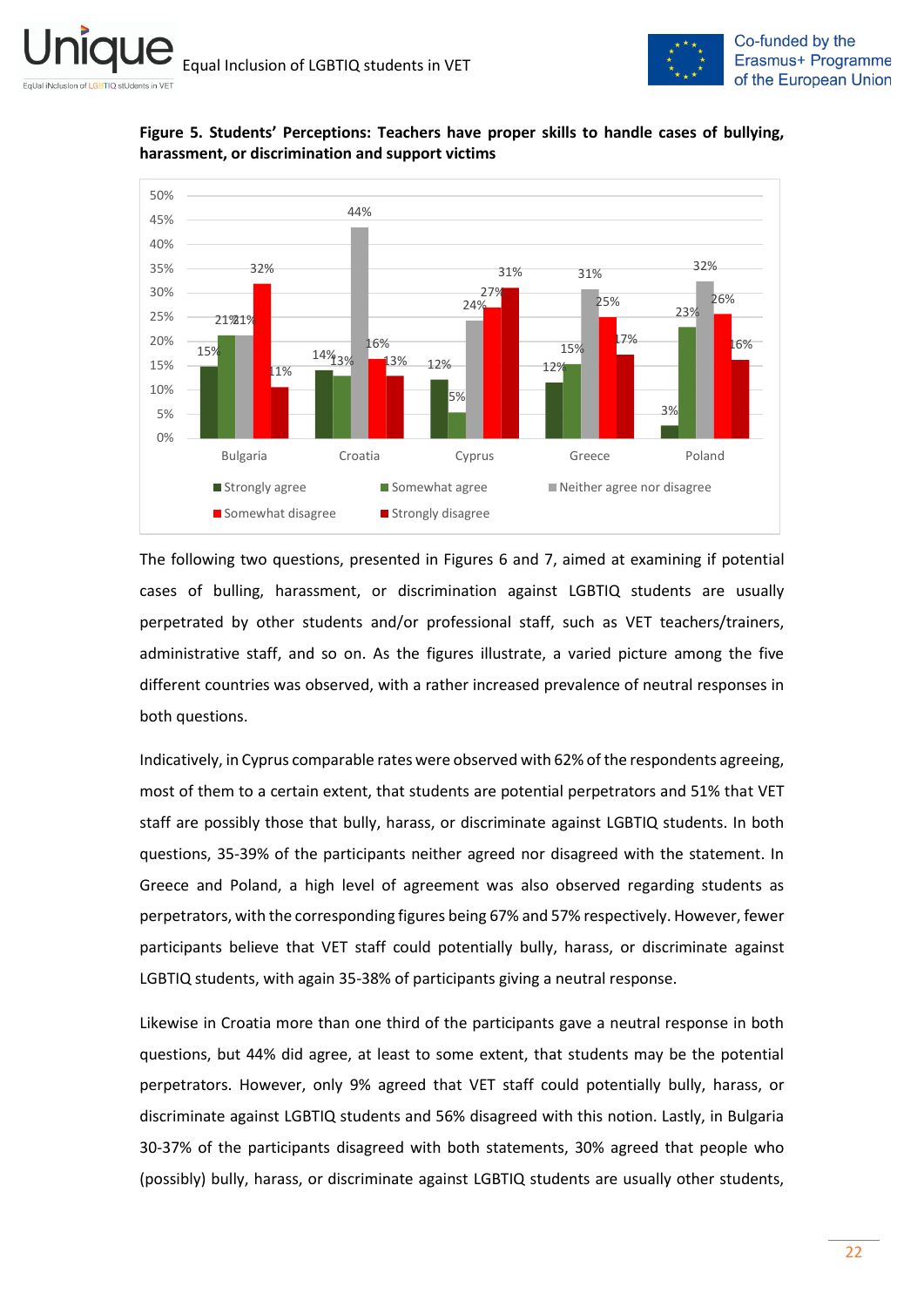

and, notably, 41% agreed, somewhat or strongly, that these behaviors may originate from VET professional staff.

Across all five participating countries the participants' responses were formulated as follows. With regard to the relevance of such cases by students 19% of the participants strongly agreed, 38% somewhat agreed, 26% neither agreed nor disagreed, 12% somewhat disagreed, and 4% disagreed strongly. The corresponding rates for the prevalence of cases perpetrated by VET professional staff were, 7%, 30%, 35%, 24%, and 4%, respectively.

<span id="page-22-0"></span>

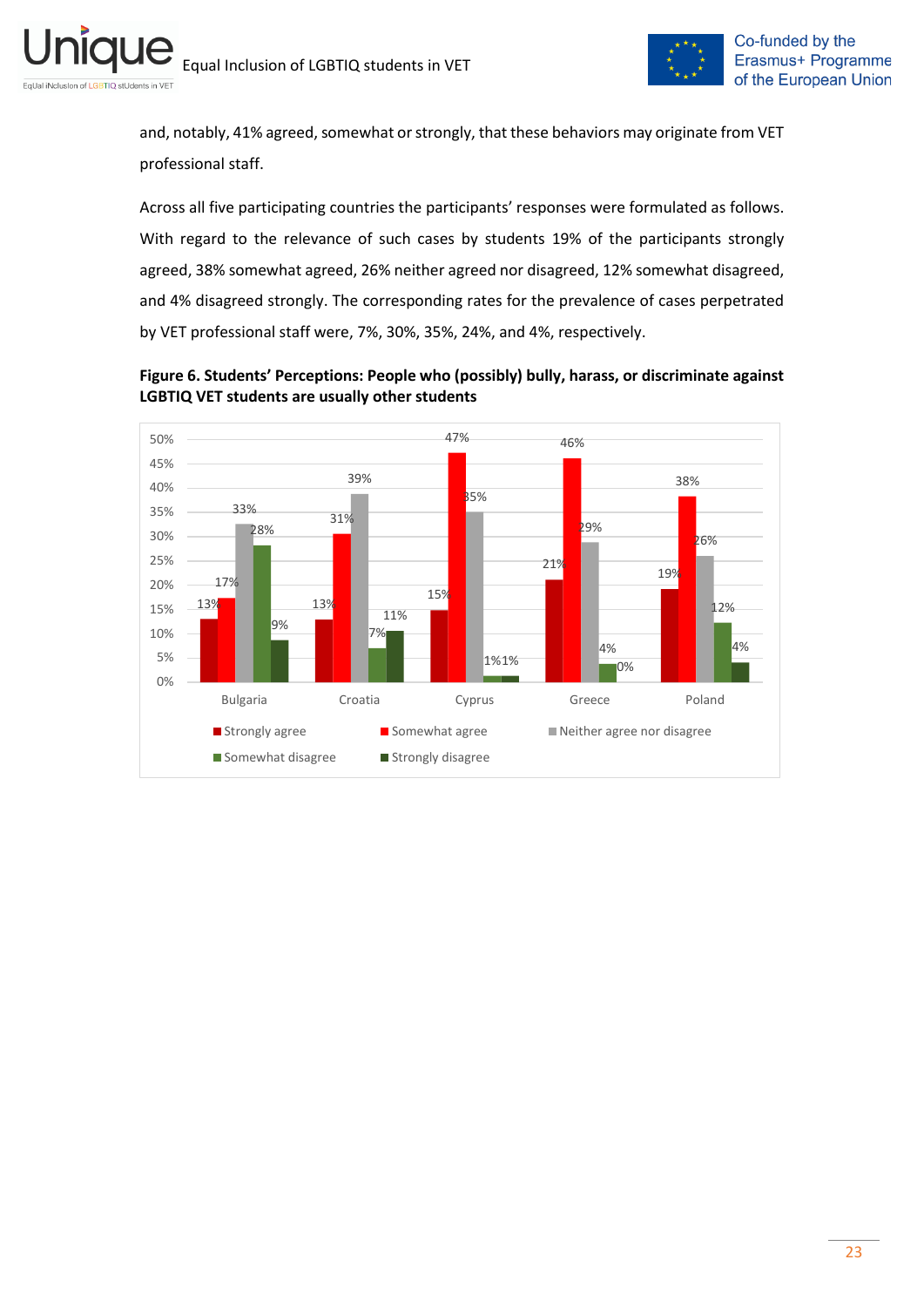

<span id="page-23-0"></span>**Figure 7. Students' Perceptions: People who (possibly) bully, harass, or discriminate against LGBTIQ students are usually VET professional staff (e.g., VET teachers/trainers, administrative staff etc.)**



The following question, the results for which are presented in Figure 8, sought to examine the students' perceptions regarding the need for the adoption of measures within VET for the prevention and combating of bullying, harassment, or discrimination against LGBTIQ students. In Greece 85% of the respondents strongly agreed that such a need exists and 8% somewhat agreed, while none of the participants disagreed and only 8% gave a neutral response. Similarly, 77% of the participants in Cyprus agreed strongly, 9% somewhat agreed, 11% gave a neutral response and only 2% disagreed. Comparable results were also observed between Croatia and Poland with 46% of the participants in both countries strongly agreeing with the statement. In Bulgaria, however, the most prevalent response was that of participants somewhat disagreeing with the statement at a rate of 28%, followed by those neither agreeing nor disagreeing at rate of 26%, while only 15% and 19% agreed strongly or somewhat with the need to adopt such measures. Nonetheless, except for Bulgaria, a consensus for the need of adopting relevant measures was clearly demonstrated among the remaining countries. The total results for all five participating countries indicated that 54.5% agreed strongly, 17.5% agreed to some extent, 15.1% neither agreed nor disagreed, 7.2% somewhat disagreed, and 5.7% strongly disagreed.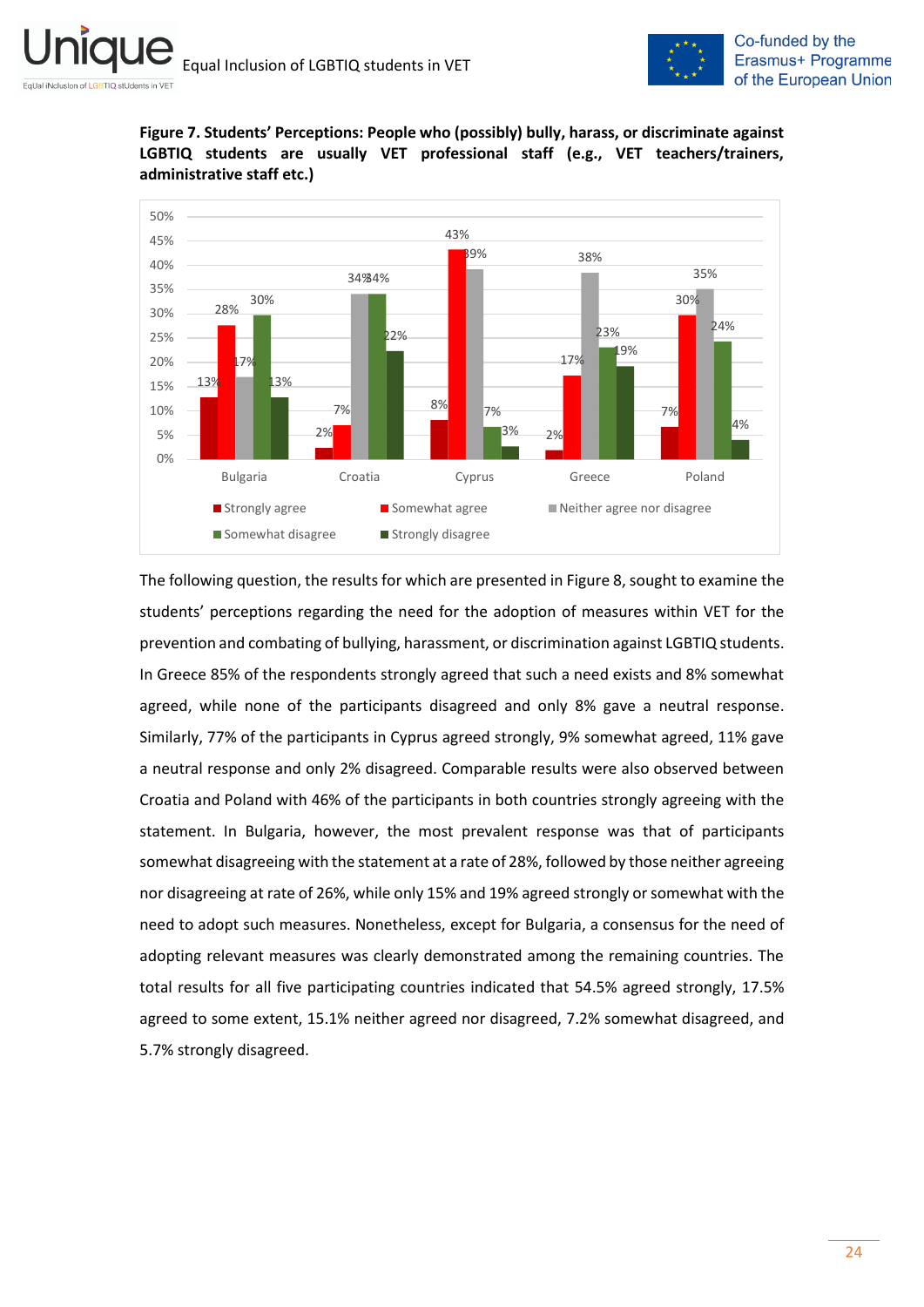

<span id="page-24-0"></span>



The final question addressed to the students participating in the survey aimed at providing an indication regarding their attitudes towards LGBTIQ people in the students' future professional environment. In particular, as Figure 9 below also shows, students were asked to indicate which statement better represents the way they are going to treat LGBTIQ clients that may seek their services. The overwhelming majority of students in Greece (82.4%), Cyprus (76.4%), and Croatia (70.7%) responded that they will be friendly/professional and take the needs of LGBTIQ persons into account while providing their services.

A slightly different range of responses was observed in Poland, where the aforementioned response was given by 47.1% of the participants, while 38.2% responded that they will be friendly/professional but not interested in their needs. In addition, 11.8% of the respondents in Poland answered that they will provide their services to LGBTIQ persons while being distant, and 3% would prefer not to or refuse to provide their services to LGBTIQ persons.

In Bulgaria, more than one third of the students (36.2%) indicated that will provide their services to LGBTIQ persons while being distant, followed by 21.3% that will be friendly and professional but not interested in their needs. Notably, only 17% would take the needs of LGBTIQ persons into account, while 14.9% would prefer and 10.6% would refuse to provide their services to LGBTIQ persons.

Lastly, in terms of the total number of 320 students that responded this survey question across all five participating countries, 60.9% would be friendly/professional and take their needs as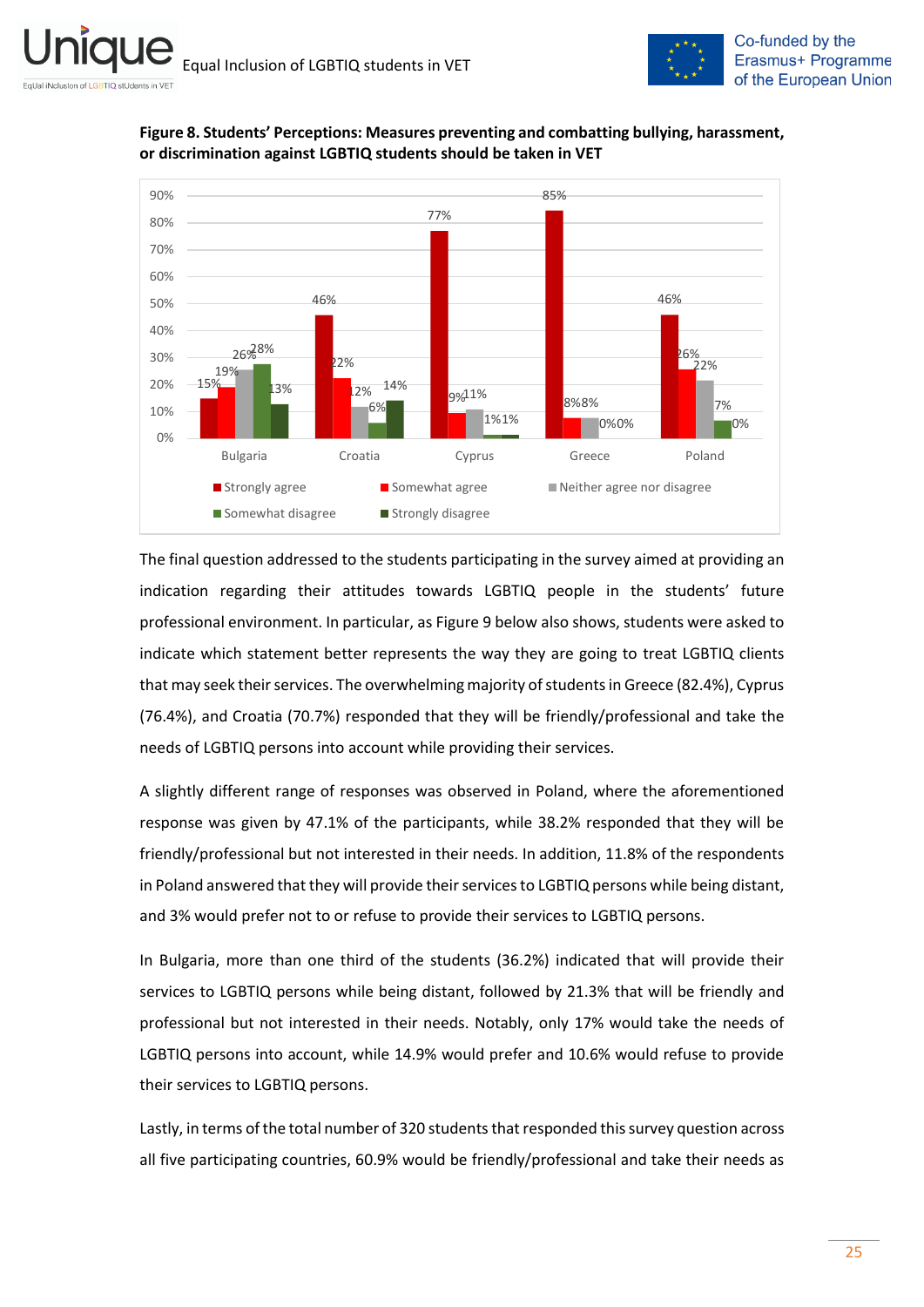



LGBTIQ persons into account, 23.4% would be friendly/professional but uninterested to their needs, 8.8% would provide their services while being distant, 4.4% would prefer not to provide their services, and 2.5% would refuse to provide their services to LGBTIQ people.

### <span id="page-25-0"></span>**Figure 9. Students' Perceptions: After having completed your training, you may have to provide LGBTIQ clients with your services. Which of the following answers better represents the way you are going to deal with them?**

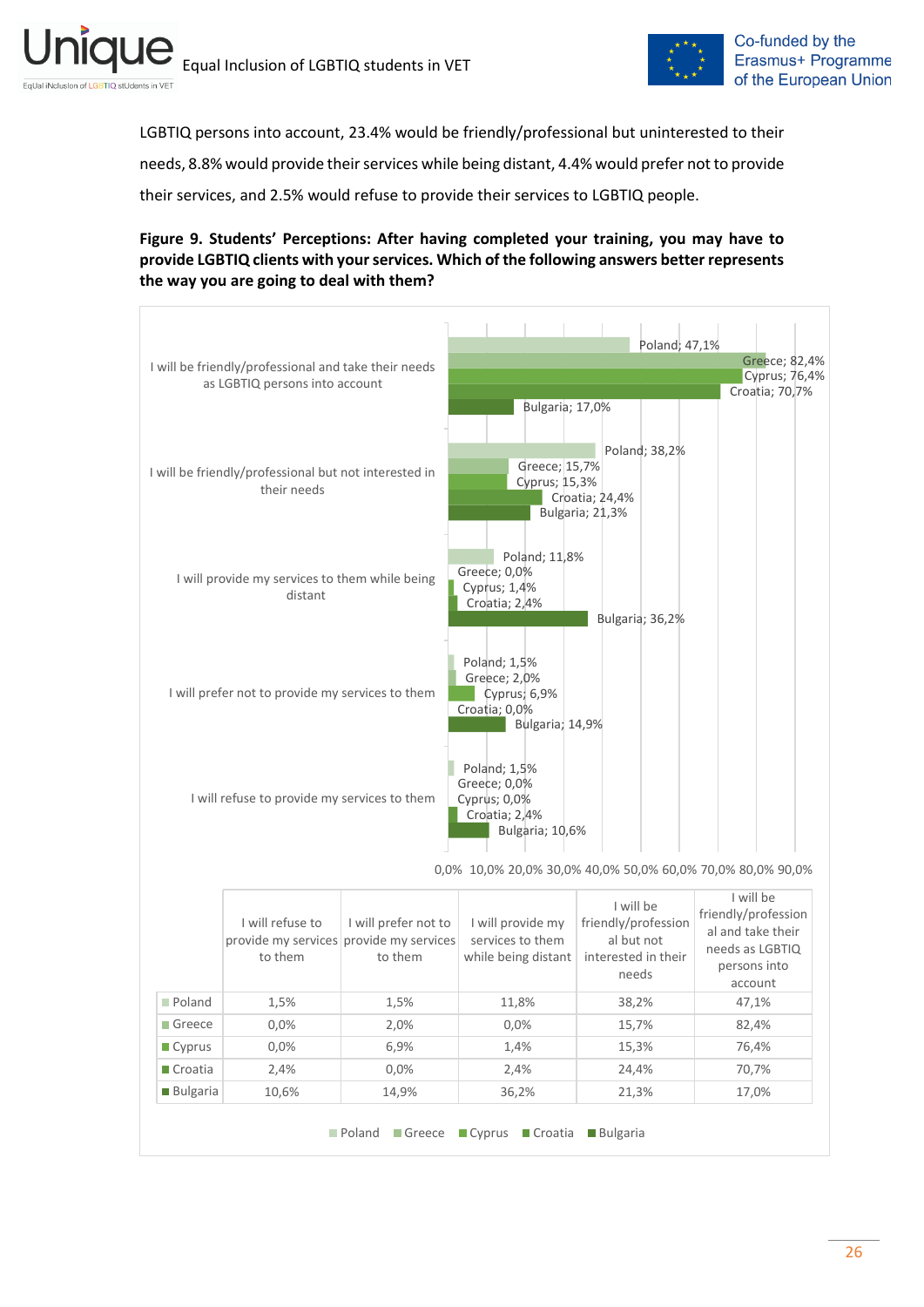

# <span id="page-26-0"></span>*2.1.2 Teachers' Perceptions*

In total 160 participants completed the online survey, with 30.0% (*n* = 48) of the respondents being teachers in VET schools in Bulgaria, 10.0% (*n* = 16) in Croatia, 18.1% (*n* = 29) in Cyprus, 33.1% (*n* = 53) in Greece, and 8.8% (*n* = 14) of the sample being VET teachers in Poland. Table 7 below presents an overview of the demographic characteristics of the participants in each of the five countries, including the participants' age and responses on gender identity and sexual orientation. As the table illustrates, the majority of the participants (49.4%) were between 30 and 39 years of age, more than 60% were women and identified as heterosexual.

|                    |                       | <b>Bulgaria</b> | Croatia | <b>Cyprus</b> | Greece | Poland | <b>Total</b> |
|--------------------|-----------------------|-----------------|---------|---------------|--------|--------|--------------|
|                    | 15-19                 | 0%              | 0%      | 0%            | 0%     | 0%     | 0%           |
|                    | 20-29                 | 14.6%           | 12.5%   | 0%            | 32.1%  | 0%     | 16.3%        |
| Group              | 30-39                 | 52.1%           | 50.0%   | 58.6%         | 28.3%  | 100.0% | 49.4%        |
| Age                | 40-49                 | 25.0%           | 18.8%   | 24.1%         | 26.4%  | 0%     | 22.5%        |
|                    | 50-59                 | 8.3%            | 18.8%   | 10.3%         | 13.2%  | 0%     | 10.6%        |
|                    | I'd rather not answer | 0%              | 0%      | 6.9%          | 0%     | 0%     | 1.3%         |
|                    | Man                   | 22.9%           | 18.8%   | 20.7%         | 26.4%  | 35.7%  | 24.4%        |
|                    | Woman                 | 47.9%           | 81.3%   | 79.3%         | 71.7%  | 64.3%  | 66.3%        |
|                    | Non-binary            | 14.6%           | 0%      | 0%            | 1.9%   | 0%     | 5.0%         |
| Gender identity    | Other                 | 8.3%            | 0%      | 0%            | 0%     | 0%     | 2.5%         |
|                    | I'd rather not answer | 6.3%            | 0%      | 0%            | 0%     | 0%     | 1.9%         |
|                    | Heterosexual          | 27.7%           | 81.3%   | 89.7%         | 90.6%  | 42.9%  | 66.7%        |
| <b>Orientation</b> | Gay or Lesbian        | 29.8%           | 12.5%   | 0%            | 3.8%   | 0%     | 11.3%        |
|                    | <b>Bisexual</b>       | 25.5%           | 6.3%    | 10.3%         | 0%     | 0%     | 10.1%        |
|                    | Pansexual             | 10.6%           | 0%      | 0%            | 1.9%   | 0%     | 3.8%         |
| Sexual             | Other                 | 4.3%            | 0%      | 0%            | 0%     | 0%     | 1.3%         |
|                    | I'd rather not answer | 2.1%            | 0%      | 0%            | 3.8%   | 57.1%  | 6.9%         |

### <span id="page-26-1"></span>**Table 7. Teachers' demographic characteristics**

In line with survey questions addressed to VET students, teachers were also invited to indicate the extent to which they believe that LGBTIQ people are in general respected in VET institutions in their respective countries. The results, illustrated in Figure 10, present a diverse picture across the five participating countries, but also several differences with the students' responses in the same question (see Figure 1).

Indicatively, 69% of the VET teachers in Croatia disagreed to certain extent with this statement, while the respective rate in the students' responses was 26%. Likewise, 34% of the teachers in Bulgaria believe that LGBTIQ people are not generally respected in VET, in contrast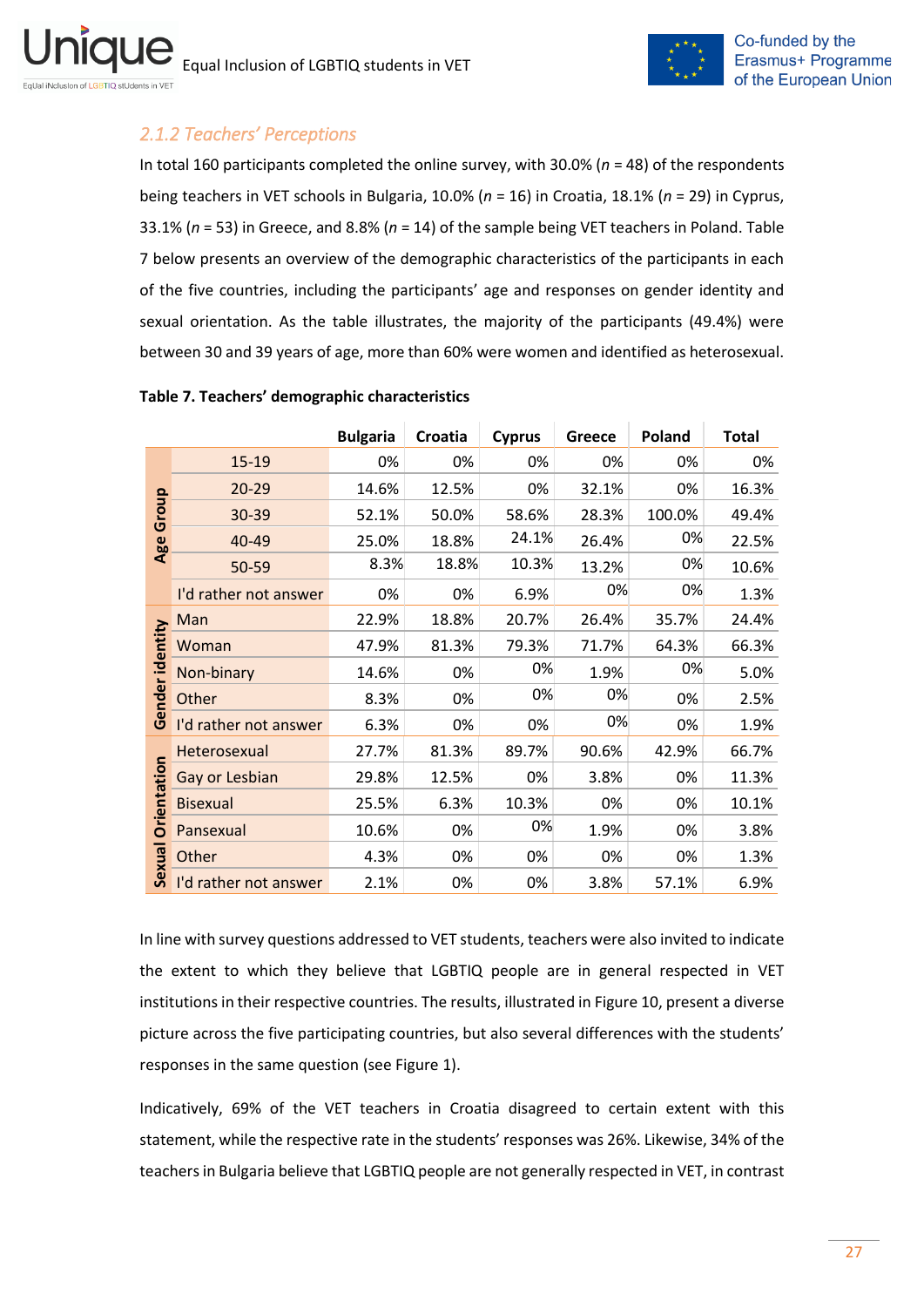

to only 9% of the students that gave the same response. More comparable results among students and teachers' perceptions were observed in the remaining countries.

In terms of cross-country observations, however, with the exception of Croatia (69%) and Cyprus (65%) where more than 60% of the teachers disagreed either somewhat or strongly with this notion, the corresponding rates in Bulgaria (51%), Greece (45%), and Poland (50%) show that approximately half of the teachers somewhat or strongly believe that LGBTIQ people are generally respected in VET institutions in their countries. Nonetheless, it should be noted that the sample of teachers in Croatia (*n* = 16) and Poland (*n* = 14) were relatively small, which may have influenced the countries' results to some extent, an aspect that should also be kept into consideration when examining the results in the subsequent questions.

Overall, 10.7% of the respondents across all five countries strongly agreed with the statement, 26.4% somewhat agreed, 23.9% neither agreed nor disagreed, somewhat disagreed, 30.2%, and 8.8% strongly disagreed. These overall results further highlight the different perspectives among the five target countries.



<span id="page-27-0"></span>**Figure 10. Teachers' Perceptions: LGBTIQ people are generally respected in VET** 

The following question, where teachers were asked if they agreed or disagreed with the statement that a student could be openly LGBTIQ in VET institutions in their countries, presented a relatively similar pattern to the previous question. As Figure 11 shows, a slightly decreasing trend was observed in the participants' level of agreement with this statement in Bulgaria (30%), Cyprus (3%), and Poland (36%). Notably, though, more than half of the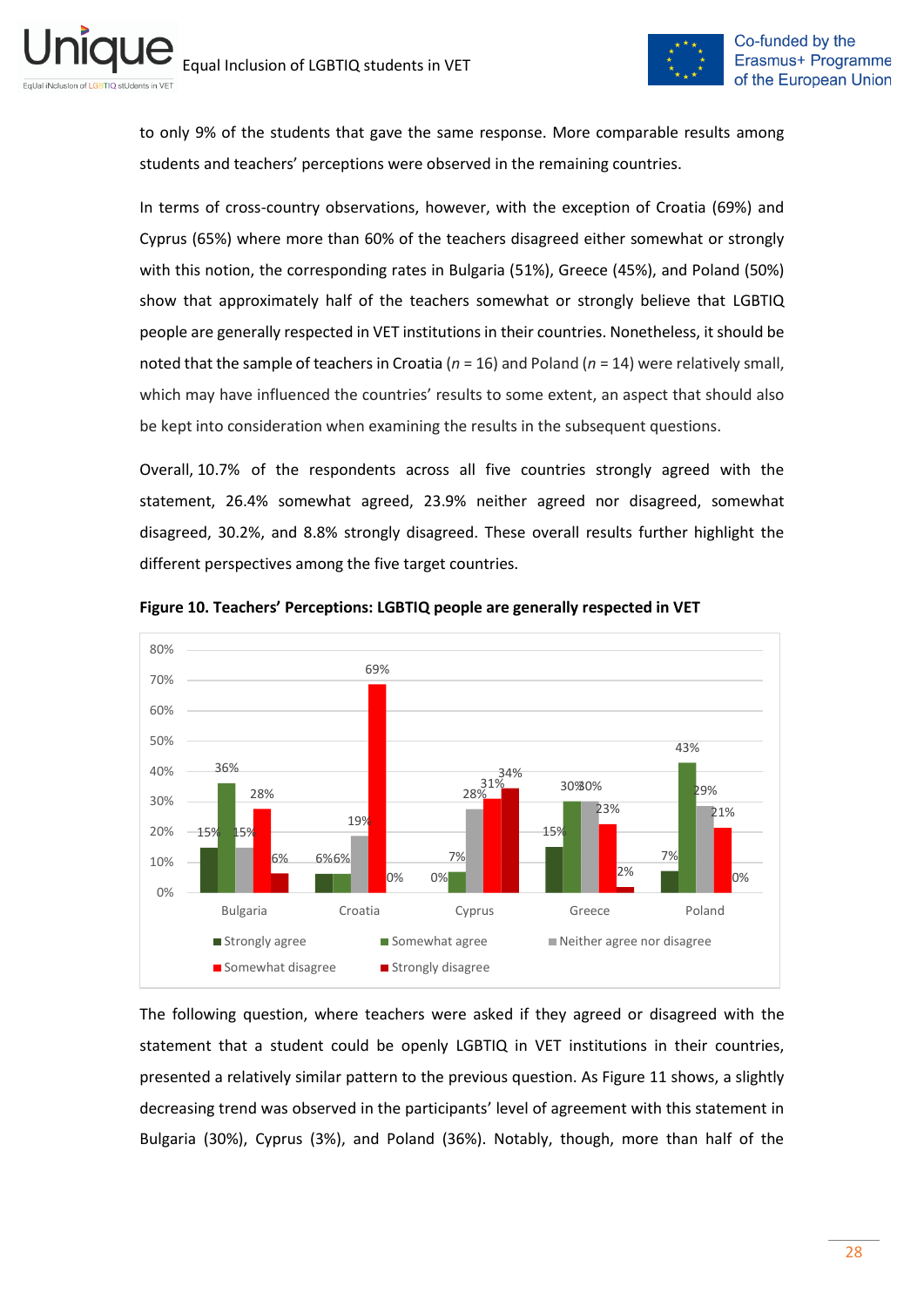

teachers in Greece (56%) believe that students can in fact be openly LGBTIQ in VET institutions in the country.

In all countries, however, when the present results are compared to the students' answers (see Figure 2) fewer teachers than students believe this statement to be true. In addition, among the five participating countries there appears to be limited consensus in the teachers' perceptions. For instance, the teachers' level of agreement ranges from 3% in Cyprus, to 25%, 30%, and 36% in Croatia, Bulgaria, and Poland respectively, up to 56% in Greece, as previously noted. Lastly, when the participants' responses are examined across all five countries, 12.6% of the total sample strongly agreed that a VET student/trainee can be openly LGBTIQ, 21.4% somewhat agreed, 23.3% gave a neutral response, 29.6% strongly and 13.2% somewhat disagreed.



<span id="page-28-0"></span>**Figure 11. Teachers' Perceptions: A VET student/trainee can be openly LGBTIQ in VET**

In line with the students' survey, the next two questions addressed to the sample of VET teachers sought to examine if the VET environments in the participating countries are safe and inclusive for LGBTIQ students, and the extent to which VET students are harassed, bullied, or discriminated against for being LGBTIQ. As Figures 12 and 13 show, a rather diverse range of responses was observed among the five participating countries in the two questions.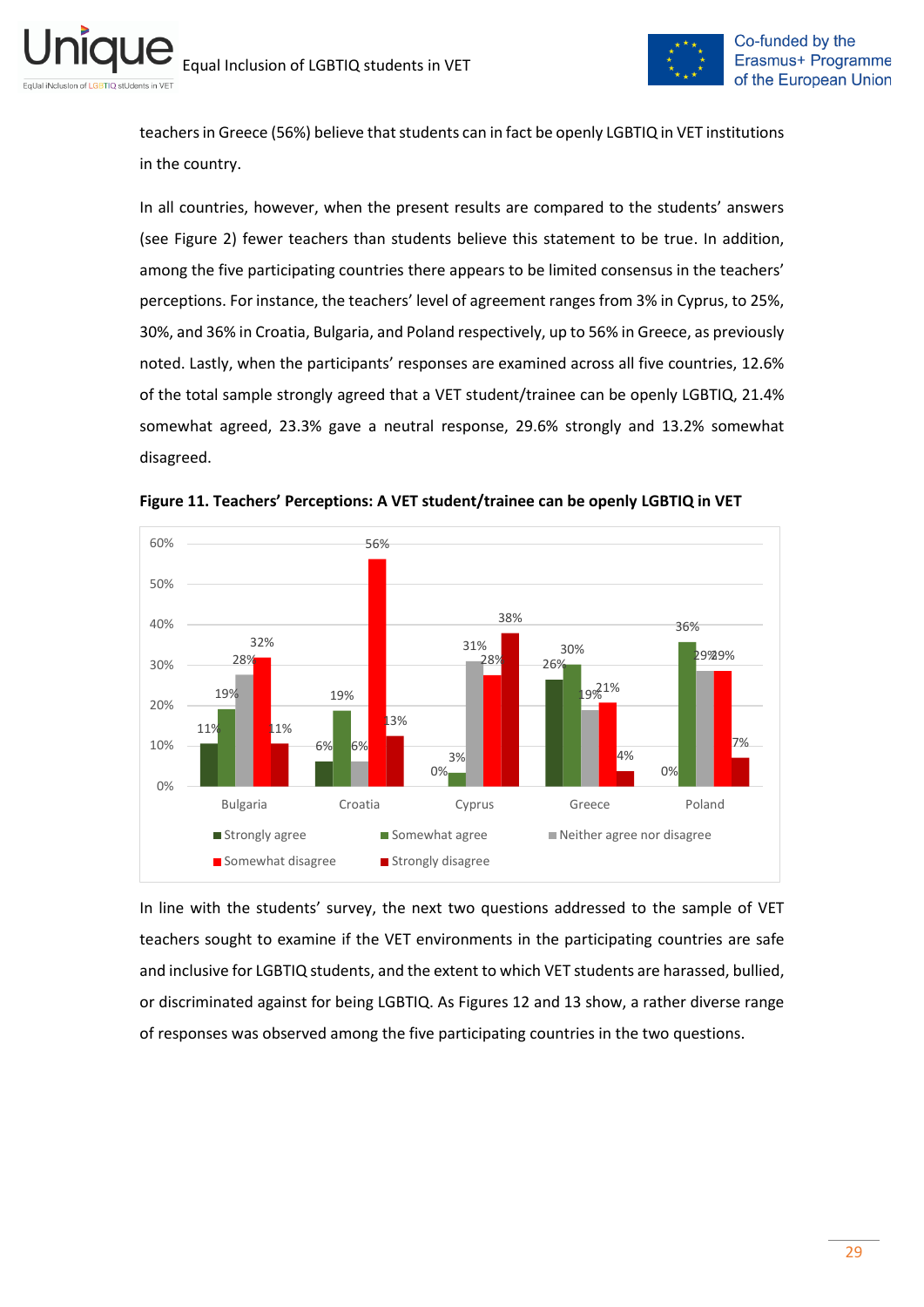



<span id="page-29-0"></span>**Figure 12. Teachers' Perceptions: VET environments are safe and inclusive for LGBTIQ students**

For instance, in Bulgaria half the respondents believed that the VET environments in the country are not safe and inclusive, while at the same time 66% of the teachers disagreed, somewhat or strongly, with the notion that VET Students are often harassed, bullied, or discriminated against for being LGBTIQ.

In Croatia, the most prevalent answer in terms of the safety and inclusiveness of VET institutions was a neutral response, with 44% of the teachers neither agreeing nor disagreeing with the statement. Nonetheless, 63% believed that LGBTIQ students are often harassed, bullied, or discriminated against, which is well aligned with the views of most of the teachers who believe that students cannot be openly LGBTIQ students in VET schools in the country.

An interesting trend was also observed in Poland with 57% of the teachers providing a neutral response on the cases of harassment, bulling, or discrimination of LGBTIQ students and 28% in fact disagreeing with this statement. At the same time 36% somewhat agreed and an equal percentage gave a neutral response regarding the safety and inclusiveness of VET schools in the country, while only 29% disagreed.

In Greece, a rather notable observation is that even though 49% of the teachers think that VET institutions in the country are safe and inclusive, 54% also agreed that students are harassed, bullied, or discriminated against for being LGBTIQ. This finding is further in contrast when examined in conjunction with the previous question where (56%) of the teachers in Greece believe that students can in fact be openly LGBTIQ in VET institutions in the country.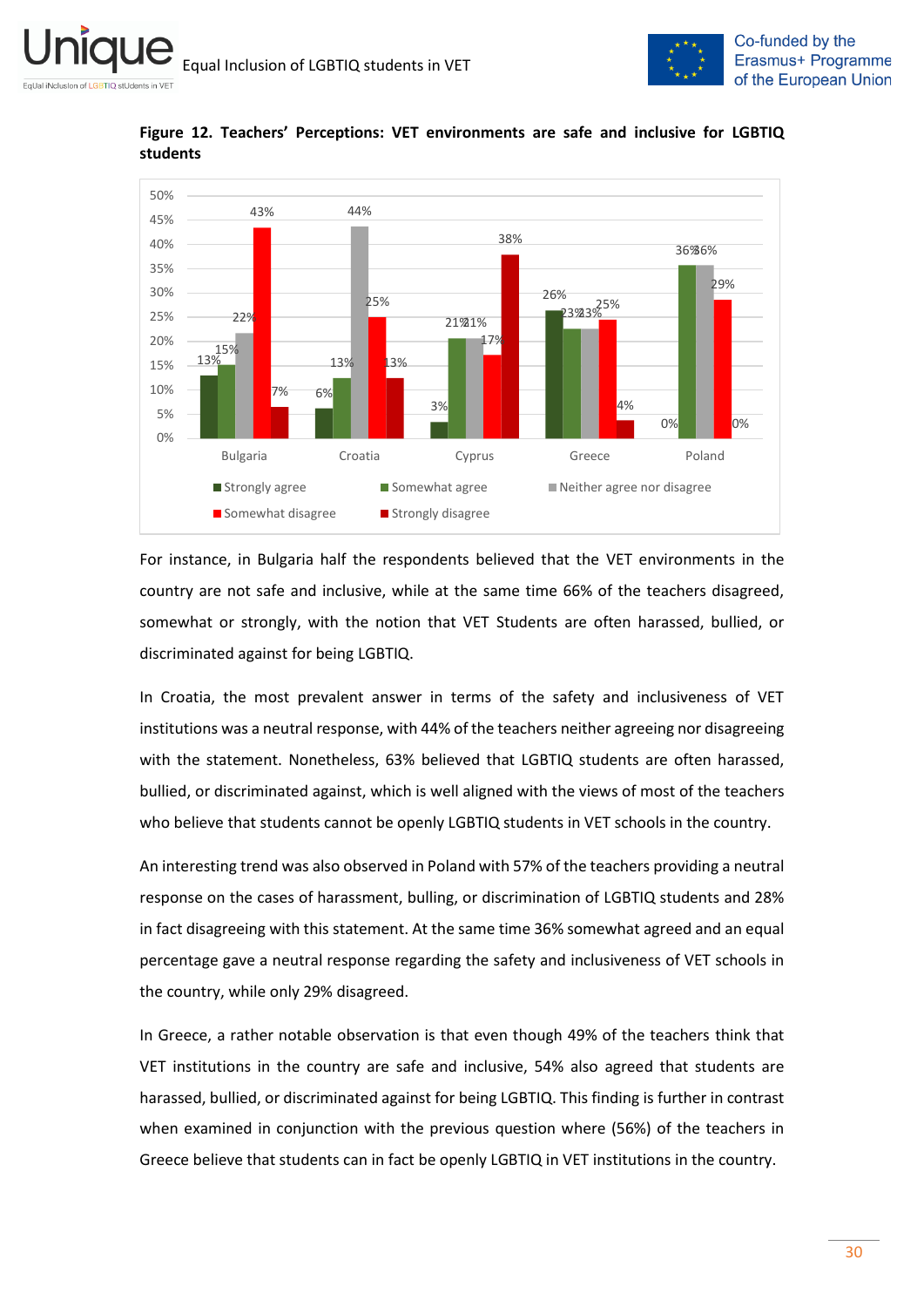

A more consistent pattern with the previous questions is observed in Cyprus where 55% thinks that VET environments are not safe and inclusive and an overwhelming 75% agreed to various extents that students are often harassed, bullied, or discriminated against for being LGBTIQ.

Lastly, in terms of the overall rates across the five participating countries, the results were formulated as follows. Out of the total sample, 13.9% of the teachers agreed strongly, 20.3% somewhat agreed, 25.3% neither agreed nor disagreed, 29.1% somewhat disagreed, and 11.4% strongly disagreed that VET environments are safe and inclusive for LGBTIQ students in the country. The corresponding results on whether students are often harassed, bullied, or discriminated against for being LGBTIQ where 15.2% (strongly agree), 27.8% (somewhat agree), 27.2% (neither agree nor disagree), 24.7% (somewhat disagree), and 5.1% (strongly disagree).



<span id="page-30-0"></span>**Figure 13. Teachers' Perceptions: Students are often harassed, bullied, or discriminated against for being LGBTIQ**

Participants were asked next to indicate their views regarding VET teachers having the proper skills to handle cases of bullying, harassment, or discrimination and support victims, and the relevant results are presented in Figure 14 below. In most of the participating countries, the most prevalent response was teachers disagreeing, somewhat or strongly, with this statement, with figures ranging from 66% in Cyprus, 56% in Croatia, 48% in Bulgaria, and 45% in Greece. On the other hand, almost the same percentage of teachers in Poland agreed (36%) and disagreed (35%) with this statement. In total, 7.6% of the participants across all countries, agreed strongly with this statement, 15.2% agreed to a certain extent, 27.2% gave a neutral response, 39.9% disagreed to a certain extent, and 10.1% disagreed strongly. The overall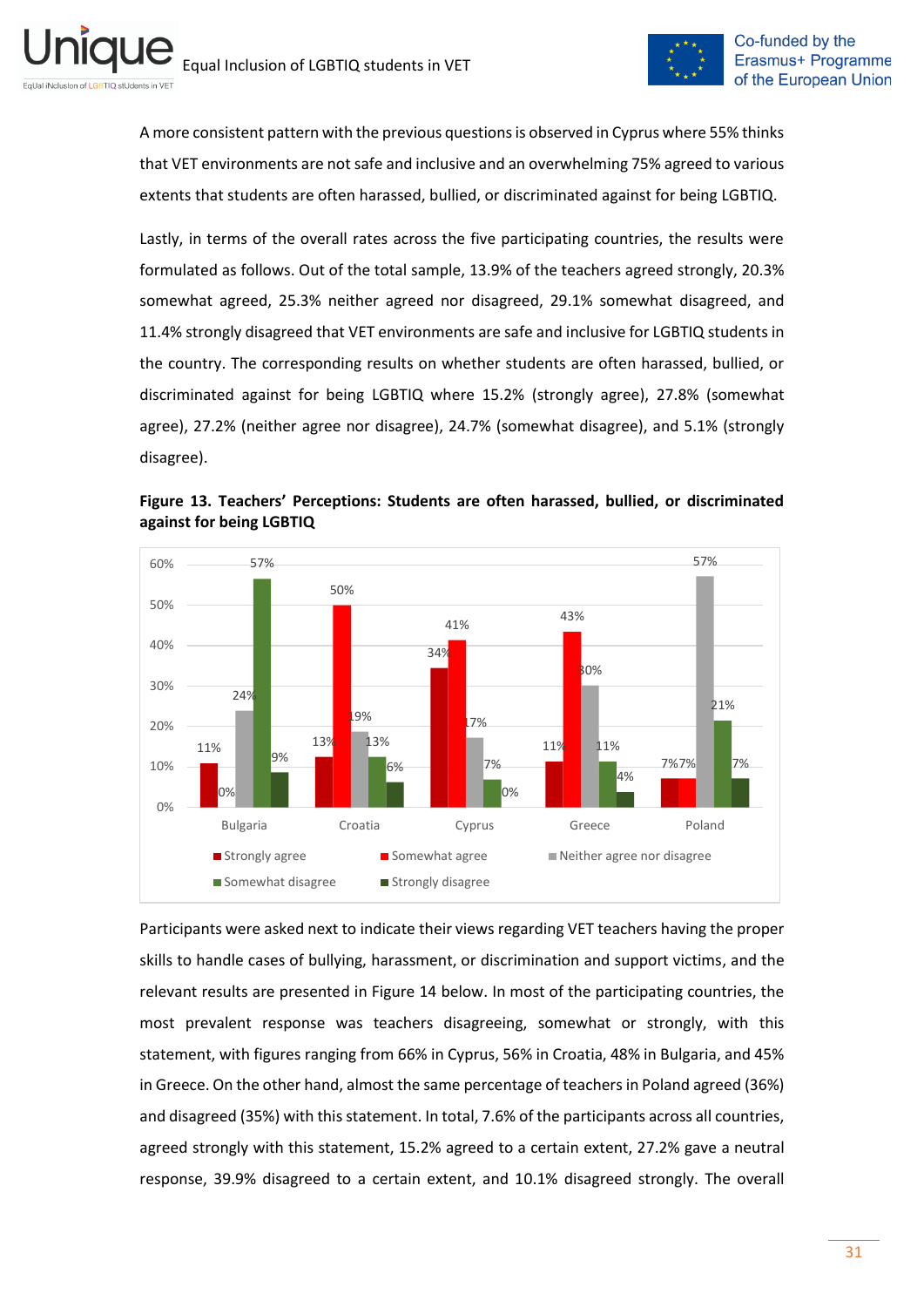

results appear to be rather comparable to the findings presented in Figure 5 above regarding the students' views on whether teachers have the proper skills to handle such cases and support victims.



<span id="page-31-0"></span>**Figure 14. Teachers' Perceptions: Teachers have proper skills to handle cases of bullying, harassment, or discrimination and support victims**

The teachers' views on whether people who (possibly) bully, harass, or discriminate against LGBTIQ students are usually other VET students or VET professional staff (e.g., VET teachers/trainers, administrative staff etc.) are presented in Figures 15 and 16, respectively. As Figure 15 illustrates, when it comes to students as possible perpetrators of bullying, harassment, or discrimination against other LGBTIQ students, a relatively consistent picture is observed among Croatia (69%), Cyprus (83%), Greece (56%), and Poland (78%) where the vast majority somewhat at least agreed with this statement. A different rate of responses was, however, evident in Bulgaria, where 46% of the teachers disagreed, 36% agreed, and 17% gave a neutral response. The total response rate for this question in all five countries shows that 15.1% of the teacher's sample strongly agrees, 43.4% somewhat agrees, 19.5% neither agrees nor disagrees, 17.0% somewhat disagrees, and 5.0% strongly disagrees that people who (possibly) bully, harass, or discriminate against LGBTIQ VET students are usually other students.

With regard to VET professional staff as potential perpetrators of violence against LGBTIQ students, different perceptions were observed among teachers in the various countries. On one end most of the respondents in Croatia (81%), Bulgaria (57%), and Greece (53%) disagreed, at least to a certain extent, with the statement. On the other end, 50% of the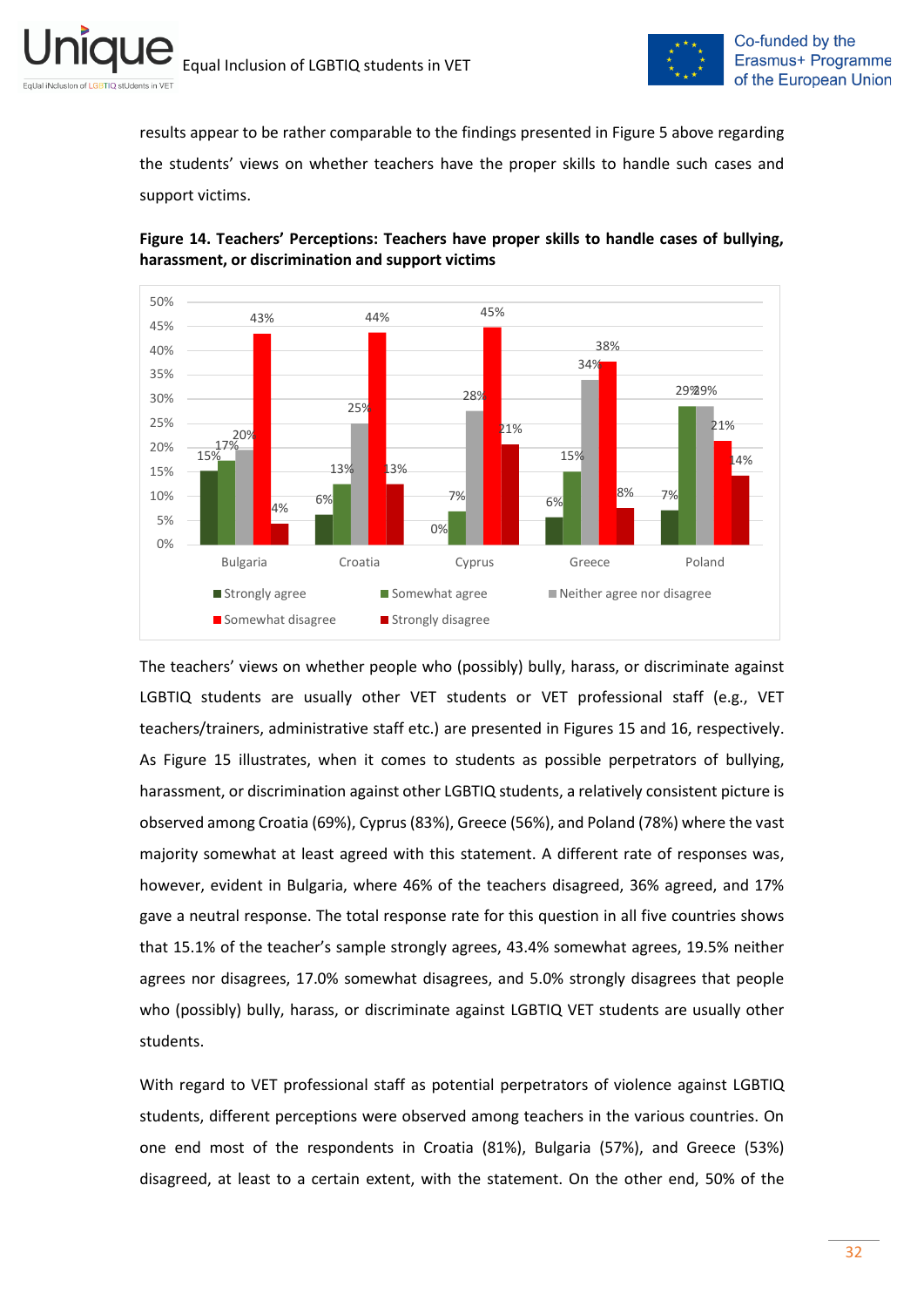



teachers in Poland and 41% in Cyprus agreed, at least somewhat, with the statement. Across all five participating countries 6.9% of the teachers' sample strongly agreed, 19.5% somewhat agreed, 22.0% neither agreed nor disagreed, 38.4% somewhat disagreed, and 13.2% strongly disagreed with the notion that VET professional staff may be potential perpetrators of bullying, harassment, or discrimination against LGBTIQ students.



<span id="page-32-0"></span>**Figure 15. Teachers' Perceptions: People who (possibly) bully, harass, or discriminate against LGBTIQ VET students are usually other students**

<span id="page-32-1"></span>**Figure 16. Teachers' Perceptions: People who (possibly) bully, harass, or discriminate against LGBTIQ students are usually VET professional staff (e.g., VET teachers/trainers, administrative staff etc.)**

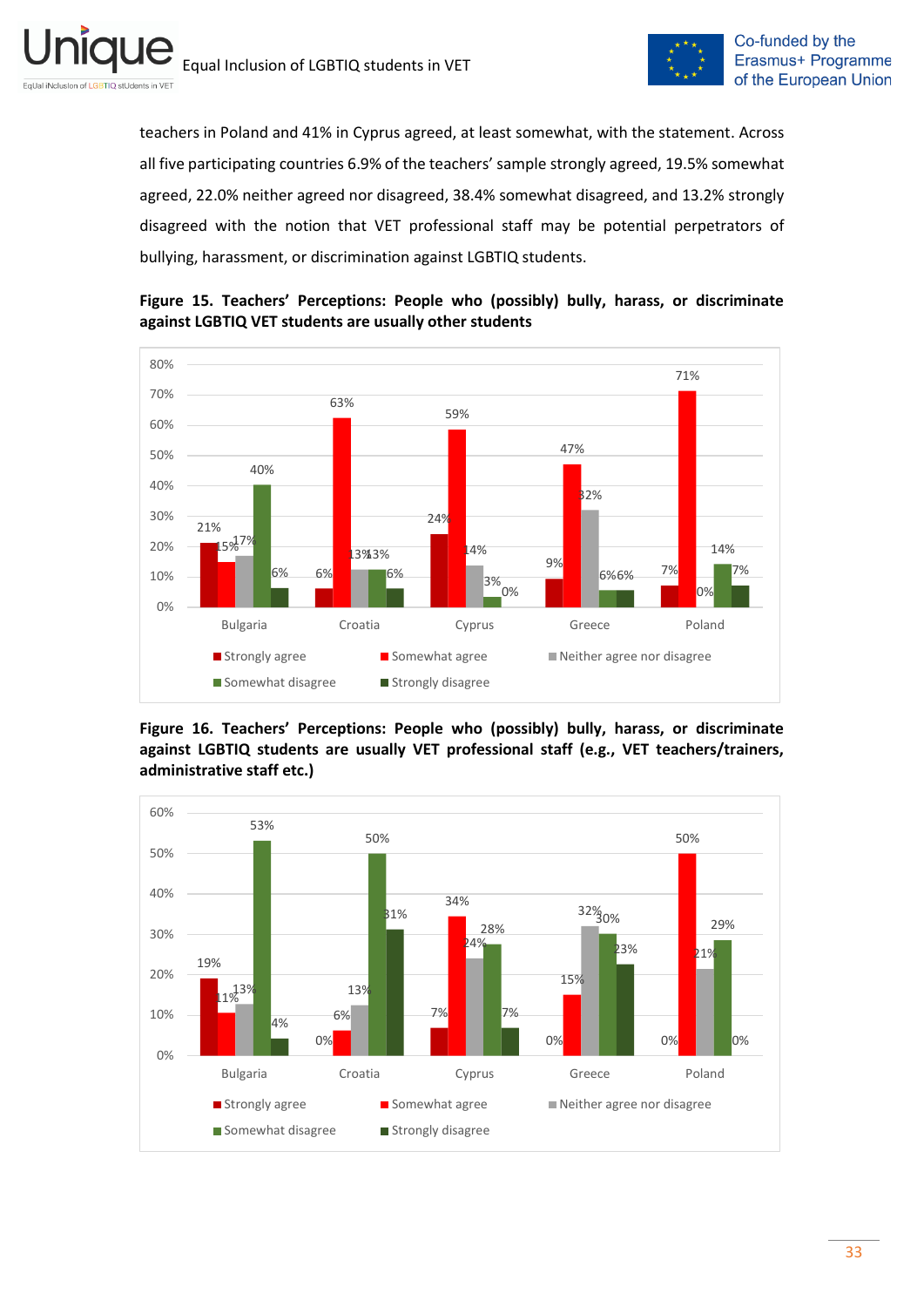

A notable observation with regard to the aforementioned questions on students versus VET staff as potential perpetrators of violence against LGBTIQ students is the different perceptions of students, as illustrated in Figures 6 and 7, and teachers, as shown in Figures 15 and 16. To clearly showcase the different views of students and teachers, Figure 17 below presents two graphs comparing the responses of the two samples. As the figure shows the differences are smaller in regard to students as potential perpetrators. However, teachers appear to believe that potential cases of violence against LGBTIQ students perpetrated by VET staff (e.g., VET teachers/trainers, administrative staff etc.) are far less common than what students report. Notably, 52% of the teachers disagree with this statement in contrast to the 36% rate of disagreement by students.

<span id="page-33-0"></span>



The next question, the results of which are presented in Figure 18, aimed at examining the teachers' views regarding the need to adopt measures for the prevention and combating of bullying, harassment, or discrimination against LGBTIQ students in VET institutions in their countries. An overwhelming majority of participants in Greece (81%), Croatia (69%), and Cyprus (66%) strongly agreed with this statement, while less than 10% of the respondents in these countries disagreed or gave a neutral response on this question.

In Poland 64% of the participants somewhat agreed that such a need exists, 14% agreed strongly and an equal percentage of people gave a neutral response, with only 7% of the participants strongly disagreeing. Different results were, however, observed in Bulgaria with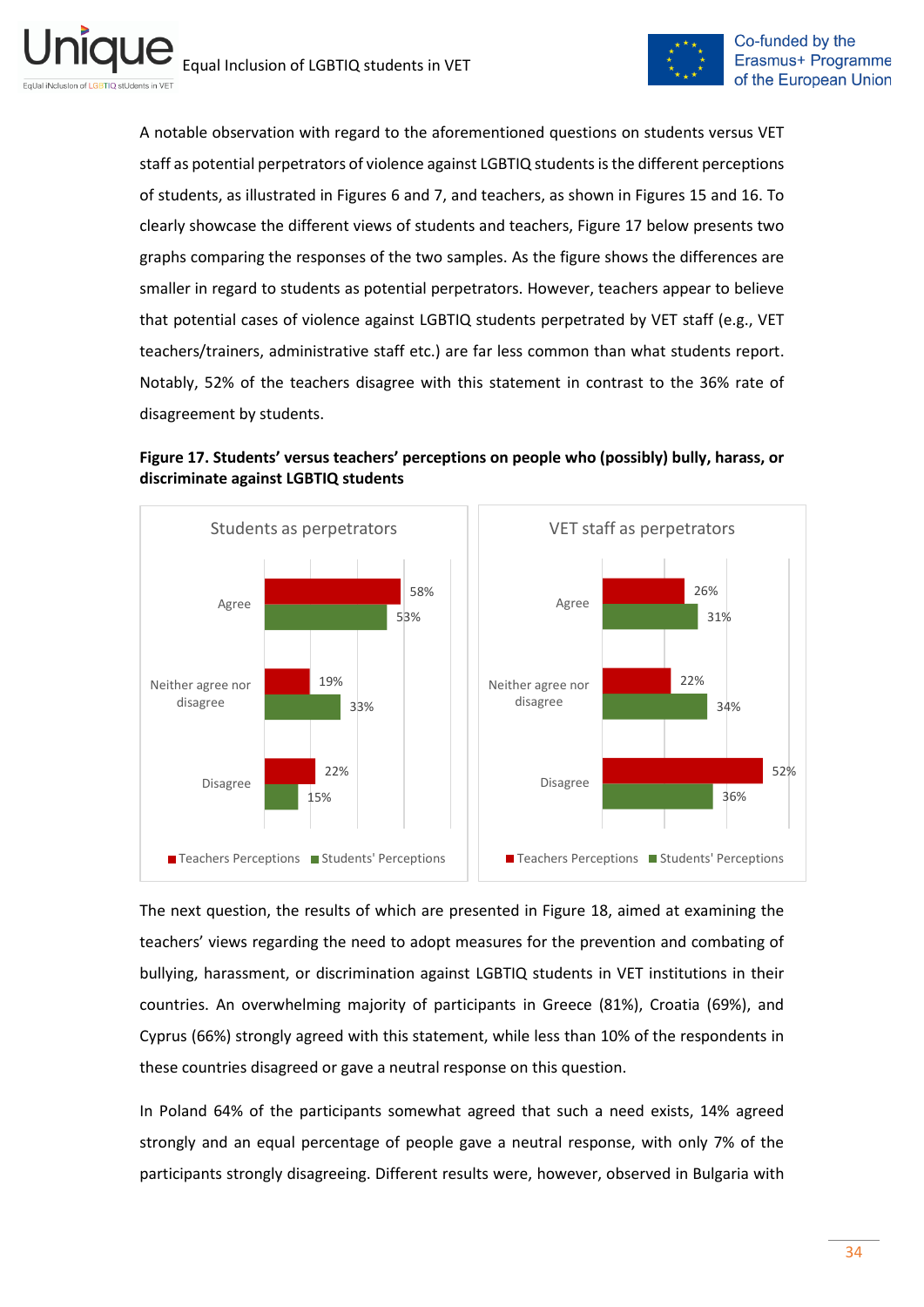

the majority of the respondents (43%) disagreeing that there is a need to adopt such measures in VET schools in the country, 33% agreeing, and 24% neither agreeing nor disagreeing. Nonetheless, when the abovementioned results are contrasted to the students' responses in the same question, illustrated in Figure 8 above, the responses of both teachers and students in each country appear to align.

Finally, in terms of the overall teachers' sample across all five countries, the results indicate that 53.2% of the sample strongly agreed with the need to adopt measures in VET, 20.9% somewhat agreed, 10.8% neither agreed nor disagreed, 11.4% somewhat disagreed, and 3.8% strongly disagreed with the existence of such need.

<span id="page-34-0"></span>



The last question which teachers were invited to answer sought to examine how VET teachers approach, if at all, the needs of LGBTIQ people in their courses. The results, presented in Figure 19, demonstrate a distinct pattern among the five target countries. In Cyprus (55.2%), Greece (50%), and Croatia (50%) half or more of the teachers responded that in their courses they urge students to take the specific needs of LGBTIQ persons into account. The remaining participants in these countries noted that they tend to be generally positive (ranging from 18.8% to 26.9%) or neutral (ranging from 10.3% to 18.8%) towards LQBTQI issues in their courses, with only 10% or less preferring or refusing to discuss such issues.

In Bulgaria most of the teachers responded that they are generally positive towards LGBTIQ issues in their classes (37%), followed by those that provide neutral information (30.4%), and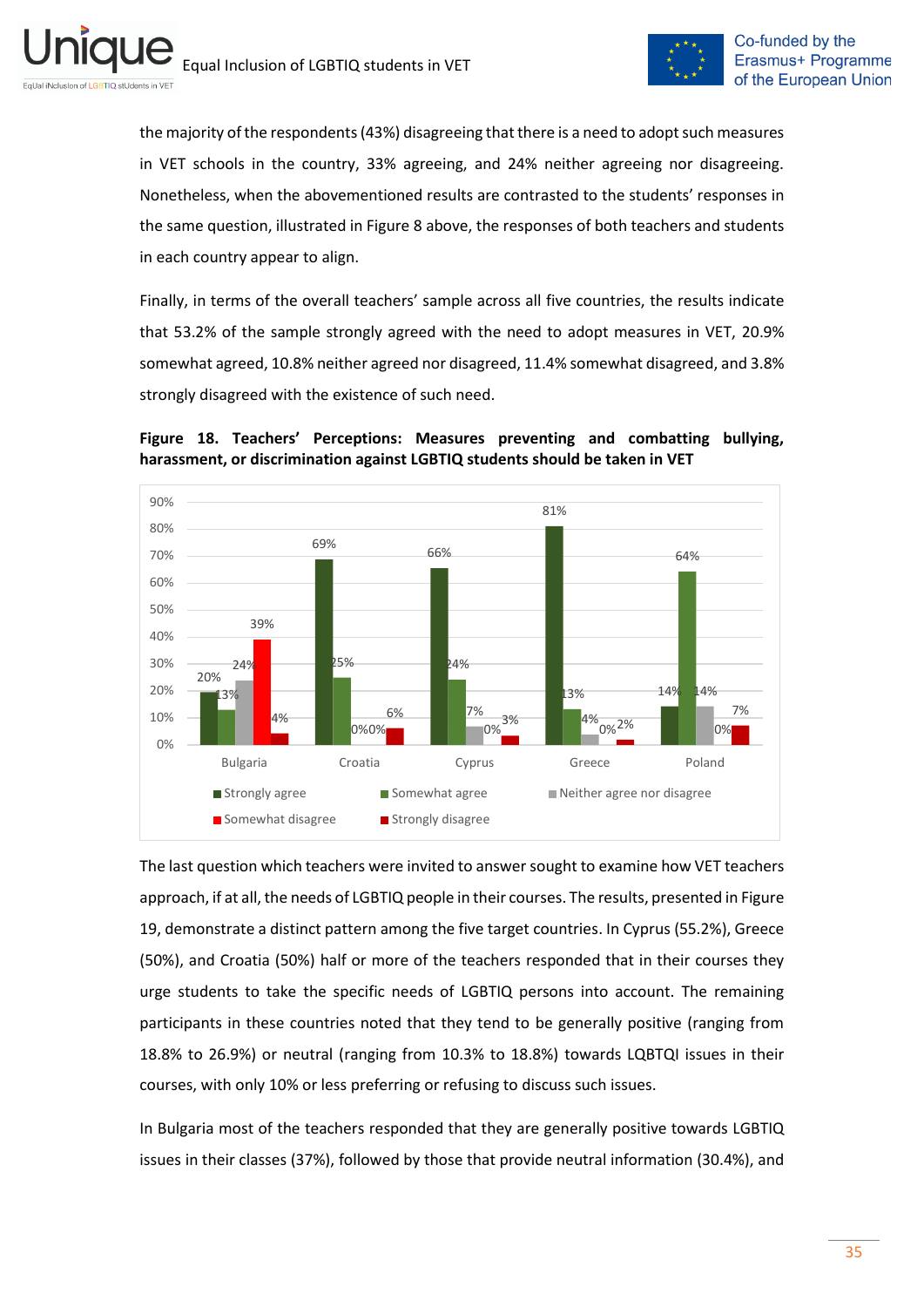

teachers (17.4%) that urge students to take the needs of LGBTIQ clients into account. From the remaining sample, 8.7% responded that they prefer not to discuss such issues in class and 6.5% refuse completely to do so. The teachers in Poland, however, appear to have a rather different approach with 46.2% of the participants responding that they provide neutral information during their courses, an equal percentage preferring not to discuss these issues in class, and only 7.7% urging students to take the needs of LGBTIQ clients into account.

When the teachers' responses in Figure 9 are compared to those of the students, shown in Figure 9, a cross cutting observation is that teachers across all five participating countries appear to be somewhat more reluctant than students in approaching the needs of LGBTIQ persons. Finally, regarding the results for the entire sample across all countries, the following results were observed: 2.6% of teachers responded that they refuse and 10.9% that prefer not to discuss LGBTIQ issues in their courses, 22.4% that they will provide neutral information, 26.3% will be generally positive towards LGBTIQ, and 37.8% that will urge the students to take the specific needs of LGBTIQ persons into account.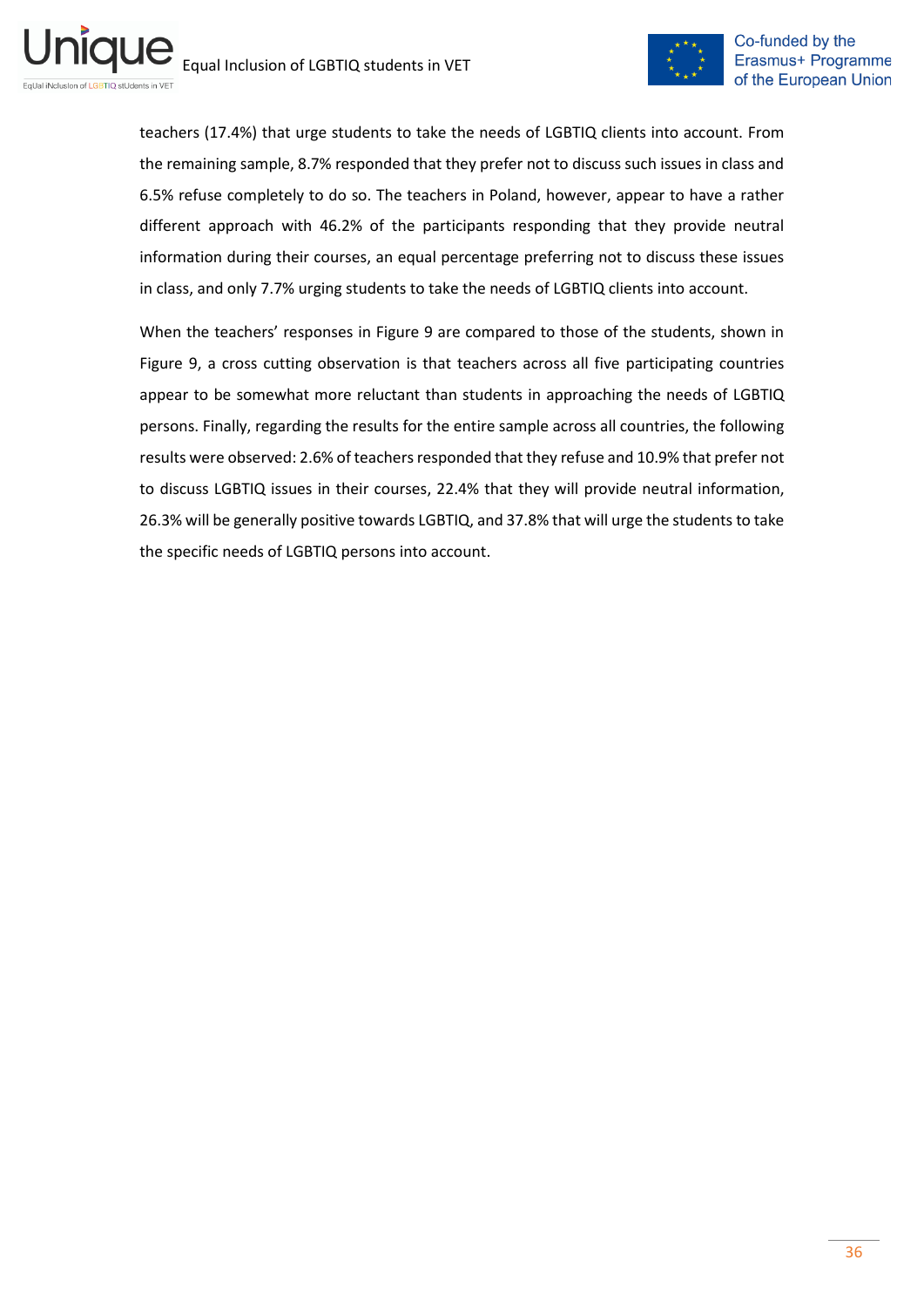

## <span id="page-36-0"></span>**Figure 19. Teachers' Perceptions: After students have completed their training, they may have to provide LGBTIQ clients with their services. Which of the following answers represents the way you think this should be dealt with in your VET courses?**

| I will urge the students to take the specific<br>needs of LGBTQI persons into account |                                              |                         | Poland; 7,7%                  |                                 | Greece; 50,0%                       |
|---------------------------------------------------------------------------------------|----------------------------------------------|-------------------------|-------------------------------|---------------------------------|-------------------------------------|
|                                                                                       |                                              |                         |                               |                                 | Cyprus; 55,2%                       |
|                                                                                       |                                              |                         |                               |                                 | Croatia; 50,0%                      |
|                                                                                       |                                              |                         |                               | Bulgaria; 17,4%                 |                                     |
|                                                                                       |                                              |                         |                               |                                 |                                     |
|                                                                                       |                                              |                         | Poland; 0,0%                  |                                 |                                     |
|                                                                                       | I will be generally positive towards LGBTQI  |                         |                               | Greece; 26,9%                   |                                     |
|                                                                                       | issues in my courses                         |                         |                               | Cyprus; 24,1%<br>Croatia; 18,8% |                                     |
|                                                                                       |                                              |                         |                               |                                 | Bulgaria; 37,0%                     |
|                                                                                       |                                              |                         |                               |                                 |                                     |
|                                                                                       |                                              |                         |                               |                                 |                                     |
|                                                                                       |                                              |                         |                               | Greece; 17,3%                   | Poland; 46,2%                       |
|                                                                                       | I will provide neutral information on LGBTQI |                         | Cyprus; 10,3%                 |                                 |                                     |
|                                                                                       | issues in my courses                         |                         |                               | Croatia; 18,8%                  |                                     |
|                                                                                       |                                              |                         |                               | Bulgaria; 30,4%                 |                                     |
|                                                                                       |                                              |                         |                               |                                 |                                     |
|                                                                                       |                                              |                         |                               |                                 | Poland; 46,2%                       |
|                                                                                       | I prefer not to discuss LGBTQI issues in my  |                         | Greece; 5,8%                  |                                 |                                     |
|                                                                                       | courses                                      |                         | Cyprus; 10,3%                 |                                 |                                     |
|                                                                                       |                                              |                         | Croatia; 6,3%                 |                                 |                                     |
|                                                                                       |                                              |                         | Bulgaria; 8,7%                |                                 |                                     |
|                                                                                       |                                              |                         |                               |                                 |                                     |
|                                                                                       |                                              |                         | Poland; 0,0%                  |                                 |                                     |
|                                                                                       | I refuse to discuss LGBTQI issues in my      |                         | Greece; 0,0%                  |                                 |                                     |
|                                                                                       | courses                                      |                         | Cyprus; 0,0%<br>Croatia; 6,3% |                                 |                                     |
|                                                                                       |                                              |                         | Bulgaria; 6,5%                |                                 |                                     |
|                                                                                       |                                              |                         |                               |                                 |                                     |
|                                                                                       |                                              | 0,0%                    | 10,0%<br>20,0%                | 30,0%<br>40,0%                  | 50,0%<br>60,0%                      |
|                                                                                       |                                              |                         |                               |                                 |                                     |
|                                                                                       | I refuse to discuss                          | I prefer not to         | I will provide<br>neutral     | I will be generally             | I will urge the<br>students to take |
|                                                                                       | LGBTQI issues in                             | discuss LGBTQI          | information on                | positive towards                | the specific needs                  |
|                                                                                       | my courses                                   | issues in my<br>courses | LGBTQI issues in              | LGBTQI issues in<br>my courses  | of LGBTQI persons                   |
|                                                                                       |                                              |                         | my courses                    |                                 | into account                        |
| Poland                                                                                | 0,0%                                         | 46,2%                   | 46,2%                         | 0,0%                            | 7,7%                                |
|                                                                                       | 0,0%                                         | 5,8%                    | 17,3%                         | 26,9%                           | 50,0%                               |
|                                                                                       | 0,0%                                         | 10,3%                   | 10,3%                         | 24,1%                           | 55,2%                               |
| Greece<br><b>Cyprus</b>                                                               |                                              |                         | 18,8%                         | 18,8%                           | 50,0%                               |
| Croatia<br><b>Bulgaria</b>                                                            | 6,3%                                         | 6,3%                    |                               |                                 |                                     |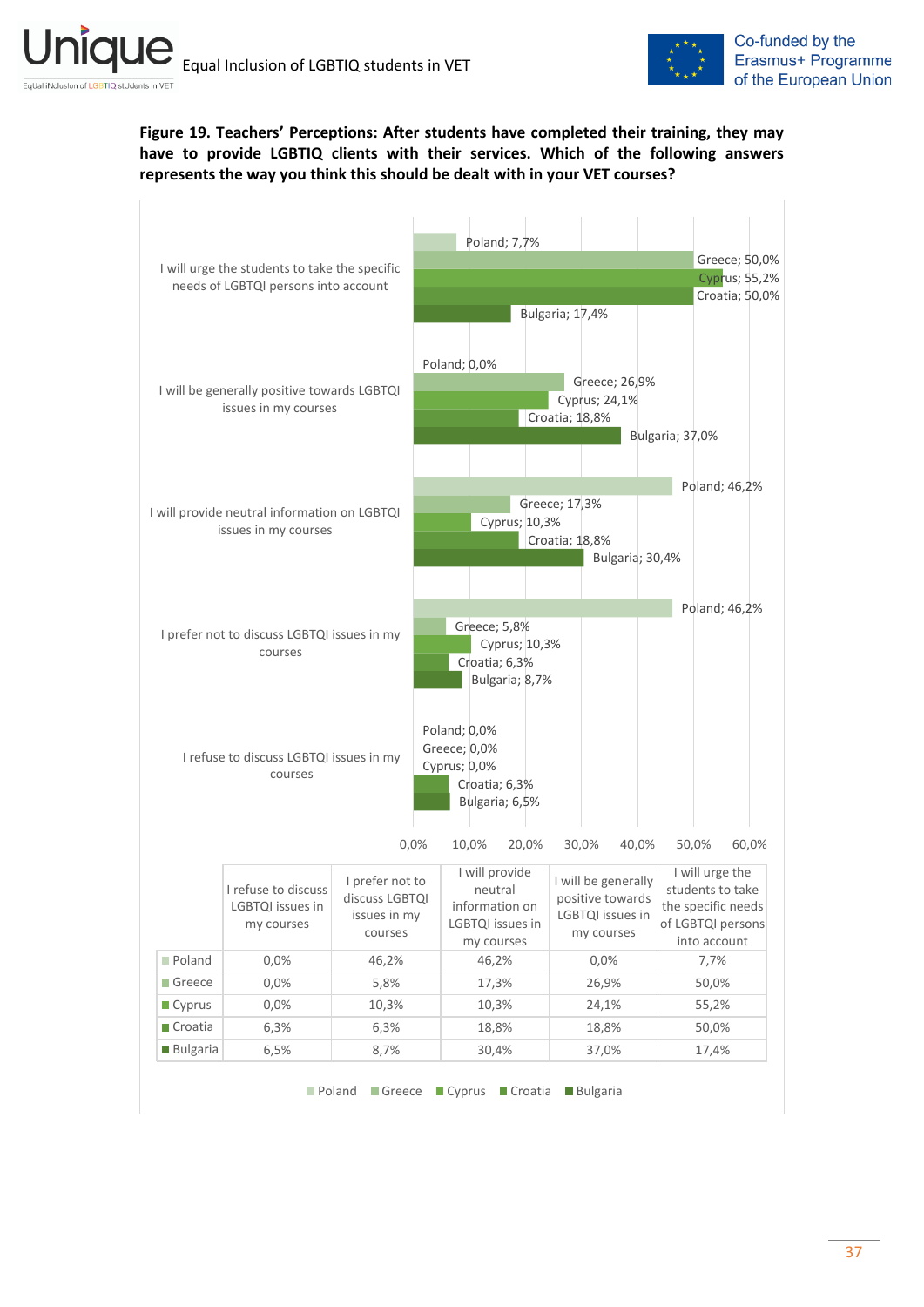

## <span id="page-37-0"></span>*2.2 Interview and focus group results*

In an effort to collect further insights into potential discriminatory behaviors on the grounds of sexual orientation, gender identity, gender expression and sex characteristics in VET institutions, the partnership also performed a series of interviews and focus groups in the target countries with the participation of VET students and teachers, as well as LGBTIQ experts. The following sections present a brief overview of the students', as well as the teachers' and experts' views on the topic, aiming to identify common patterns but also potential differences among the participating countries.

## <span id="page-37-1"></span>*2.2.1 Students' perceptions*

A series of focus groups with the participation of VET students were held in Bulgaria, Croatia, Cyprus, and Greece. In Poland, despite the extensive efforts of the partnership to directly reach the target group, students were quite reluctant to participate in interviews or focus groups – presumably reflecting the national context regarding LGBTIQ rights in the country – completing the anonymous online survey instead. An overview of participants' demographic profile per country is provided below.

In Bulgaria, one focus group with a mix of five participants was held, including a VET student, 2 VET teachers and an LGBTIQ expert. Two focus groups were conducted in Croatia with a total number of 6 students aged between 20 and 46 years, all of whom were attending the same private VET institution. Two focus groups were also organized in Cyprus with a total number of 10 students. All students attended the same VET institution and their age ranged from 19 to 39 years old. Lastly, in Greece one focus group with the participation of 3 VET students was organized, including an undergraduate, a graduate, and a postgraduate student, aged between 20 and 29 years old, all coming from the same VET institute.

### A. LGBTIQ people in the VET sector

The first discussion point among the students participating in the focus groups revolved around the extent to which students are or can be openly LGBTIQ in their VET environments. More specifically, participants were asked if they know or have ever heard of another student in their VET institution who is openly LGBTIQ. Also, they were asked if they believe that students could be open about their sexual orientation and gender identity in VET environments in general and their institution in particular. Overall, a diverse range of responses was observed among the target countries with varying responses regarding the extent to which students are or can be open about their identity, but also to the reasons why students may or may not choose to be openly LGBTIQ in their VET environments.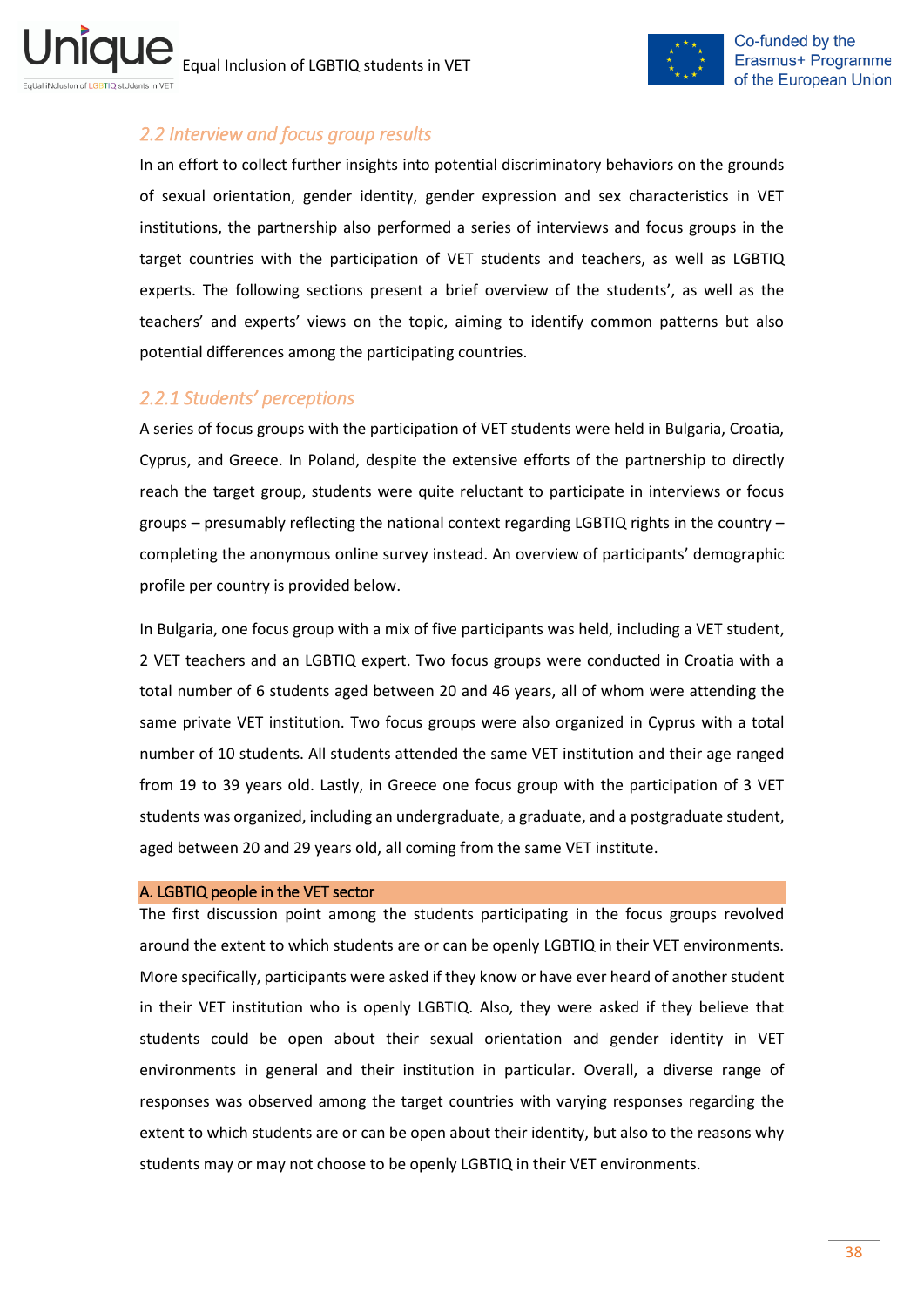

Notably, in **Cyprus** most of the participants in both focus groups noted that they have not heard of any person being openly LGBTIQ. The only exception was a trans participant that informed the rest of the students that LGBTIQ people do attend their VET school, but they are not open about their identity. Among the main reasons mentioned for which students are not open about the gender identity and sexual orientation were the fact that the VET environment is considered a "closed society", a small place compared to universities where people may express themselves more openly, and as a result they could be subjected to mockery. Gender stereotypes, conservative and religious families, particularly in rural areas, and the distrust and fear people feel to talk about such issues, especially without support from family members, were among the other reasons noted by the students.

All the students participating in the focus groups in **Greece** replied that they know other students that are open about their sexual orientation or gender identity in their VET environment. Although participants believed that the teachers' and staff's attitudes towards LGBTIQ students, as far as they know, are nondiscriminatory, different opinions were expressed regarding the behavior of students. One of the participants noted that such behaviors do not exist in tertiary VET institutions, others highlighted that verbal and psychological abuse, gossip, intimidating language, glances, laughter, and abrupt manners do exist as signs of biased behavior towards LGBTIQ students. Remarkably, according to their views, an LGBTIQ person could openly express their sexual orientation or gender identity within VET environment, but it is important not to be "provocative" or "attracting the attention too much" and should keep a "low profile" instead. Although the participants clarified that they personally do not feel "offended or annoyed", they have had experiences of others who may be hostile or biased towards the LGBTIQ community. The participants also noted that such behaviors, however, are not acceptable inside their VET schools and any discrimination is handled immediately by VET teachers, if it comes to their attention.

In contrast, all students that participated in the focus groups in **Croatia** mentioned that they believe their VET institution is very inclusive and that it shows no signs of intolerance, thus, allowing all students to be openly LGBTIQ without any reluctance. Nonetheless, it should be emphasized that all students that participated in the focus group in Croatia attend private VET higher education institution where regulations are firmer than in public institutions and there is no tolerance for any kind of discrimination. Similarly, the students that participated in focus groups performed in Greece and Cyprus also attend private higher education VET schools, and certain differences could potentially exist in comparison to other public, for example, schools.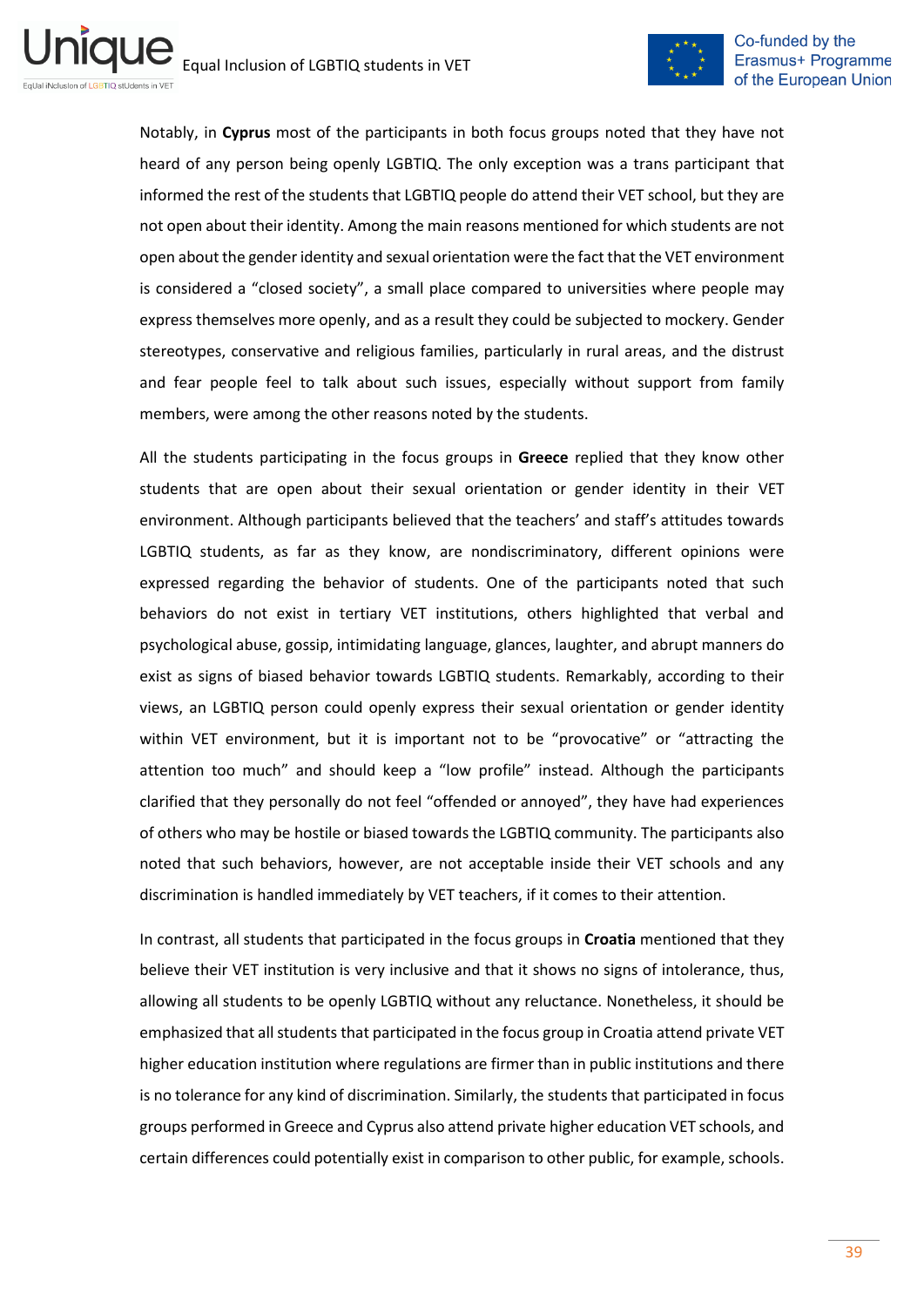

Thus, this aspect could potentially have an influence on the results of the present study to some extent and should be kept into consideration when interpreting the results in the subsequent questions as well. Finally, the student participating in the focus group conducted in **Bulgaria** noted that they do not know or have heard of any person in their school who is openly LGBTIQ. A different perspective was offered by the expert participating in the same focus group who was the only person that knew an openly LGBTIQ student and noted that the environment in their school appears to be tolerant. The VET teachers, however, participating in the same focus group believed that it would be difficult to have a tolerant environment in their school due to teachers being very conservative and rejecting the students' open behavior.

#### B. Incidents of harassment, abuse, or mistreatment

The next topic of discussion focused primarily on incidents of harassment, abuse, or mistreatment against LGBTIQ students that the focus group participants may have heard of or witnessed. Although a somewhat similar pattern of responses to the previous thematic area was observed, the participants' answers on this topic could be viewed as more revealing about the actual situation in the VET sector of the participating countries.

In **Cyprus**, considering also that almost all participants did not know any students that were openly LGBTIQ, most of them noted that they have not heard of any incidents of violence. One participant mentioned that men who are thought to be gay may be somewhat marginalized by other male students that avoid socializing with them. Another participant noted that he as a trans man was verbally attacked in the previous schooling years, but at his current tertiary VET institution others do not seem to care about his identity.

Likewise, students in **Croatia** also mentioned that none of them has witnessed an act of discrimination in their VET institution adding, however, that "in general, sexuality is not something we speak of because everyone is focused on work". Also, teachers do not participate in "conversations about student matters". On the other hand, groups of students with more conservative stances that may not be entirely inclusive might exist but given the affirmative environment in their VET institution, they are probably outnumbered and keep those conservative stances to themselves. Comparisons to urban cities like Zagreb and less urbanized areas where discrimination might be more prevalent were also made by one of the students. Another student also pointed out that technical subjects, in contrast to social sciences or humanities, provide less opportunities for discussions on LGBTIQ issues and thus, lower probabilities for discriminatory comments and stances to come up. The fact that future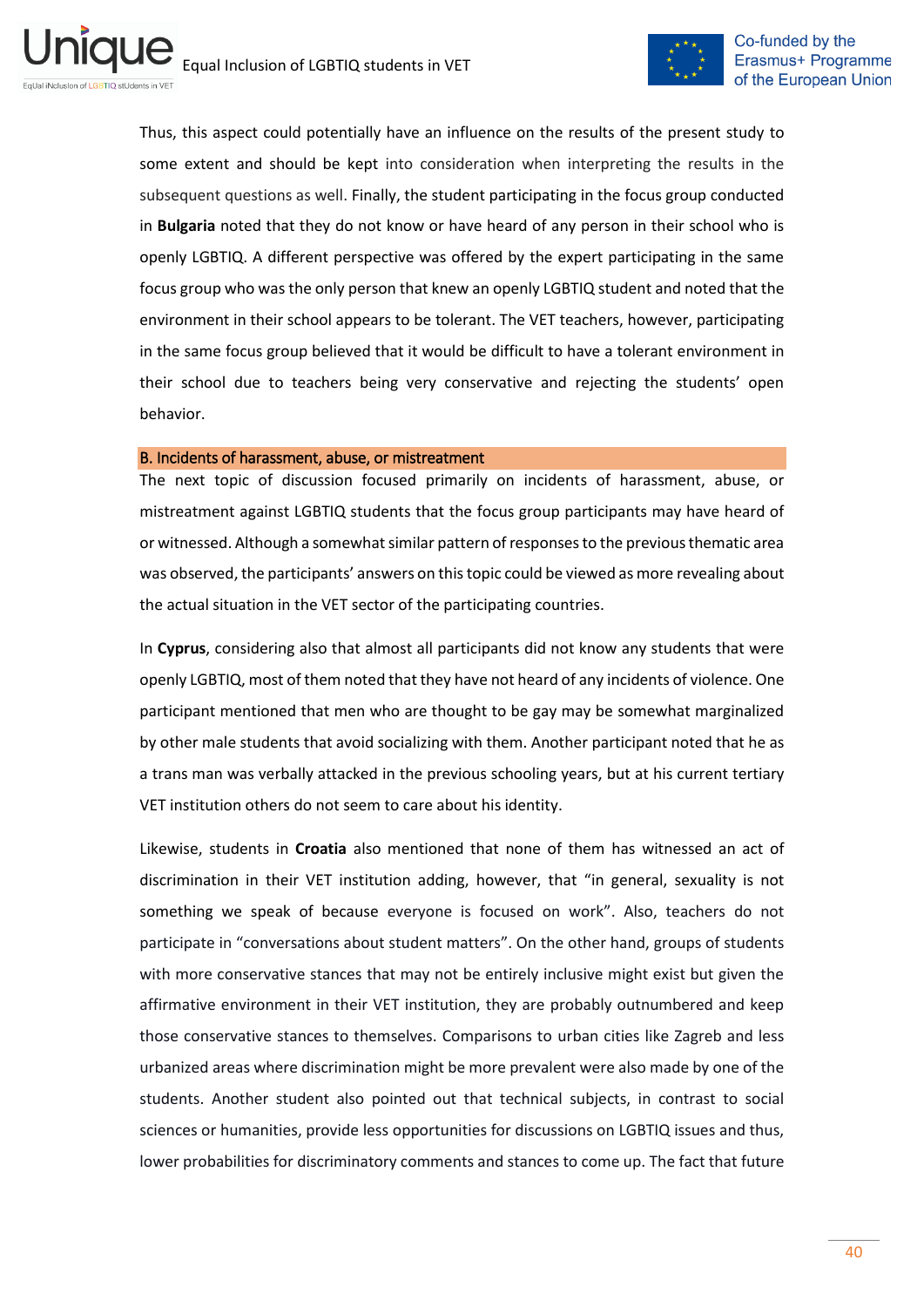

employers might be discriminatory towards LGBTIQ people was also mentioned by some of the students as a potential factor preventing students from talking openly about their sexual orientation or gender identity "so their potential employers wouldn't find out", while one student disagreed noting that employers are interested in employees' level of knowledge and not their sexual preferences.

In line with the answers to the previous question, only the expert participating in the focus group in **Bulgaria** has witnessed cases of abuse and mistreatment of LGBTIQ students. An incident where a girl was abused by their classmates for cutting her long hair into a short boylike haircut and a case of a boy who came to school after the summer holidays having long hair and earrings were offered as examples, with the expert noting, however, that according to his opinion these were incidental and not common cases.

Answers indicating potential minimization of incidents against LGBTIQ students came up also during the focus group discussion with the VET students in **Greece** when asked if they have ever personally witnessed such incidents. Indicatively, the participants noted that when compared to cases of violence in the society in general, the incidents that have occurred within VET institutions are of less severity, involving mostly harassment, bullying and verbal/psychological abuse rather than physical assaults. Occasions where some students laugh and joke against an LGBTIQ classmate in a foreign language and ignoring or mistreating the student when asking questions was some of the incidents mentioned. Another incident that was witnessed by one of the participants, not involving, however, other VET students – took place outside of a school where "one person openly threatened one of his LGBTIQ classmates that he would kill him".

Students in Greece also highlighted cases where assumptions or subjective conclusions about a person's gender identity or sexual orientation can also become topic of discussion and comments, leading to harassment and constant gossip against students that are perceived to be LGBTIQ individuals. At the same time, however, the participants also highlighted cases where the acts of bullying are perpetrated by a gay VET student towards a heterosexual/cisgender classmate, justifying their behavior as a sign of "suppressed anger caused by constant bullying and exploded against the wrong person". A final but important observation made by the participants was that the majority of the most serious incidents happen primarily outside of the classrooms, in corridors, common spaces, and outdoor surroundings. These are less often inside the classrooms where the perpetrators are engaged in "lighter", and most of the times unnoticed by the teachers, acts of harassment. The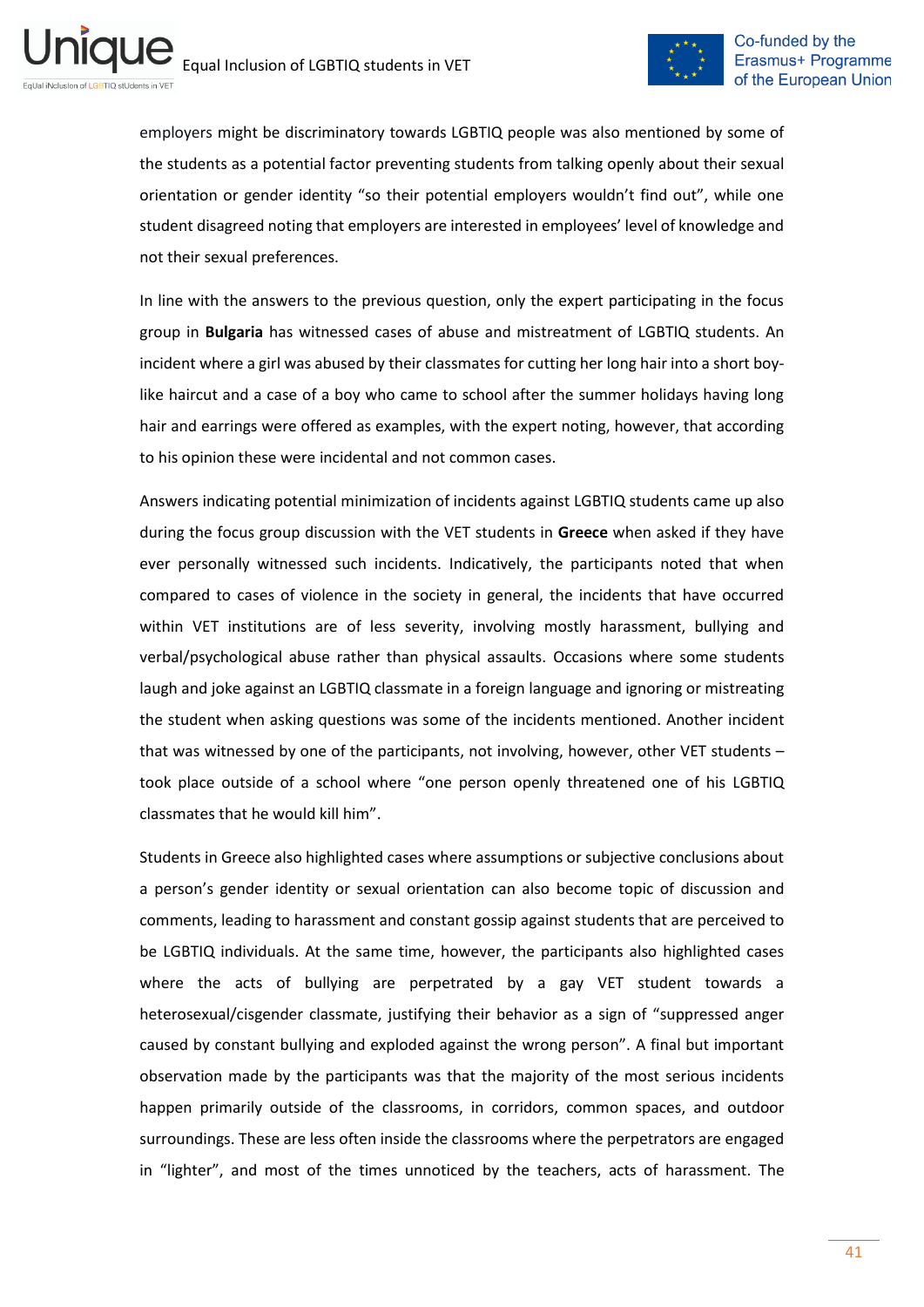

presence of teachers was perceived by the students to be preventing such incidents from happening or escalating, with tensions being transferred outside of the classroom.

#### C. Existing practices and recommendations

The final topics of discussion focused on existing measures or practices implemented in VET institutions for preventing or combating violence against LGBTIQ persons, as well potential needs and recommendations for the adoption of such measures. Participants across the four countries were mostly unaware of existing measures or practices against such phenomena in the VET sector, but all of them noted the need for the adoption and implementation of more comprehensive measures.

Indicatively, students in **Cyprus** were not aware of any existing measures or practices, while two of the students in **Croatia** gave the example of the option "other" in the gender section of official documentation in their VET institution, as well as the availability of the school's psychologist, and programs for personal growth and wellbeing. The latter, however, is a program implemented in private VET institutions that could present several challenges in its application to the public VET sector.

Similarly, students in **Greece** noted that the most effective approach in preventing or combatting such phenomena is to ask for the support of their teachers, or even other students to whom they feel close to. Given that most incidents, according to the participants, are minor in nature, seeking the support of teachers was perceived as the most effective method to resolve them through conversation and verbal remarks. The participants did note, however, the mistrust against VET staff or other services within the institutions that might discourage from reporting such incidents in fear of reprisals, out of embarrassment or valid concerns of bullying intensification. The participants also admitted that they do not know if the incidents are being referred to senior levels of hierarchy, including the Board of Directors of their VET school.

Regardless of the existence or not of current practices, a series of recommendations were made by the participants in the focus groups across all target countries, stressing the need to adopt measures and mechanisms that would increase awareness for prevention but also readiness for tackling such phenomena.

More specifically, **awareness raising and educational initiatives**, including events, campaigns, and open discussions, but also workshops and training seminars for teachers and VET staff, students and parents, were among the most commonly suggested prevention measures. A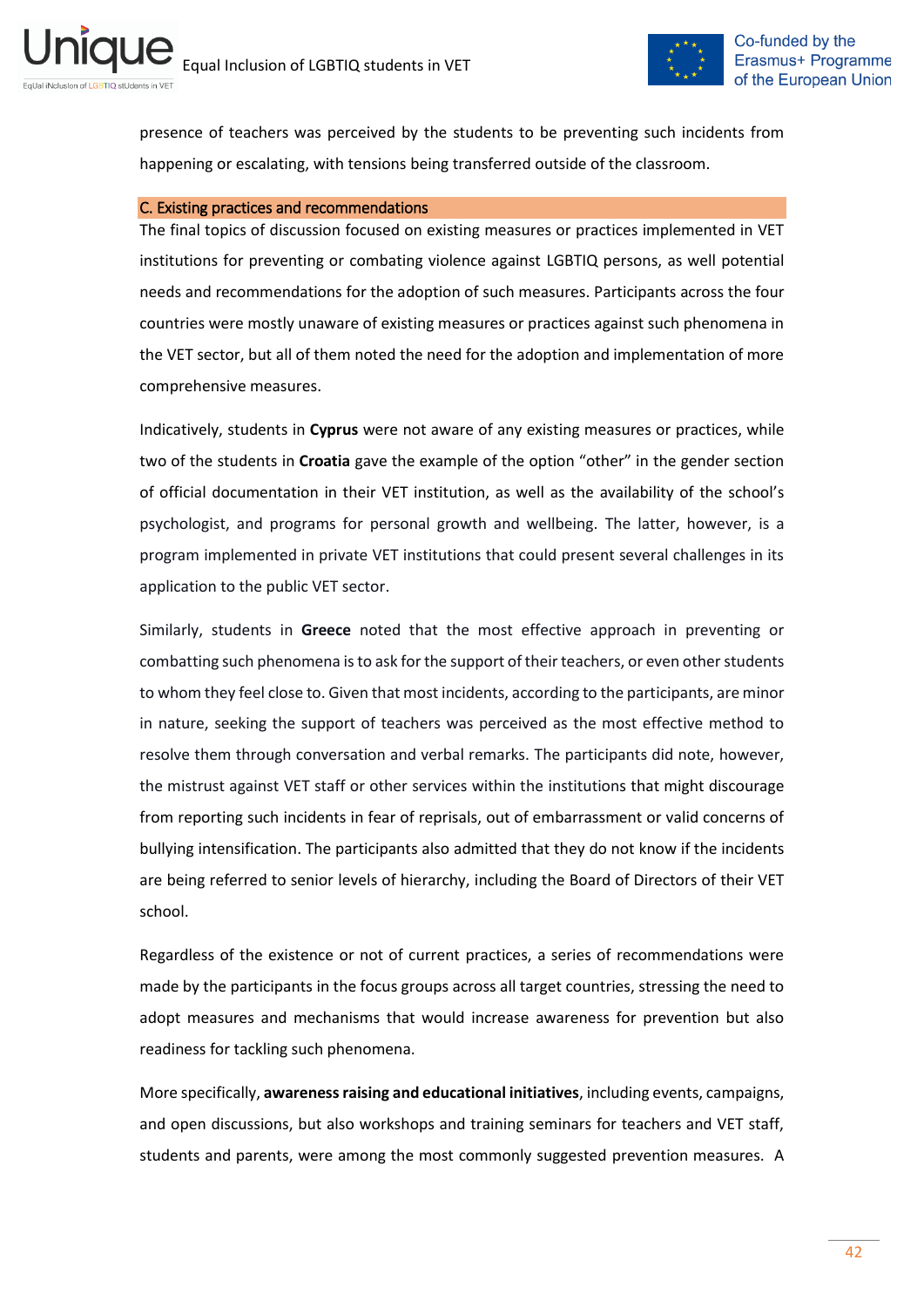

few of the examples mentioned by the participants included, among other, the organization of educative seminars or workshops for VET teachers and staff, but also students and parents, on inclusivity and acceptance, the use of inclusive language, issues of discrimination, respect and equality, awareness of the legal framework and human rights. Similarly, many of the participants in various countries suggested the organization of awareness raising events, such as debates and "awareness days" or workshops and open discussions with the active participation of the LGBTIQ community in an effort to increase visibility of LGBTIQ people in VET and raise awareness on the issues they face.

Several suggestions were also made by the participants for **handling phenomena and tackling violence or discrimination** perpetrated against LGBTIQ students. Protocols and guidelines to be followed in cases of such incidents, including procedures on how (e.g., report the incident to the police) and to whom (e.g., an officially designated person within the institution such as a psychologist or Ethics Committee) students could report the incident, were some of the key recommendations. The importance of policies that condemn all forms of discrimination or violence with clear sanctions for perpetrators were also highlighted. Finally, participants also stressed the need to educate teachers and VET staff on how to react in cases of violence, as one participant in Croatia mentioned "professors sometimes remain silent because they do not know how to adequately respond".

The need to enhance **support and empowerment initiatives** was also one of the most common recommendations. Student groups, clubs for LGBTIQ people, and one-to-one support from specialists for students that have experienced discrimination, were among the suggestions that could potentially offer empowerment and safety to students to express openly, but also send an affirmative message. Psychological and financial support groups for LGBTIQ students and stressing the fact that the institution's psychological help is intended for LGBTIQ issues as well were also noted, as "it can be understood that psychological help is only for problems of a different nature" according to one of the participants in Croatia.

The adoption of **more systematic approaches and measures on community and institutional levels** were also highly recommended by the participants. The representation of LGBTIQ people in the media as caricatures should stop, according to a participant in Cyprus, and instead the increased representation of same-sex relationships is needed to provide visibility. The employment of more LGBTIQ people in VET was another aspect raised as well as the need to prioritize preventative measures rather than carrying out crisis interventions. Similarly, participants suggested the adoption of multilevel approaches, including the formulation of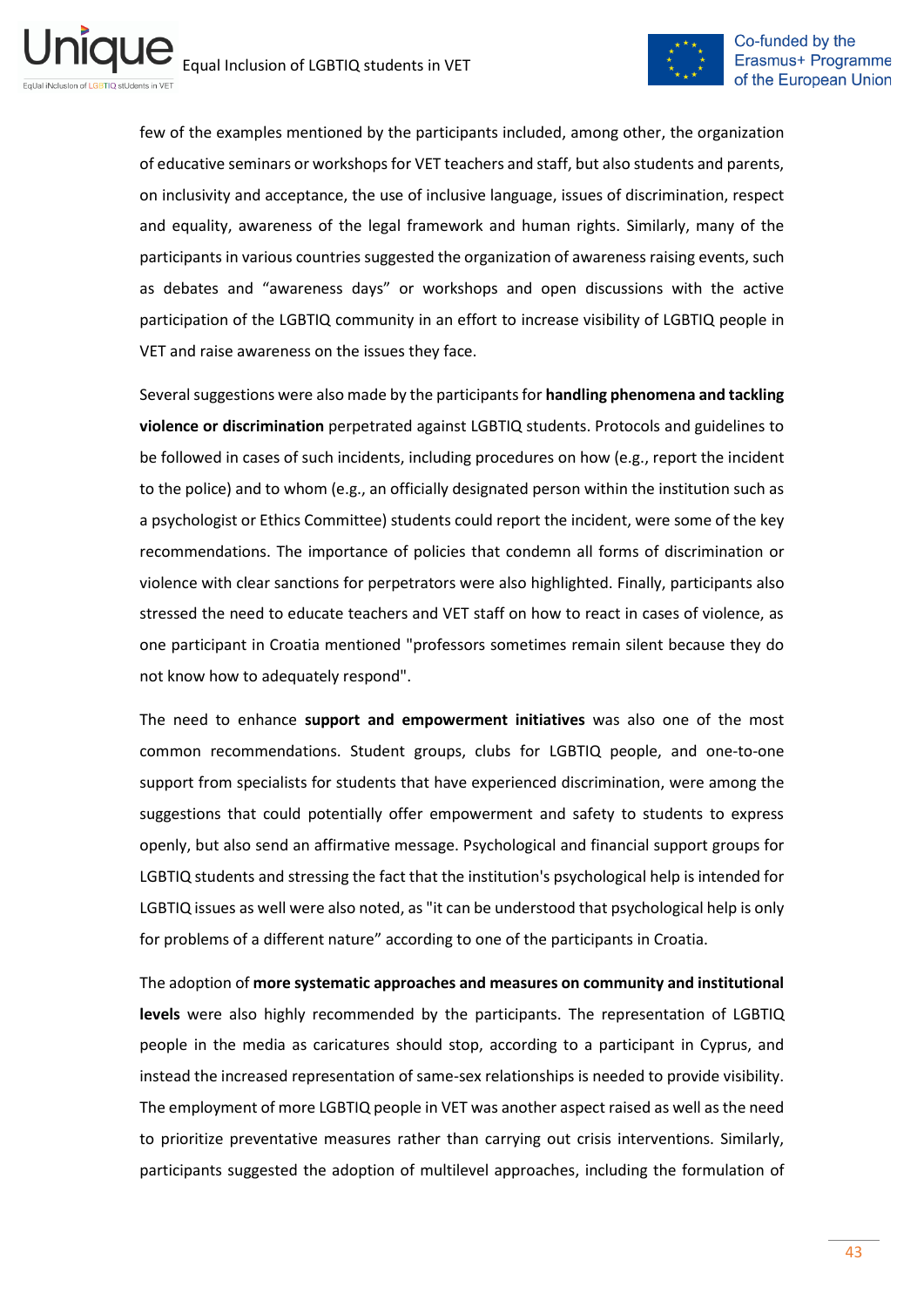ni



clear legal framework, involvement and training of police institutions, and awareness raising of the general population on issues of discrimination, respect, and equality.

Last but not least, a student in Greece suggested that the production of **LGBTIQ inclusive training materials in VET** could be an essential step towards equal representation not only in the VET sector but in the society in general "as they would present LGBTIQ identities and relationships as normal and not extraordinary and unnatural as is the case now". Nonetheless, the introduction of such materials in all educational levels and earlier grades of the educational system would be rather important. The participants also noted that such a change could have adverse reactions from parents and teachers belonging to older generations and would, thus, require careful thought and planning.

## <span id="page-43-0"></span>*2.2.2 Teachers' & Experts' perceptions*

Interviews and focus groups with the participation of VET teachers, as well as LGBTIQ experts, were conducted in Bulgaria, Croatia, Cyprus, Greece, and Poland in an effort to gather further insights on the existing situation in each participating country. In total, 35 teachers and experts across all five target countries took part in interviews and focus groups, and a brief overview of the sample in each participating country is presented below.

In **Bulgaria** 5 VET teachers working in the sector for 8 to 12 years and two experts working in the field of LGBTIQ human rights and equality were interviewed. Interviews with 6 professors and 3 LGBTIQ experts on LGBTIQ inclusive practices in VET institutions were also conducted in **Croatia**. All participating teachers work at a private HEI VET institution, with 5 to 13 years of professional experience. The LGBTIQ experts are coordinators of civil organisations with 8 to 14 years of experience in this field.

In **Cyprus** 5 VET teachers and 2 experts were interviewed, with the teachers coming from different academic backgrounds and organizations and with a range of experience between 4 and 14 years. One of the LGBTIQ experts is the current president of the LGBT NGO in Cyprus and they have been involved in the organization since 2016, and the other expert was one of the co-founders and  $1<sup>st</sup>$  president of their organization.

In **Greece,** two interviews with experts and one focus group with the participation of 6 VET teachers were performed. The experts have been working in LGBTIQ+ organizations for 5 and 9 years respectively and the VET teachers work in diverse departments and fields of expertise in private schools of continuing VET, teaching mostly young adult learners from the age of 18 years. In **Poland**, four interviews in total were conducted, with the participation of two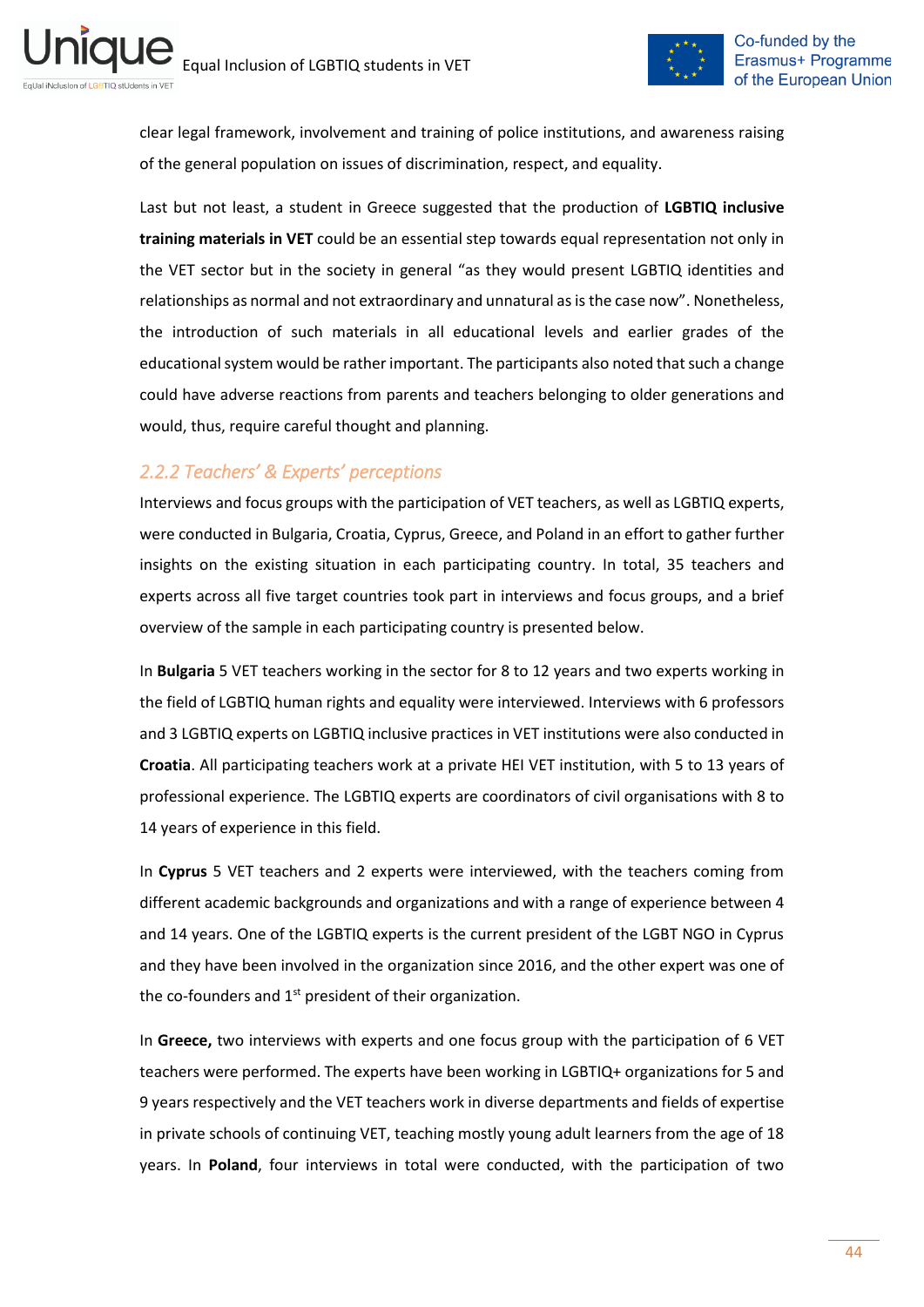

teachers (including a beginner as a professional counselor), an academic lecturer and a person working in higher education in the university's social responsibility department.

#### A. Definitions and national framework

As a starting point in the discussions with the VET teachers and the LGBTIQ experts, participants were invited to define discrimination on the grounds of gender identity, sexual orientation and/or sex characteristics and provide some illustrative examples of such cases. Overall, teachers and experts offered various definitions, with a ranging extent of concrete descriptions and examples between the two target groups and among the participating countries.

For example, most of the VET teachers in **Bulgaria** defined discrimination as victimization due to perceived differences, and lack of acceptance or lack of desire to understand something or someone different. The examples offered associated mostly with social isolation and exclusion, unwillingness to communicate with someone, and rude comments, attitudes, behaviors. On the other hand, LGBTIQ experts focused primarily on the feelings of unsafety that students in Bulgaria often share that they feel because of their sexual orientation, gender identity, or appearance.

In **Croatia**, nearly all teachers defined discrimination as any type of change in behaviour or acceptance towards an individual based on these characteristics, albeit an active or passive form of discrimination. The participants offered a series of general examples of discrimination against the LGBTIQ population in Croatia, ranging from mockery when an LGBTIQ person speaks in class, to teachers discriminating against students (e.g., giving better/worse grades) and vice versa (e.g., students rarely choosing LGBTIQ professors for mentorships). Notably, one of the teachers that denied having ever witnessed an act of discrimination, admitted that small jokes always happen, but does not consider them as anything serious, potentially indicating a lack of ability to recognize certain acts of discrimination. LGBTIQ experts defined discrimination as bringing an LGBTIQ group or a person in a disadvantaged position and denying a person's fundamental rights, such as denial/restriction of services, discrimination in the workplace, or humiliation and physical attacks.

A somewhat similar definition was also provided by the teachers in **Cyprus** that described discrimination as the change in behavior towards LGBTIQ+ people or because of the perception that someone could be LGBTIQ+, including direct and indirect forms of discrimination. Similar examples, such as marginalization, unequal treatment of students on behalf of teachers, and verbal attacks by parents towards teachers were also offered.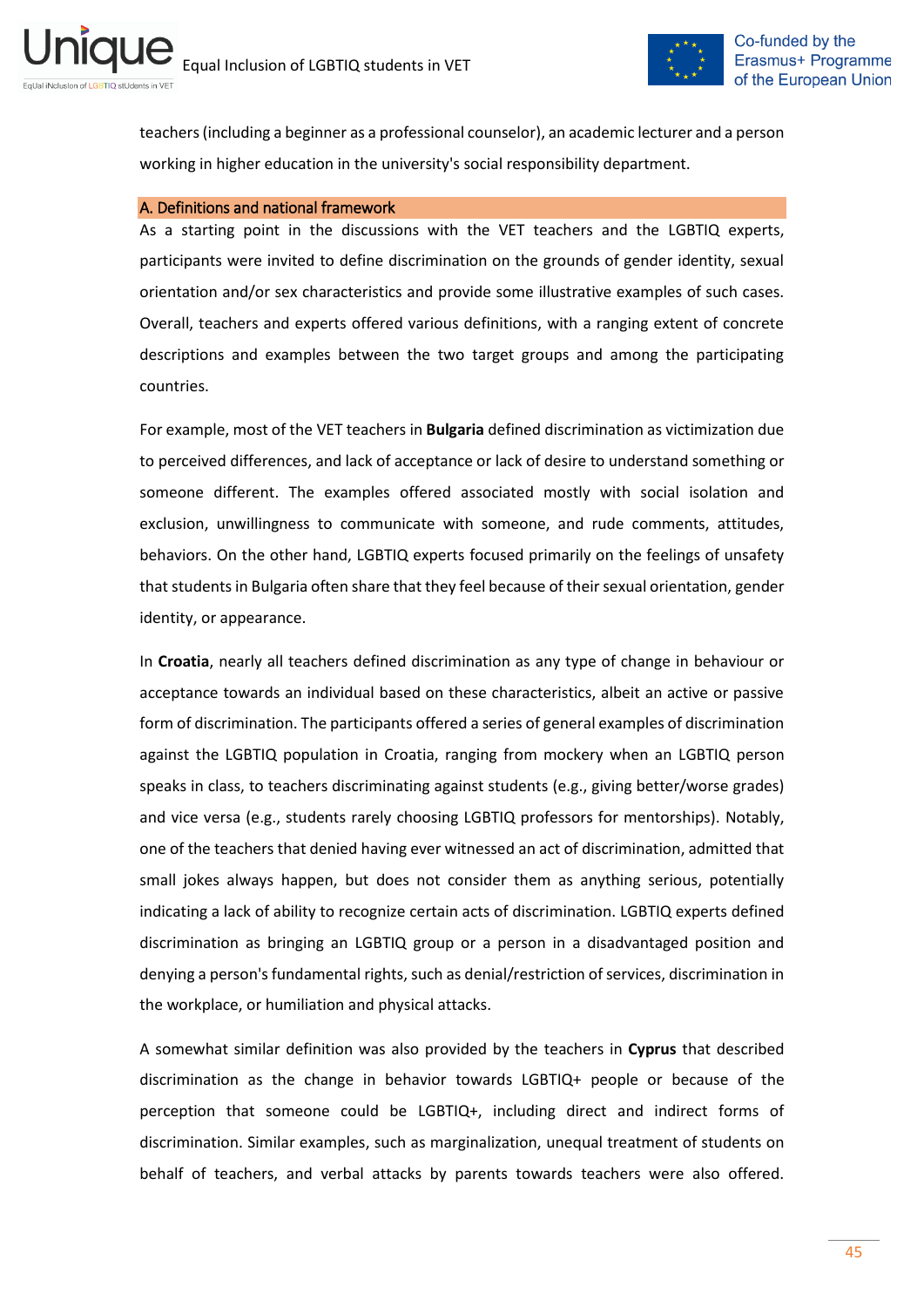

Likewise, the experts defined discrimination as any form of a different approach and or/treatment of any person on perceived grounds of SOGIESC (sexual orientation, gender identity, gender expression and sex characteristics). Discriminatory practices in the workplace or health settings (e.g., when a transgender person is refused hormone treatment), nonvalidation of same sex relationships, including the right to adoption or vitro fertilization (IVF) funding, were also some of the other examples that came up.

In contrast, teachers in **Greece** had difficulties in providing a concrete definition of discrimination against LGBTIQ people, offering descriptions such as the following: "any form of intimidating behavior, covering derogatory and insulting language, gossip and physical assaults between heterosexual/cisgender and homosexual individuals or groups". With regard to illustrative examples, participants referred to general incidents from their personal and professional experience, noting that they have witnessed incidents of verbal and emotional abuse but not physical assaults. Importantly, during their descriptions the VET teachers also referred to aspects such as the family values and the overall upbringing of a person, urban versus rural areas, but also social norms and stereotypes that may influence beliefs and attitudes associated with discrimination.

The LGBTIQ experts in **Greece** did however offer a concrete definition of discrimination as a different (negative) behavior towards another person due his/her/their SOGIESC, with one of the interviewees noting that it also refers to people who are or "perceived to be" LGBTIQ+. The latter constitutes an important distinction as according to Article 2 of Law No. 4443/2016, discrimination on the grounds of SOGIESC against a person who is perceived to LGBTIQ is still a discrimination, thus focusing on the motivation of the action rather the actual status or identity of the victim. Examples of "negative" discrimination, such as denying the provision of services, and of "positive" forms of discrimination, such as prioritizing LGBTIQ+ candidates for a job position in a LGBTIQ+ focused project, were also offered.

Finally, all interviewees in **Poland** expressed the opinion that discrimination is the exclusion of certain groups due to specific characteristics. The participants noted that discrimination that can also take the form of a negative impact on people with said characteristics or the complete denial of the existence of a given group. Nonetheless, not all interviewees were able to provide examples of discrimination, emphasizing that they had not encountered discrimination in their practice and were not direct witnesses to it. The majority of the examples were offered by one of the teachers that has 30 years of experience working in schools, including examples of paying particular attention to the appearance of students or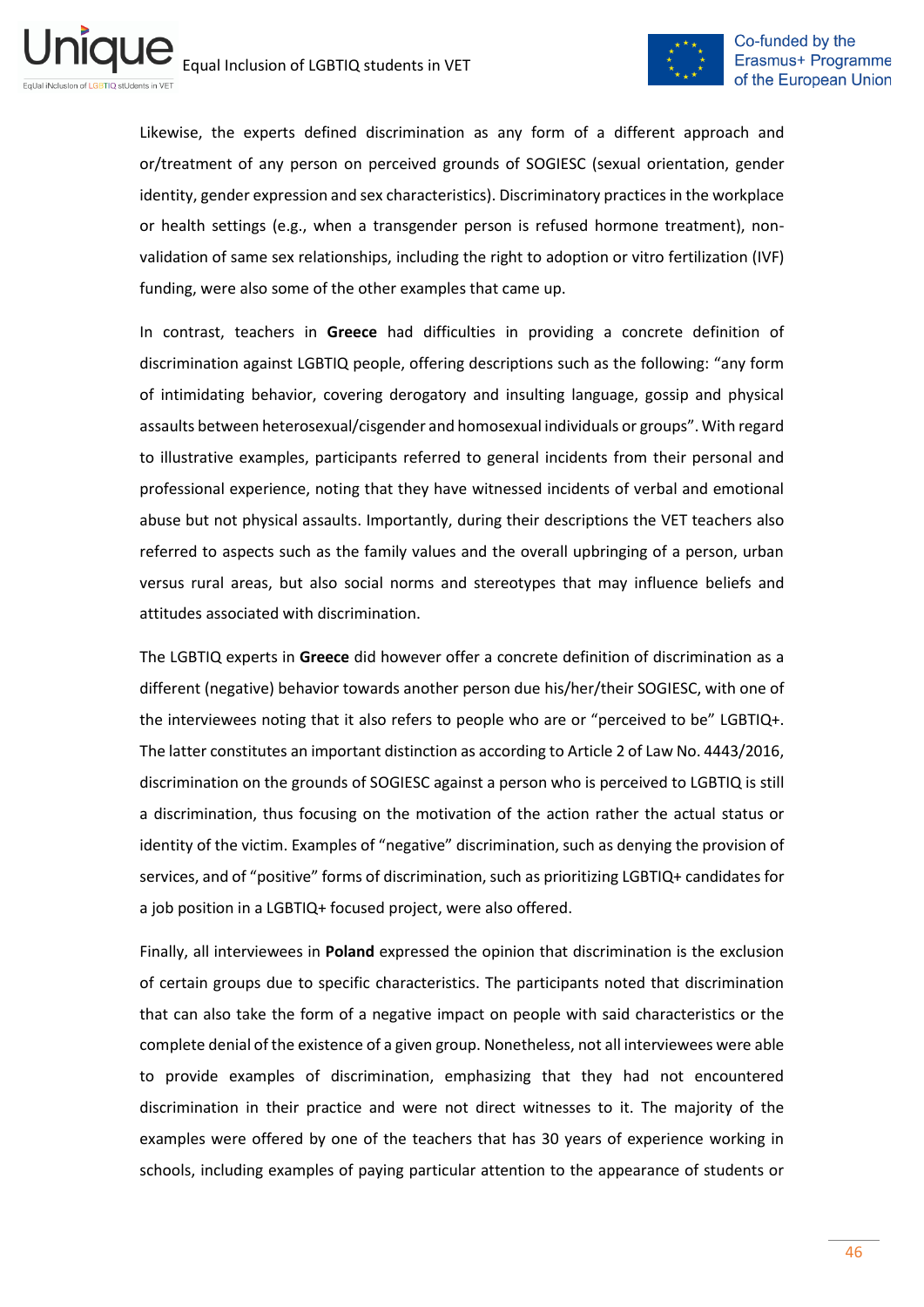

the accessories they wear, and verbal taunts and jokes from both teachers and students. Another teacher, however, emphasized that for her a question about certain features, such as sexual orientation, may already constitute discrimination since this is irrelevant in education and does not affect what a student is.

Subsequently participants were asked if characteristics such as gender identity, sexual orientation and/or sex characteristics are protected under the national legal framework on discrimination in general and in the educational and vocational training sector in particular. At the same time, participants were also asked about the existence of any central policies/strategies and good practices implemented by the government or state actors, and other bodies or organizations (e.g., civil society organizations) that facilitate the access and equal participation as well as the creation of a LGBTIQ safe and inclusive VET environment. As the discussion of the participants' responses outlined below indicate, the majority of the participating VET teachers in most countries were not familiar with the relevant framework. In contrast, as it would be expected, the LGBTIQ experts offered more detailed information on the national legislation and relevant policies.

For example, none of the VET teachers in **Croatia** could name a law addressing issues of discrimination against the LGBTIQ population in general and students specifically, presumably due to the fact that these issues are outside of their scope of expertise or specific interests. Based on the teachers' views, even if such laws exist, those are rarely implemented in practice due to lack of governmental interest in these issues. Notably, some of the interviewees also expressed concerns about the overprotection of certain minorities, including LGBTIQ people, which could lead to "the status of more equal among equals which shouldn't be the case". On the other hand, the LGBTIQ experts were well informed about the legal framework protecting LGBTIQ rights in general, but not the framework regarding education or the VET sector, which, according to the experts, are aspects covered by the national Anti-Discrimination Law.

Similarly, only one of the respondents in **Poland** was aware of whether these characteristics are protected under national law, mentioning the Diversity Charter or Labour Law, emphasizing the global dimension resulting from the respect of human rights. In addition, the same teacher noted that there is no direct reference to these issues in school regulations, other than general references to the respect of all human beings. The rest of the respondents replied that they were not aware of any regulations or frameworks of protection regarding the aspects in question. The participants were also unaware of any central practices or policies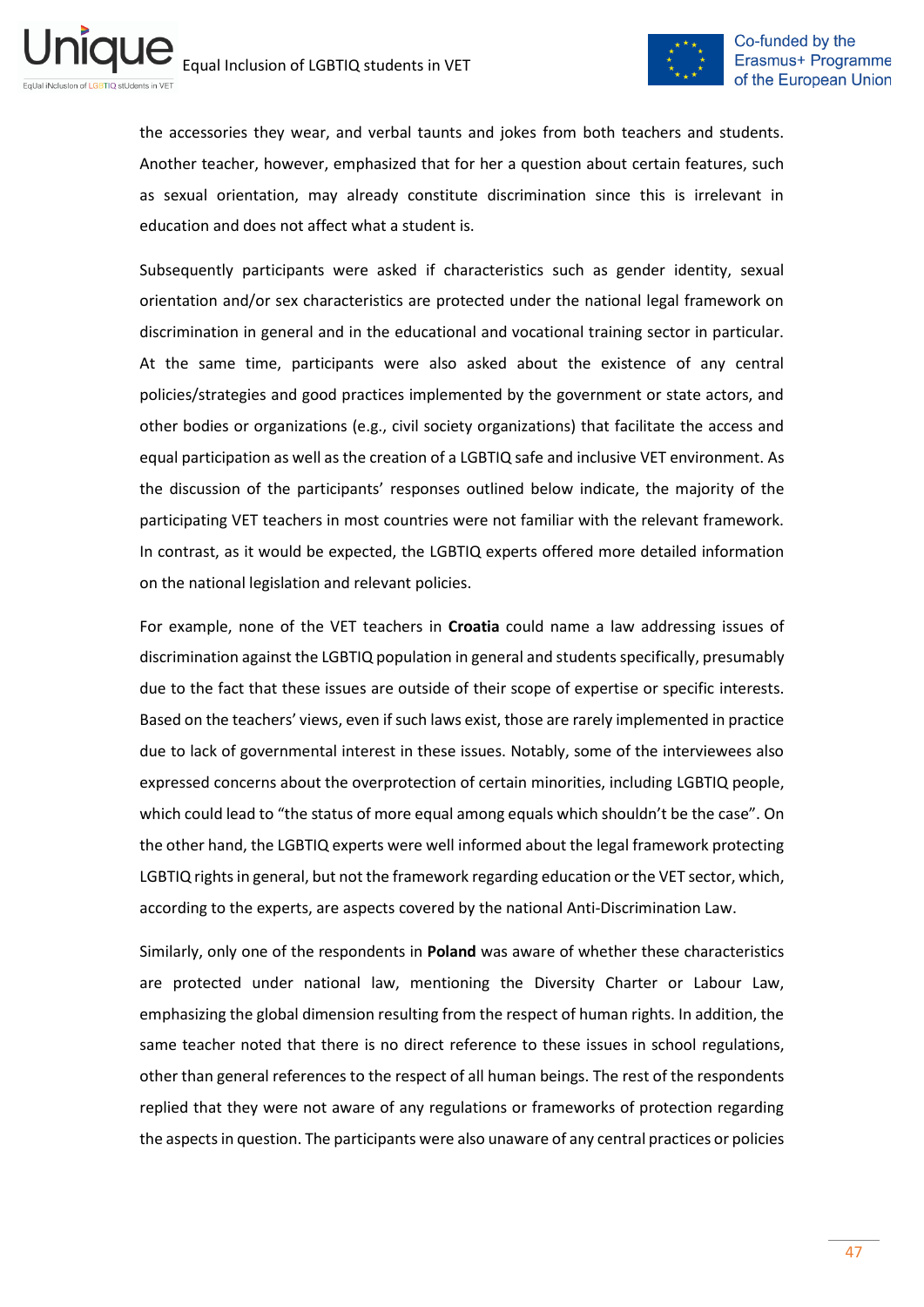ni



aimed at counteracting discrimination. They also expressed the opinion that central solutions are not effective because imposing solutions from above does not bring the intended results.

The teachers in **Cyprus** also assumed there is national legal framework on discrimination of LGBTIQ people, but they have not come across it. Likewise, the interviewees were unsure if national legislation for the protection of LQBTQI+ people in the VET sector specifically exists, but they also assumed that a relevant framework should be in place. Some of the participants were aware of some EU projects, NGOs and initiatives, but noted that they do not know any policies or strategies implemented by the government. Participants appeared to believe that the Cypriot society is not ready to tackle LGBTIQ issues openly, while the influence of the church remains a factor that slows any progress made.

The experts in **Cyprus**, however, did note that technically laws pertinent to protection in workplace do exist, but these refer only to sexual orientation, and no framework specifically for the VET sector or education in general exists. Guidelines in the form of a "code of conduct" have been issued by the Ministry of Education and Culture, including several forms of discrimination, such as racism and discrimination against LGBTIQ people. The interviewed experts did emphasize, however, that the situation is far worse for transgender people as there is no legal gender recognition law, but only guidelines issued by the Ministry of Internal Affairs for people to be able to change their personal details on their travel documents. Finally, with regard to EU policies, European directives to ensure equal treatment and opportunities in the workplace and educational environment do exist, but the directive in Cyprus does not include gender identity.

A similar range of responses was also observed in **Greece**, with VET teachers being unable to identify any specific laws and regulations or any national services to refer victims of bullying and discrimination to, in general or within VET environment. The participants also noted that irrespective of the legal framework, its application and respect in practice within the society remains the crucial point. The experts in Greece did confirm the existence of legal framework covering discrimination in all sectors, including the VET sector, but also noted the difficulties in its application and enforcement in practice. Both VET teachers and LGBTIQ experts were either unaware or confirmed the nonexistence of central policies and good practices implemented by state actors, referring instead to some practices implemented abroad.

Lastly, the teachers and experts interviewed in **Bulgaria** referenced the national law on Protection against Discrimination that covers the prevention of discrimination in the field of education, including incidents perpetrated by a person from the pedagogical or non-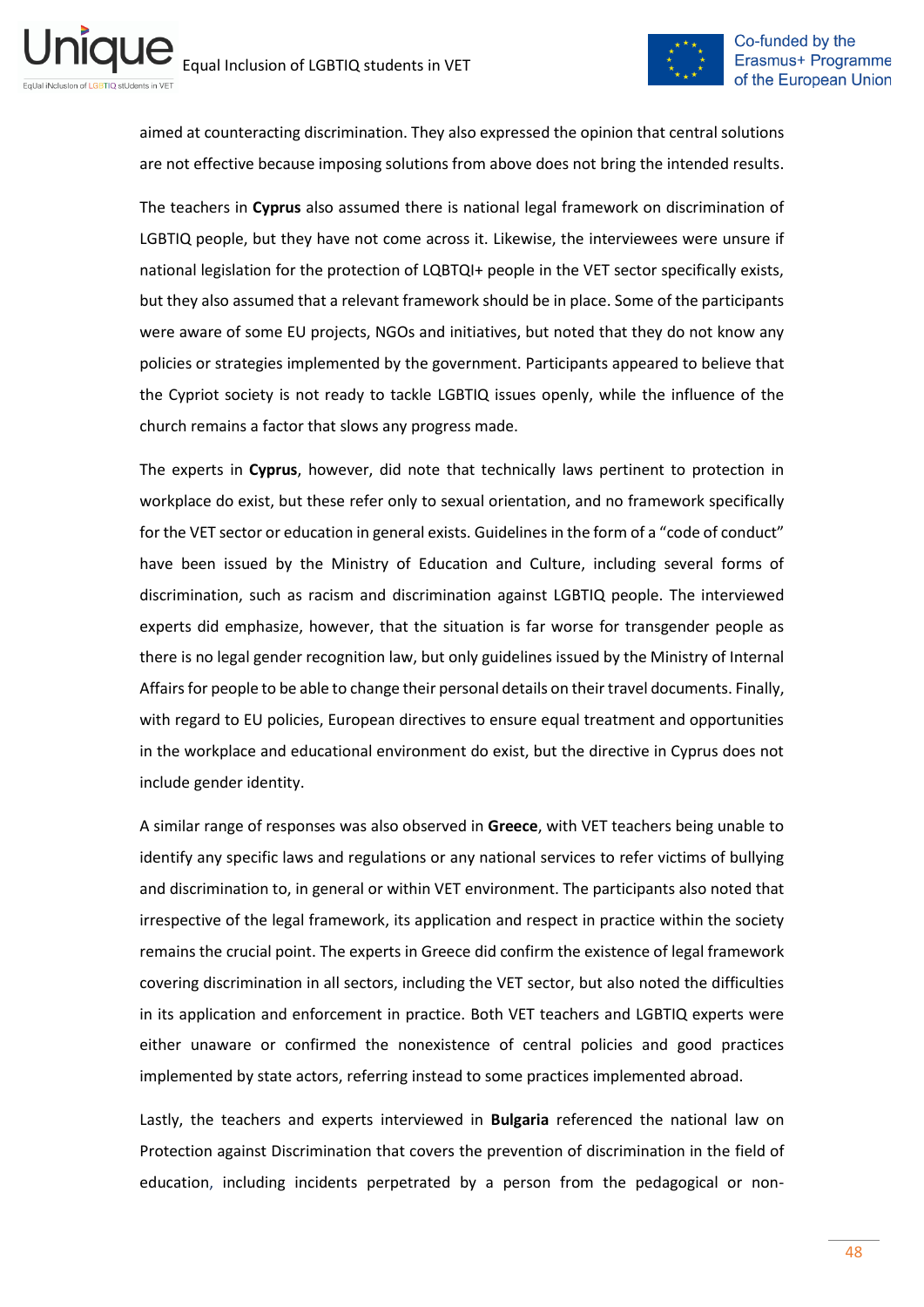

pedagogical staff or from a student. In addition, some of the interviewees referred to the ministerial orders by the Ministry of Education regarding cases of bullying and the establishment of an anti-bullying mechanism in each school through an interdepartmental working group with representatives of the institutions and civil society.

#### B. LGBTIQ people in the VET sector

The next questions addressed to LGBTIQ experts and VET teachers sought to examine the national situation regarding discriminatory practices and incidents against LGBTIQ persons in each county's VET sector. In particular, participants were asked how serious – marginal or widespread – such phenomena are, and which are the associated crucial factors based on their knowledge, personal experience and/or opinion. Different perspectives with regard to the prevalence of such phenomena were offered by participants in the target countries, even though more consensus was observed regarding the crucial associated factors.

For instance, in **Poland** all respondents agreed that, unfortunately, discrimination constitutes a common phenomenon resulting from the overall situation prevailing in both schools and the country in general. Among the main factors giving rise to such incidents that the participants highlighted were the following aspects. The overall context, atmosphere and attitudes of the school principals and staff are thought to be one of the factors influencing the emergence of discriminatory behavior, associated primarily with lack of education and understanding. The negative media narratives that cultivate a fear for being "different" were another of the factors noted by the participants. Lastly, one interviewee highlighted that higher-level education, such as post-secondary schools, usually takes place in larger cities which may have a positive effect on countering such attitudes.

Mixed responses regarding the extent to which discrimination against LGBTIQ students is widespread or not were given by the participants interviewed in **Bulgaria**. Half of the experts and teachers stated that they believe it is common and the rest noted that it would be hard to say if this is marginal or a widespread phenomenon. To that end, some of the participants noted that homophobic and biased language is prevalent, tolerated, and still not perceived as a problem by either students or VET staff, thus, contributing to the creation of hostile environment not only for LGBTIQ students, but for any student outside of the accepted social norms. In relation to that, most of the respondents noted that the crucial factors associated with such phenomena are the society itself, the traditional and conservative stereotypes and the fact that such aspects are rarely discussed, resulting in increased ignorance, prejudice, and fear.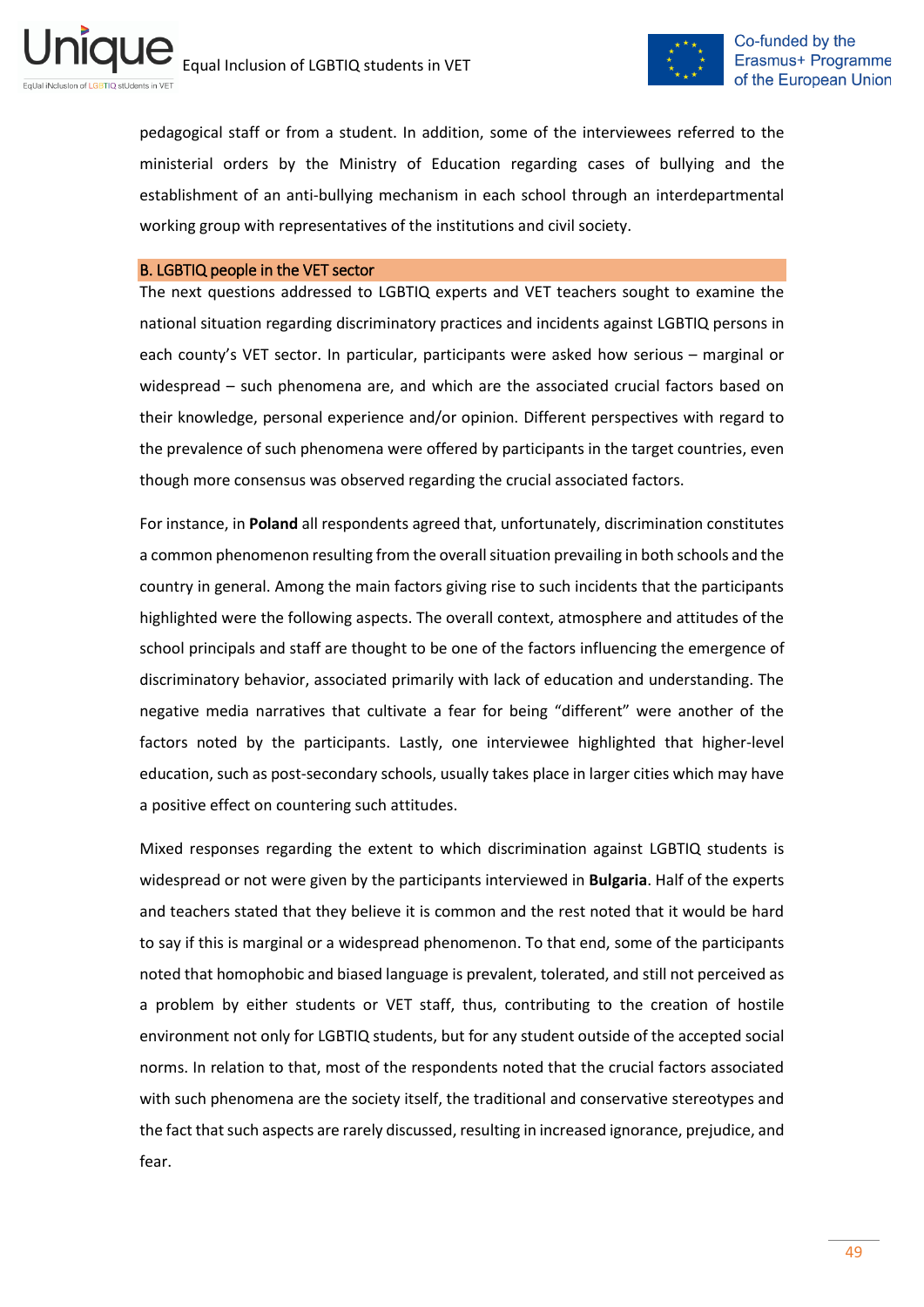

Relatedly, the VET teachers in **Greece** sought to distinguish between incidents they have heard of happening in other private and public VET institutions and the schools that they work at. Even though they believe that discrimination is an existing phenomenon on diverse events, it is marginal in their workplaces, possibly due to their supervision and interference when such incidents occur. In contrast, both experts believe that, even though no relevant data are available, taking into consideration the persistence of homo/transphobia in secondary and higher education, VET sector should not be an exception. One of the experts further highlighted that even though homophobia certainly exists in the VET sector, homophobic incidents may not be very serious ones – "microaggressions", "homophobic comments" – while trans people will most likely have to deal with a very hostile environment. Both teachers and experts agreed that there are no particular reasons associated with the occurrence of discriminatory behaviors in the VET sector, other than those in other levels of education and the society in general.

Similarly, in **Cyprus** although the teachers agreed that discrimination constitutes a widespread phenomenon in the society, in VET environments people do not hear about any relevant incidents or any actions that would tackle discrimination. The respondents did note that they believe there is prejudice in VET schools, as "us Cypriots have a culture of being afraid of what we do not know." Both experts participating mentioned an incident that occurred in the University of Cyprus, where the rainbow flag was lowered, stating that if it happens in the university premises, incidents happen elsewhere too. Lack of education awareness, the conservative and homophobic society and the existing gender stereotypes were among the key factors named by the participants. The fact that Greek is a binary language, making it difficult to come up with different pronouns, was also stressed by the participants. Finally, trainers observed that age also plays a role, as the older people are, the harder it is for them to change perceptions.

Notably, the VET teachers that participated in the interviews conducted in **Croatia** seemed to believe that these forms of discrimination are marginal in higher education VET institutions and might be more pronounced in VET high schools. They also added that "the environment is not affirmative and positive in general" and discrimination "exists implicitly… discriminatory practices, while low in intensity, are dominant". On the other hand, the experts interviewed noted that, even though the organisation they work at has never received any attack/discrimination reports, this "does not mean discrimination does not exist…" as LGBTIQ persons "usually hide their sexual orientation or gender identity precisely to avoid any form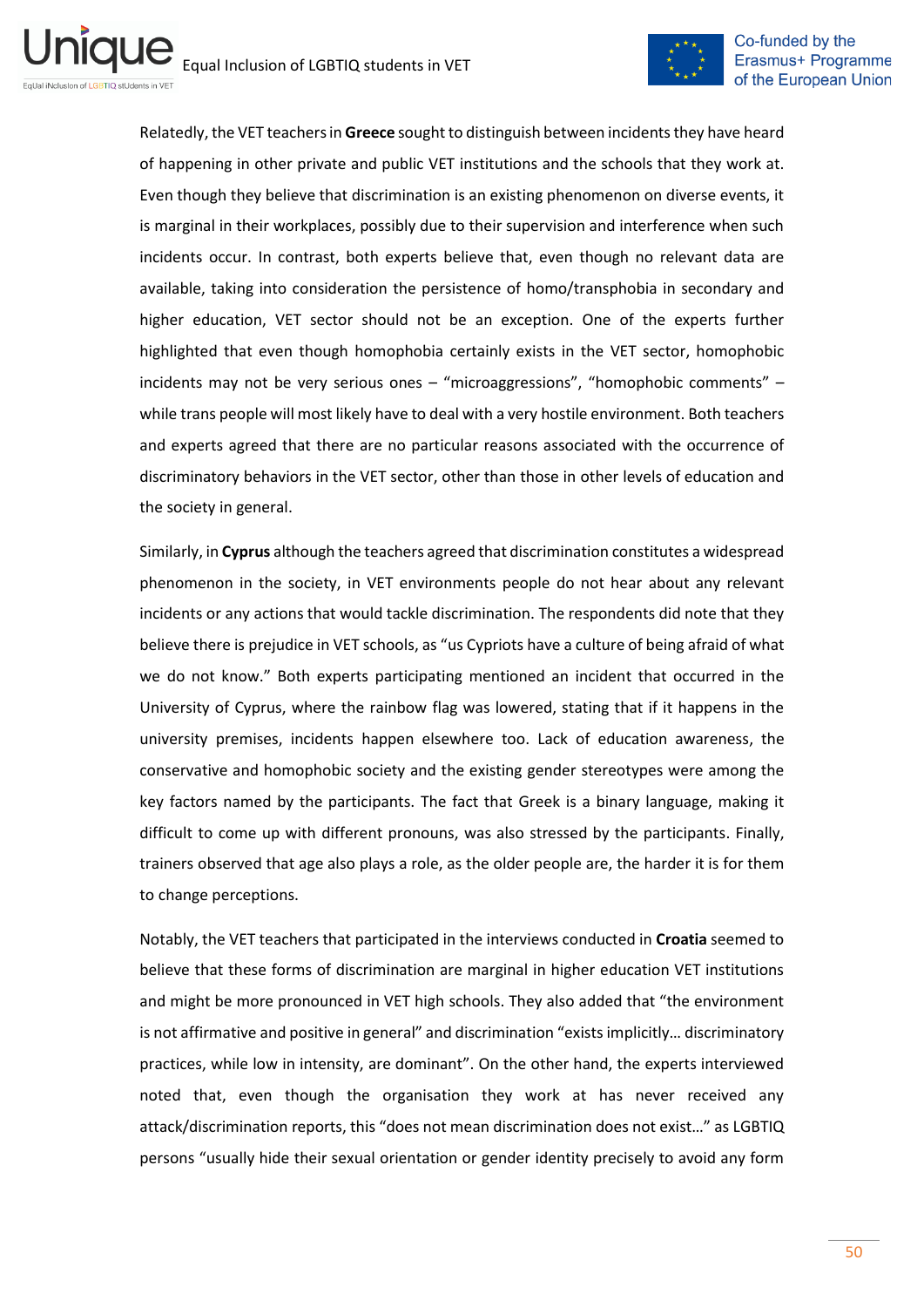

of discrimination or attacks" and rarely "report discrimination or attacks because that would automatically expose them."

Based on the teachers' perceptions, crucial factors that cause discriminative behavior towards LGBTIQ students in **Croatian** VET institutions include primarily the social environment and the conservative versus liberal bringing, followed by aspects such as the level of education and whether a person lives in urban or rural areas. On the other hand, one of the experts mentioned six crucial factors, namely: generally homophobic, biphobic, lesbophobic society, peer influence, lack of education on sexuality, teachers' influence depending on their personal stances; Roman Catholic ideology and influence of church, and the stances of dominant political parties.

Participants were also asked to provide some **examples of anti-LGBTIQ discriminatory practices or behaviors** that occur in VET sector, and their responses are summarized in Table 8 below. As the table illustrates, the most common examples across all countries include various forms of verbal abuse, ranging from offensive comments and mockery to verbal attacks, social exclusion and isolation, and more rare cases of physical attacks.

Two noteworthy comments, however, that came up during the discussion with the VET teachers in Greece and in Cyprus may offer further insights in the teachers' perceptions. More specifically, during the interviews conducted in Cyprus it was stated that LGBTIQ people "shouldn't provoke" to avoid such behaviors, and teachers in Greece noted the rare cases where LGBTIQ persons deliberately have a "provocative behavior" in an attempt to be the center of their classmates' attentions.

These comments are further exemplified by the examples offered by the LGBTIQ experts in Croatia that pointed out that school principals and deans often ignore discrimination towards the LGBTIQ students. As one of them notes they are "afraid of such situations because they are potentially explosive for their work…principals and deans are aware that the student who is openly LGBTIQ is very likely to be exposed to ridicule, ignorance, insults, gossip, isolation, psychological abuse, physical violence, humiliation…they don't want to deal with it".

|                                              | <b>Bulgaria</b>                                |
|----------------------------------------------|------------------------------------------------|
| Offensive comments                           | Prejudices or fear about the other's sexuality |
| Criticism                                    | Offensive attitude                             |
| Harassment                                   | Social distancing                              |
| Sometimes violence                           | Relationship tensions                          |
| Lack of acceptance due to sexual orientation |                                                |

#### <span id="page-50-0"></span>**Table 8. Common forms of discriminatory practices or behaviors in VET institutions**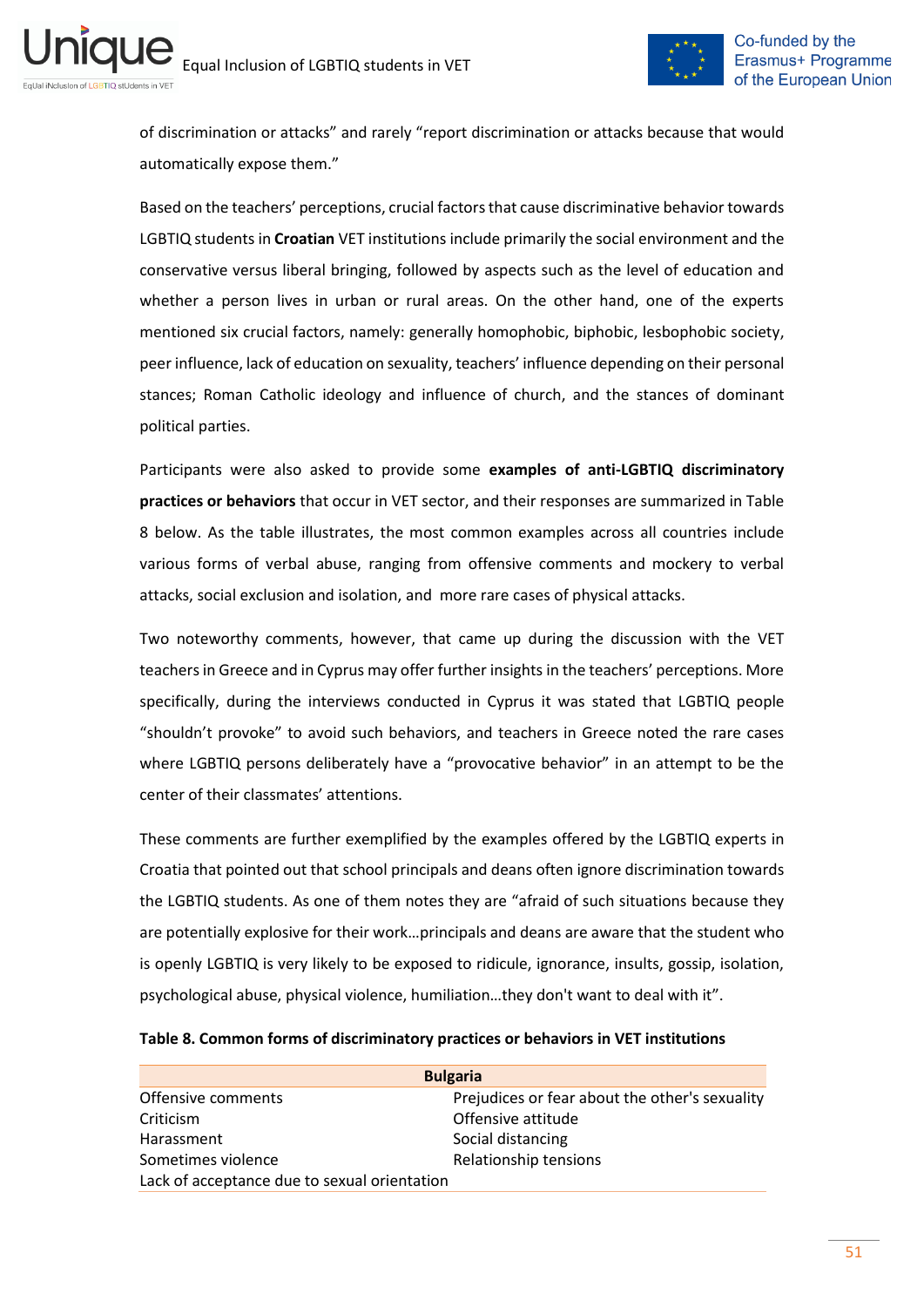

| Croatia                                                                    |                                                                 |  |  |  |
|----------------------------------------------------------------------------|-----------------------------------------------------------------|--|--|--|
| Exclusion from social group/workgroup                                      | Physical and psychological violence                             |  |  |  |
| Mockery                                                                    | Passive aggression and ignoring                                 |  |  |  |
| Teachers giving better/worse grades                                        | School staff ignoring discrimination against<br>LGBTIQ students |  |  |  |
|                                                                            | <b>Cyprus</b>                                                   |  |  |  |
| Nasty comments/labels/name calling                                         | Deprivation of socialisation                                    |  |  |  |
| Stigmatisation                                                             | Physical attacks                                                |  |  |  |
| Shaming and humiliation                                                    | Cyber bullying and/or bullying                                  |  |  |  |
| Exclusion/ marginalization from other                                      | Victim blaming                                                  |  |  |  |
| students and educational personnel                                         | Discouragement to claim human rights                            |  |  |  |
| Greece                                                                     |                                                                 |  |  |  |
| Verbal abuse/ attacks                                                      | Rare cases LGBTIQ persons who deliberately                      |  |  |  |
| Laughter, targeting and making fun of others have a "provocative behavior" |                                                                 |  |  |  |
| Gossip                                                                     | Non-inclusion of trans identities in                            |  |  |  |
| Insults                                                                    | curriculum                                                      |  |  |  |
| Rarely self-isolation and distancing                                       | Creation of a hostile environment                               |  |  |  |
|                                                                            | Misgendering and dead-naming                                    |  |  |  |
| <b>Poland</b>                                                              |                                                                 |  |  |  |

Verbal acts, including jokes, taunts, ridicule Exclusion from integration or group activities

#### C. Recommendations and need assessment

The final topics of the discussions with the VET teachers and LGBTIQ experts in the participating countries focused on existing need areas and the participants' recommendations. More specifically, the participants were asked to indicate initiatives, measures, and other aspects that could be taken on central (state) level and by the VET organizations/schools specifically in order to facilitate the access and equal participation of LGBTIQ people to the VET sector and to promote LGBQTI-inclusive and safe VET environments for learners/trainees. A series of recommendations in terms of both the VET sector/schools specifically and on a more centralized/policy level were offered by the participating across the various countries. Importantly, several aspects of convergence with the recommendations of the VET students outlined in previous sections were observed.

An aspect that was mentioned by the majority of the respondents across the participating countries was the need for increased **educational and awareness activities** addressed to both VET staff and students, but also parents. Some of the participants referred to workshops, training seminars, but also debates, round tables, discussions, campaigns, and other awareness raising events organized at school level and on institutional level (e.g., by the Ministry of Education). The need for such activities to be systematic and continuous, and not organized sporadically was also noted by some of the participants, as was the need for educational efforts to begin from very young ages.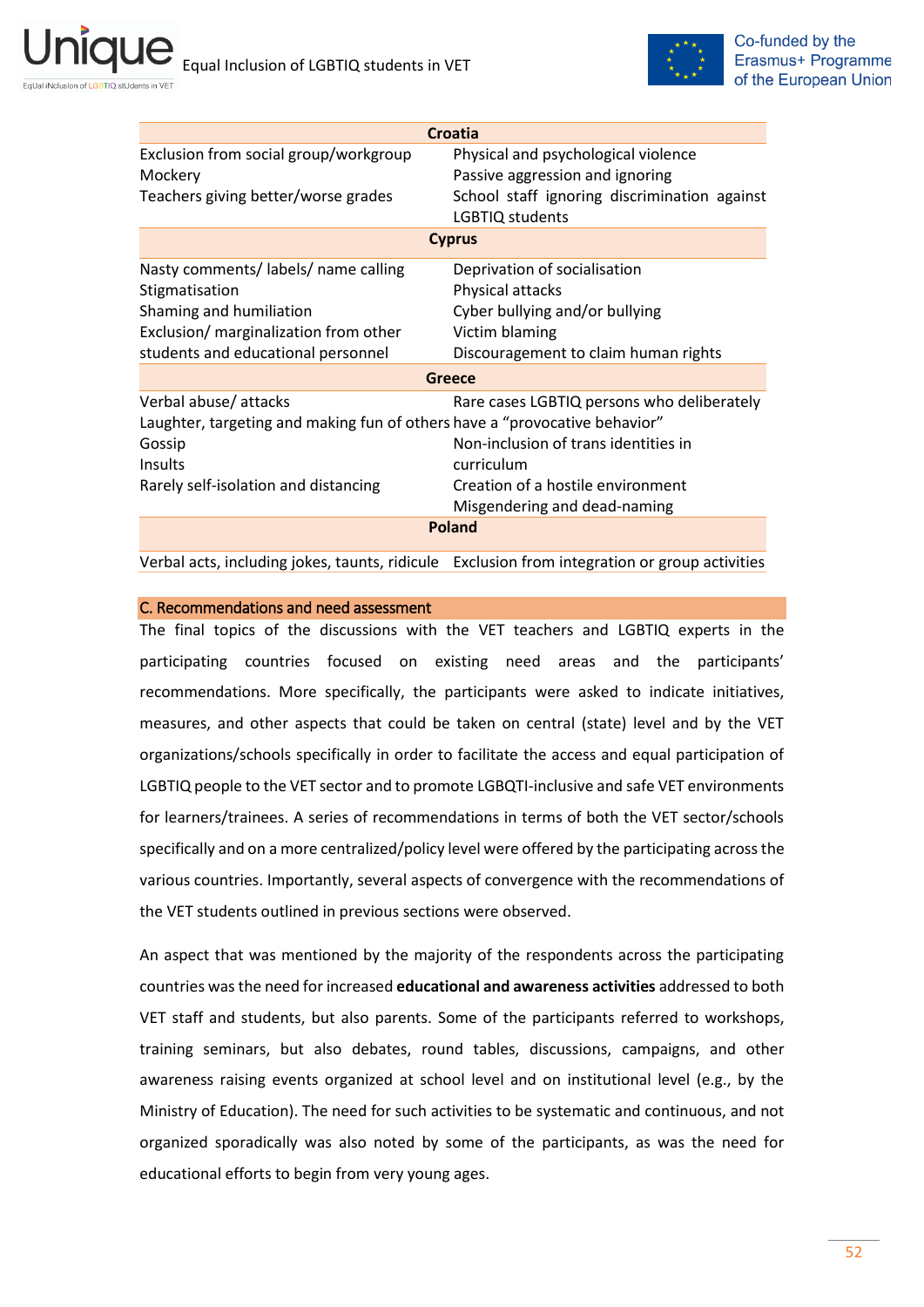

Similarly, several of the participants noted that many teachers often feel unprepared to deal with incidents such as discrimination or harassment against LGBTIQ students in the VET sector. Thus, the need for **policies, guidelines and protocols, as well as practical tools** to be followed or used in such cases was often mentioned by the participants. Practical support by specialized staff – such as psychologists, experts on gender issues, and multidisciplinary teams – to act as the contact point within the schools, offering specialized support to both students and teachers, was another common recommendation among participants in different counties.

Another related suggestion was the establishment and enforcement of **codes of conduct and regulations,** for both teachers and students, of **zero tolerance and strict rules** against discrimination and harassment with clear consequences for such actions. Likewise, the establishment of procedures and frameworks for a LGBTIQ+ VET student to report incidents, even anonymously, were recommended.

Some of the other suggestions included the formulation of **LGBTIQ student committees**, clubs, or groups, as well as **allies' groups** that would offer opportunities for socialization but also for the organization of activities within the schools. The introduction of **inclusive policies** in terms of gender-neutral registration forms or documents, toilettes or other common spaces was also suggested. Finally, the LGBTIQ experts in Greece and Cyprus referred to changes in the existing **legal framework** or the introduction of new laws focusing on discrimination on the grounds of SOGIESC in education/VET sector specifically, as well as the need for increased multi-stakeholder cooperation.

Lastly, the VET teachers and LGBTIQ experts were asked if, according to their views, the development of relevant training materials and the organization of training activities targeting VET teachers/trainers would be a useful and sufficient measure to tackle the phenomenon. All participants agreed with the usefulness of such activities, with most of them, however, noting that they would not suffice as a single action.

To that end, participants in Cyprus highlighted that continuity (e.g., recurring seminars) and assessment of the training activities would be needed, also recommending the participation of psychologists, sociologists and lawyers so as to have a holistic approach. Similarly, experts in Greece proposed the implementation of training activities also for students, and for seminars to be organized by or in cooperation with LGBTIQ+ organizations. In Croatia, the VET teachers interviewed believe that a more subtle approach is needed (e.g., in form of extracurricular lessons, such as workshops) due to the overall culture in the country, while the experts suggested that additional content about the LGBTIQ population should be introduced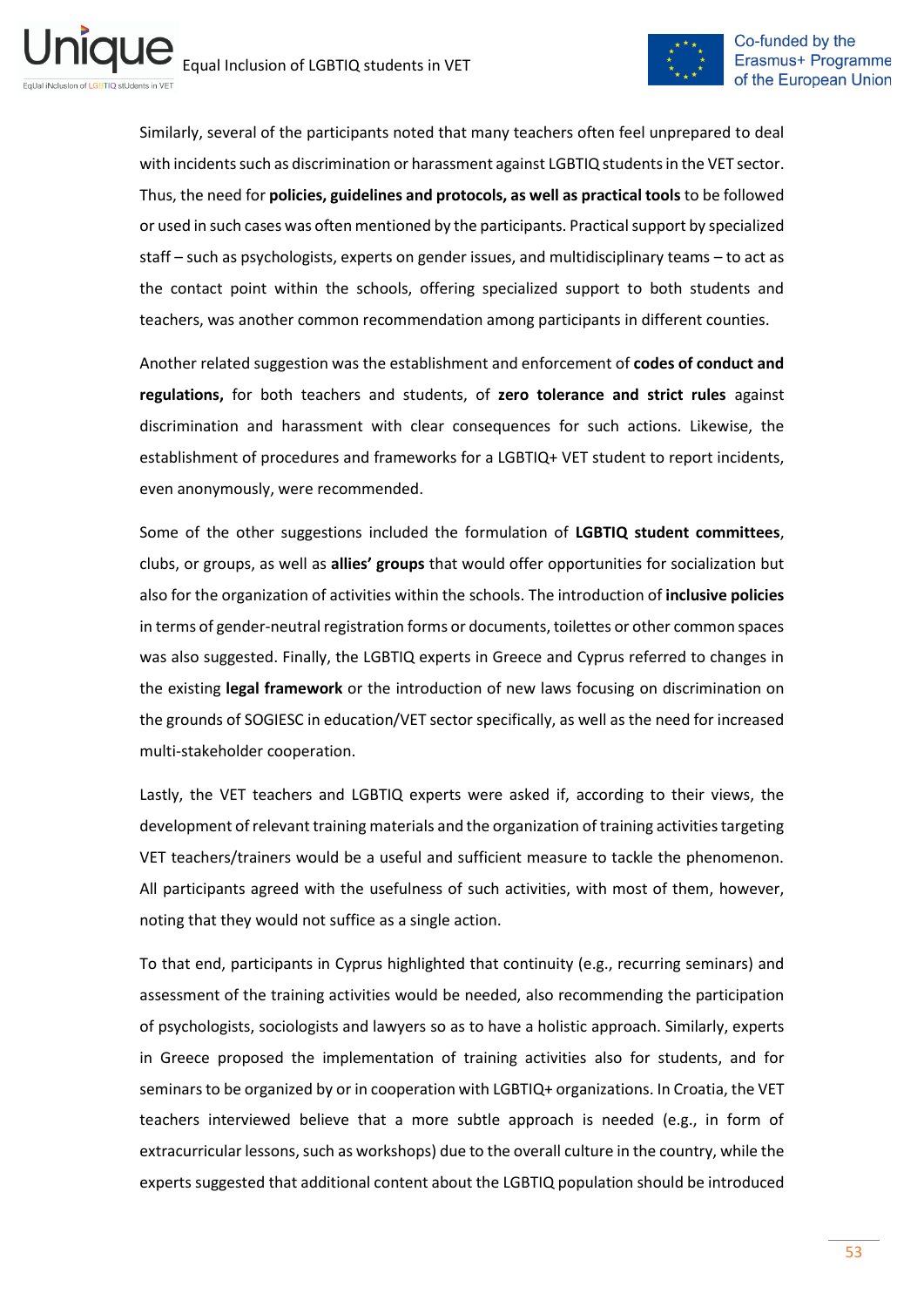

into existing educational curricula (e.g., referring to the sexual orientation in biographies of writers, composers, etc.). Likewise, VET teachers in Greece recommended that increasing students' engagement could be achieved through more interactive methodologies, such as mentorship programs and identification with teachers they admire (mentors).

The need for both theoretical training, in terms of understanding key terms and concepts, but also for practical aspects, such as how to approach such incidents and talk to students was also highlighted by many of the participants. Thus, the need for knowledge-based training and awareness raising on why this is an important issue, and for skills' building on how to approach and react to such issues, appear to be two of the most common themes suggested. The use of inclusive and appropriate language and how to incorporate diversity in their classes and materials, were the other recurring themes. Finally, Table 9 below briefly summarizes some of the topics that participants proposed as useful for development of relevant training materials and the organization of training activities targeting VET teachers/trainers.

## <span id="page-53-0"></span>**Table 9. Teachers' and experts' suggestions of topics for the development of training materials and activities**

#### **Proposed topics**

- Understanding of key terms and concepts (e.g., diversity, discrimination, LGBTIQ+ as a "spectrum", heteronormative, patriarchy etc.).
- National and EU legal framework on discrimination/LGBTIQ rights, with a particular focus on the educational/VET sector.
- Familiarization with existing educational/awareness material.
- Challenging common stereotypes and prejudices, in general and of the teachers themselves, towards LGBTIQ+ people.
- Identification of discrimination on the grounds of SOGIESC, of acceptable and unacceptable behaviors.
- Use of appropriate/inclusive language.
- How to create an LGBTIQ-inclusive VET environment.
- How to introduce LGBTIQ+ issues and topics in class/lessons/training curricula.
- Reacting to and handling homo/transphobic incidents, including aspects on how to approach and talk to students.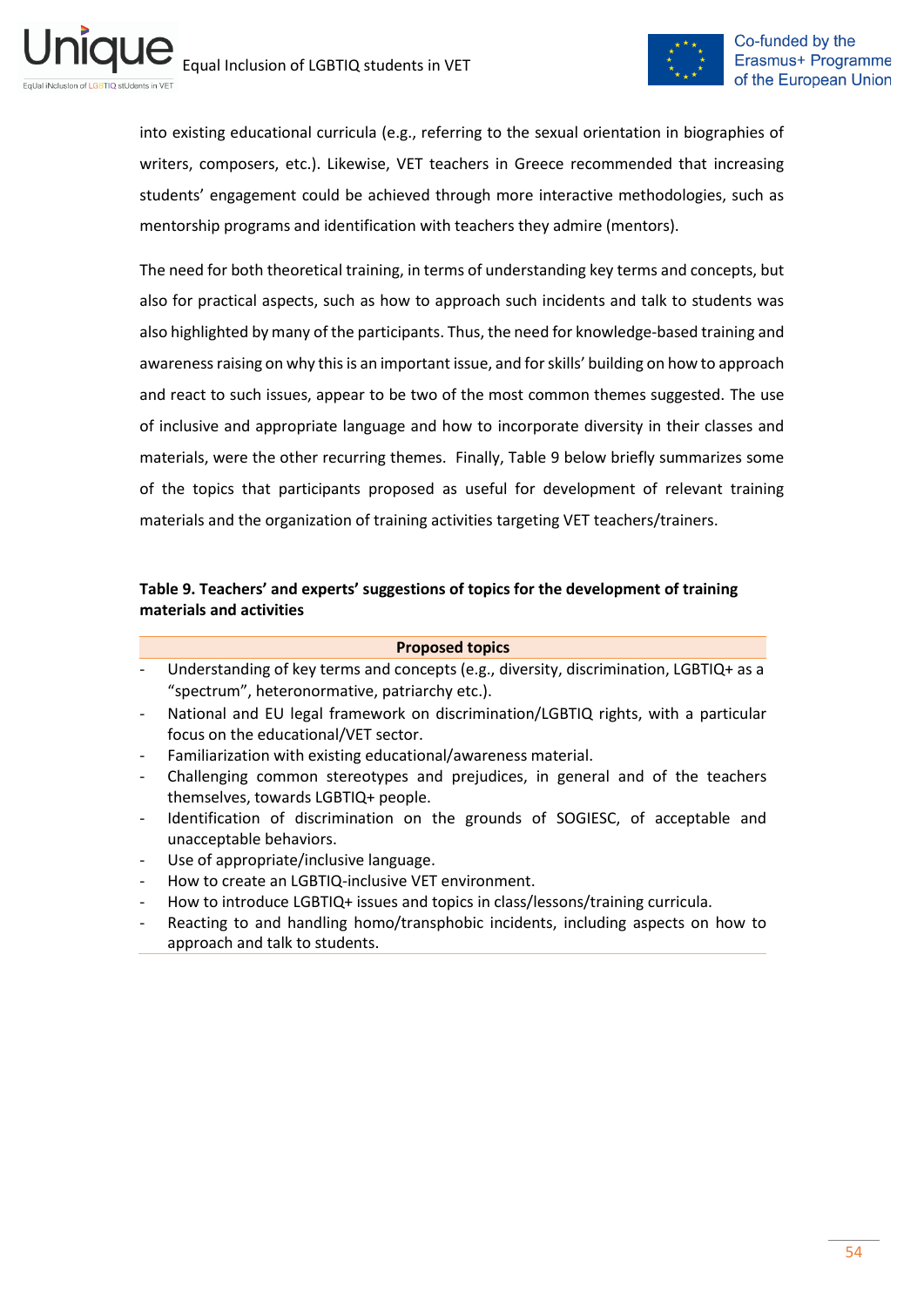

# <span id="page-54-0"></span>3. Conclusions: Identification of discriminatory patterns

A general conclusion that could be drawn from the review of the relevant literature and the findings of the field research results presented is that, despite the important steps in recent years, discrimination against LGBTIQ people in various forms remains quite relevant in the VET sector. Notably, more than 50% of students and 40% of the teachers participating in the survey agreed, at least to a certain extent, that VET students are often harassed, bullied, or discriminated against for being LGBTIQ. At the same time, although 50% of the sample agrees that a student can be openly LGBTIQ in VET environments, 40% also believe that VET environments are not safe nor inclusive and LGBTIQ people are not generally respected in VET environments in their countries.

The findings of the field research performed by the partnership also appear to be in line with the results of EU wide surveys (e.g., FRA 2020a, 2020b), suggesting that people in VET environments tend to not be open about being LGBTIQ, at least to a certain degree. The mixed results observed in the survey responses regarding how safe and inclusive VET environments are, contrasted to how often people are harassed, bullied, or discriminated against for being LGBTIQ appear to corroborate in this respect. Relatedly, some of the students participating in the focus groups performed in few of the target countries have not heard of any person being openly LGBTIQ in their schools, with others noting sexuality is not something generally discussed at school as everyone is focused on their duties.

At the same time, when the findings of the present report are compared to the results of large-scale EU wide surveys (e.g., European Commission, 2019; FRA 2020a, 2020b; ILGA-Europe, 2021), noticeable differences in the overall country profiles of the five target countries appear to emerge. The large share of female participants that accounted for more than 60% of the survey respondents, and the fact that more than 50% of the sample is comprised of heterosexual participants could be some of the factors influencing, at least to a certain extent, the results of the present report. Likewise, most of the participants in research performed in Greece, Cyprus, and Croatia were VET students and teachers from private higher education VET institutions, while a relatively small of teachers took part in the surveys in Croatia and Poland.

Notwithstanding the above-mentioned limitations, the present findings do however provide important insights and indicate some clear trends regarding the existing situation in the VET institutions of the participating countries. Even though diverse rates and perceptions were in some cases expressed in the five target countries, similar issues and areas of need appear to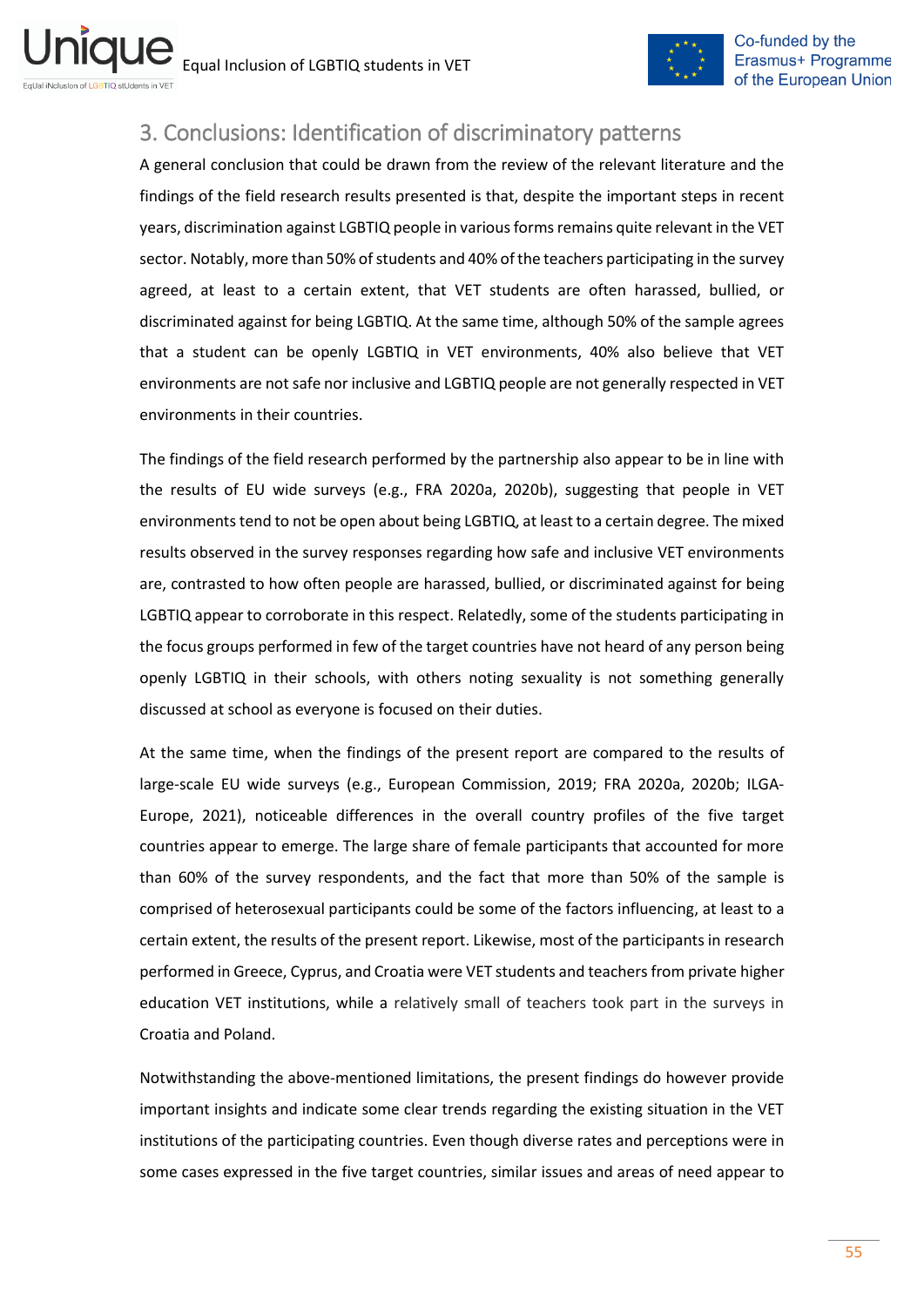ni



emerge in all countries, to different perhaps, extents. Importantly, the most common patterns of discrimination, harassment, and bullying against LGBTIQ people in VET across all countries seem to take similar forms in terms of both nature and intensity. These include various forms of verbal abuse, as well as social exclusion and isolation, and more rare cases of physical attacks.

More specifically, verbal abuse ranges from offensive comments and jokes, criticism or gossiping, to insults, mockery, and humiliation, but also verbal attacks and harassment. Social exclusion from social or work activities, passive aggression and ignoring, leading eventually to marginalization or self-isolation, are also among the most common expressions. Cyber bullying and physical violence or attacks were less often noted by the research participants. Other forms of discrimination include teachers giving better or worse grades to LGBTIQ students and the overall creation of a hostile environment; the non-inclusion of LGBTIQ identities in curriculum; as well as discouragement to claim human rights, staff ignoring discrimination against LGBTIQ students and blaming the victims.

Importantly, similar results regarding the existing forms of discrimination against LGBTIQ students were observed in a smaller scale study conducted within the framework of the Unique project in the Netherlands. Although the Netherlands is considered a progressive country with adequate legislation, discrimination remains prevalent. Usually in the form of partly open discrimination and mostly characterized by offensive remarks, but also in the form of micro-aggression and social distancing. In addition, the Netherlands' study also highlighted that, even though relevant policies are in place, VET managers and teachers are often quite hesitant to engage with students on the topic of sexual and gender diversity.

In terms of whether bullying, harassment, or discrimination against LGBTIQ students in VET schools is perpetrated by other students or VET staff (e.g., VET teachers/trainers, administrative staff etc.), different views were observed among the participants in the online survey performed in Bulgaria, Croatia, Cyprus, Greece, and Poland. More than half of both teachers and students across the five target countries agreed that students may be potential perpetrators. On the other hand, VET teachers appear to believe that potential cases of violence against LGBTIQ students perpetrated by VET staff are far less common than what students report. Notably, similar observations were made during the interviews and focus groups, with many of the students and teachers highlighting repeatedly that such phenomena do happen in VET schools in general but are rare in their schools and are most often perpetrated by students and not teachers.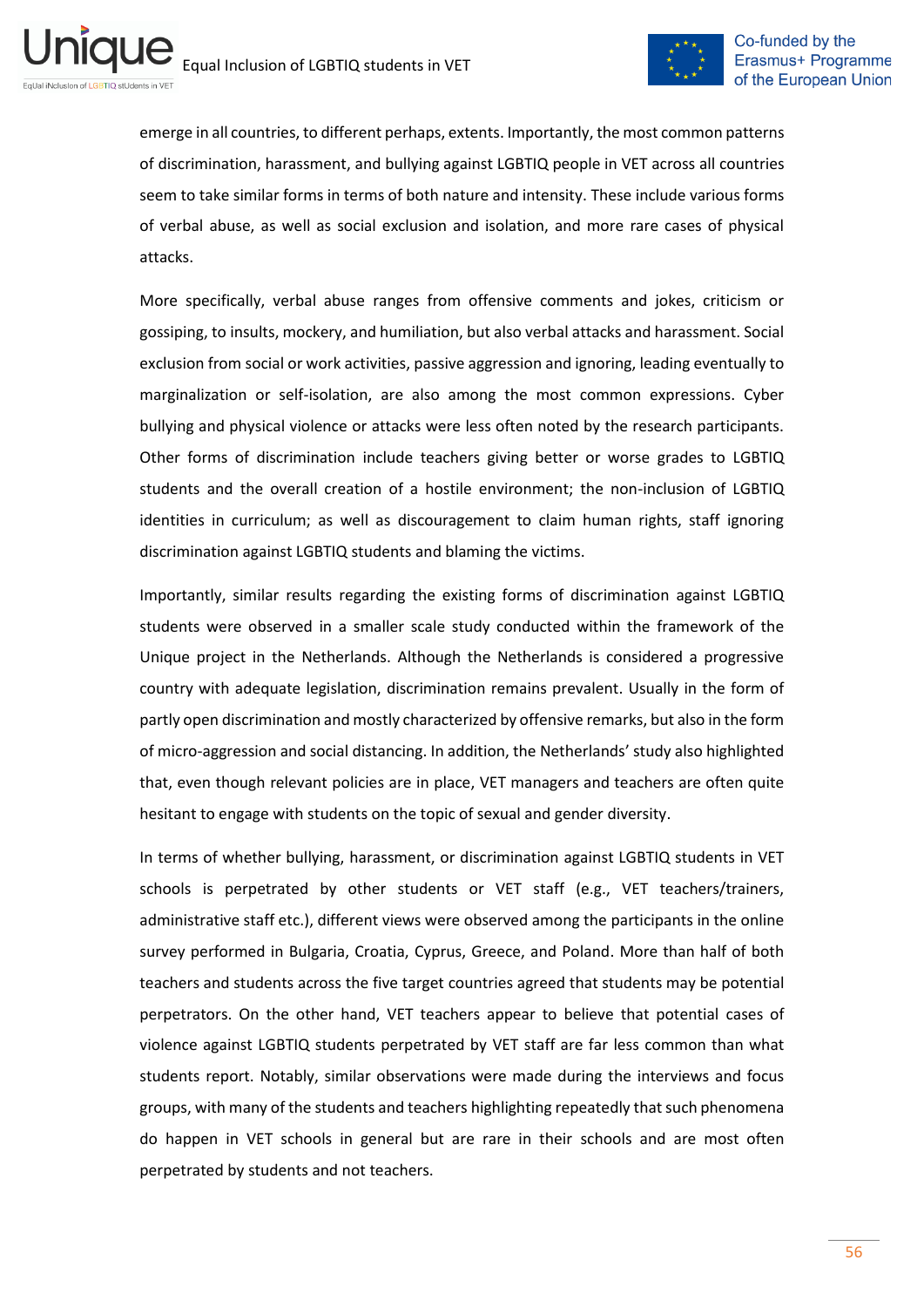

Another important observation relates to the findings of the online survey on how teachers and students approach the needs of LGBTIQ persons across the various countries. In some of the target countries especially, such as Bulgaria and Poland, teachers appear to be far more reluctant in approaching topics related to the needs of LGBTIQ persons in their courses. And although students are in general more inclined to consider the needs of LGBTIQ clients when offering their services, almost 40% of the students across all countries would remain uninterested or indifferent.

To that end, taking often more subtle forms, incidents of discrimination, bulling, or harassment may be regularly ignored or minimized, with VET teachers, but also students, having often limited knowledge and skills on how to identify and respond to such phenomena. This aspect was rather evident in the survey responses where an overwhelming majority of teachers and students believe that VET teachers do not have proper skills to handle such cases and support victims.

The more in-depth analysis of the comments and observations made by the participants in the interviews and focus groups appears to offer further support in this regard. Minimization of incidents, victim blaming – such as LGBTIQ students not being "provocative" – constitute few of the participants' most noteworthy comments that were often repeated. This coupled with the evident, in some cases, restricted knowledge on the existing framework, including relevant laws, strategies, and policies, and the needs for training proposed by the participants that could offer further insights in some of the existing perceptions.

Nonetheless, a relative consensus regarding the need for the adoption of measures in the VET sector to prevent and combat phenomena such as bullying, harassment, or discrimination against LGBTIQ was observed. In particular, the organization of awareness raising and educational initiatives for students, teachers, and parents were among the most common suggestions offered by the participants in the focus groups and interviews.

The need for policies, guidelines, and protocols, as well as practical tools to address incidents was also repeatedly highlighted. Some of the participants also suggested the organization of support and empowerment activities, such students' groups, as well as the need for LGBTIQinclusive training materials. Lastly, changes in the existing legal frameworks and more systematic approaches and measures on community and institutional levels were often recommended.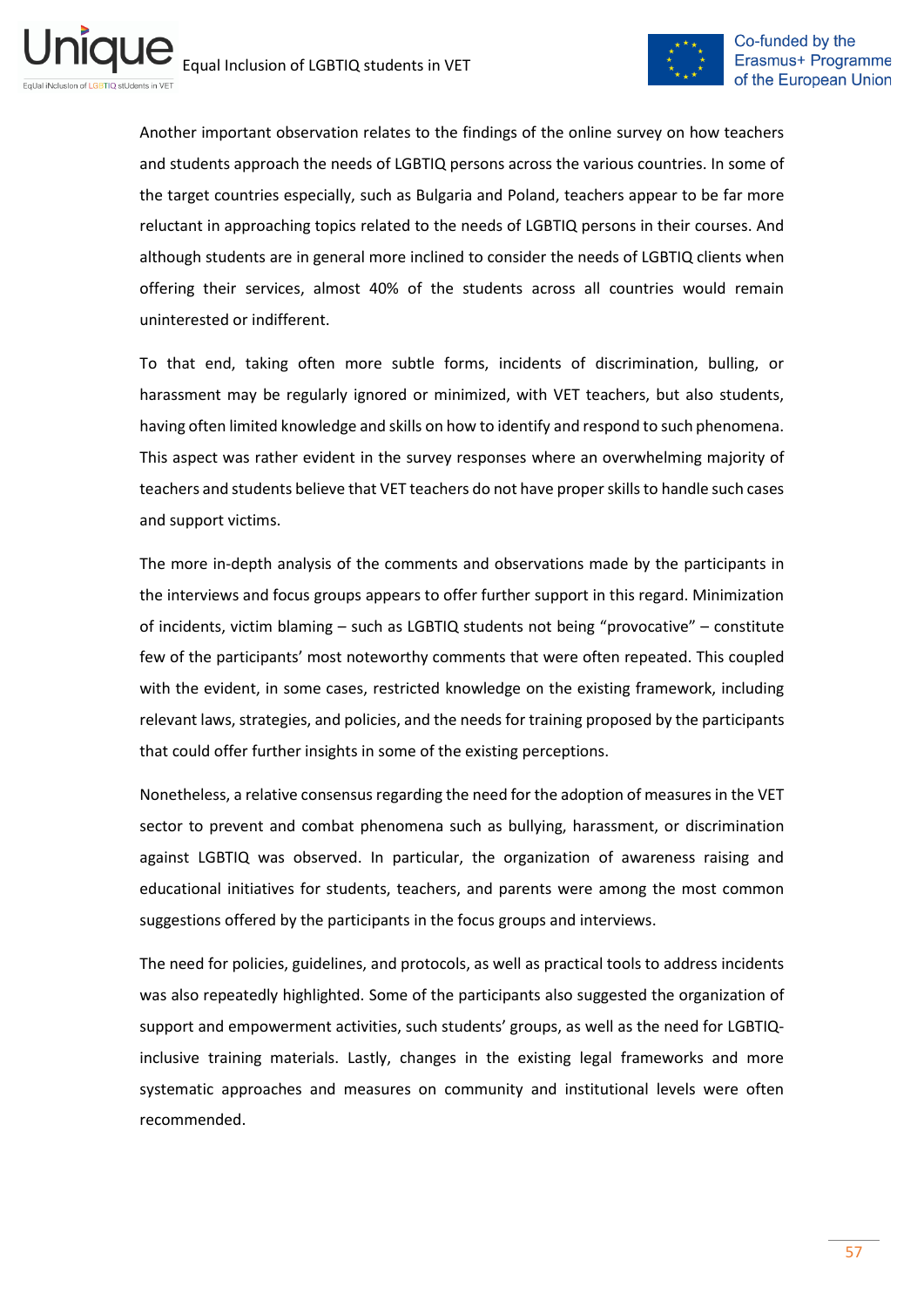

Within this context, through the analysis of the relevant findings, two main areas of need that could be targeted through the development of relevant training materials and the capacity building activities for VET teachers appear to emerge. The first relates to knowledge-based and awareness raising training, in terms of understanding key terms and concepts but also increasing sensitivity and awareness regarding the existing situation and the issues that LGBTIQ people face. The second concerns the development of skills and capacity building, focusing primarily on more practical aspects, such as ways to approach these issues and directly dealing with incidents of discrimination or harassment.

More specifically, the following constitute some of the proposed themes for the development of relevant training materials and activities towards increasing both awareness for prevention but also readiness for tackling such phenomena:

- Understanding of key terms and concepts.
- National and EU legal framework on discrimination/LGBTIQ rights.
- Existing anti-discrimination strategies, policies, and educational materials.
- Challenging common stereotypes and prejudices against LGBTIQ+ people.
- Identification of discrimination on the grounds of SOGIESC.
- Use of appropriate/inclusive language.
- Creating LGBTIQ-inclusive VET environments.
- Introducing LGBTIQ issues and topics in class or training curricula.
- Engaging students in awareness or (peer) learning activities.
- Readiness to respond to incidents of bullying, harassment, or discrimination.
- Basic communication skills on how to approach and talk to students (including victims or perpetrators of violence).

Lastly, a few additional factors that should be taken into consideration in designing relevant training initiatives are needed for the sustainability of relevant activities, offering possibilities for systematic and continuous training or long-term impact rather than being organized sporadically. In addition, the importance of cross sectoral cooperation, with activities being organized in cooperation with LGBTIQ+ organizations and support from institutional levels should be highlighted. A final recommendation concerns the use of interactive methodologies, such as mentorship or peer learning programs, but also the organization of training activities in conjunction with awareness raising events such as debates, round tables, "awareness days", or open discussions.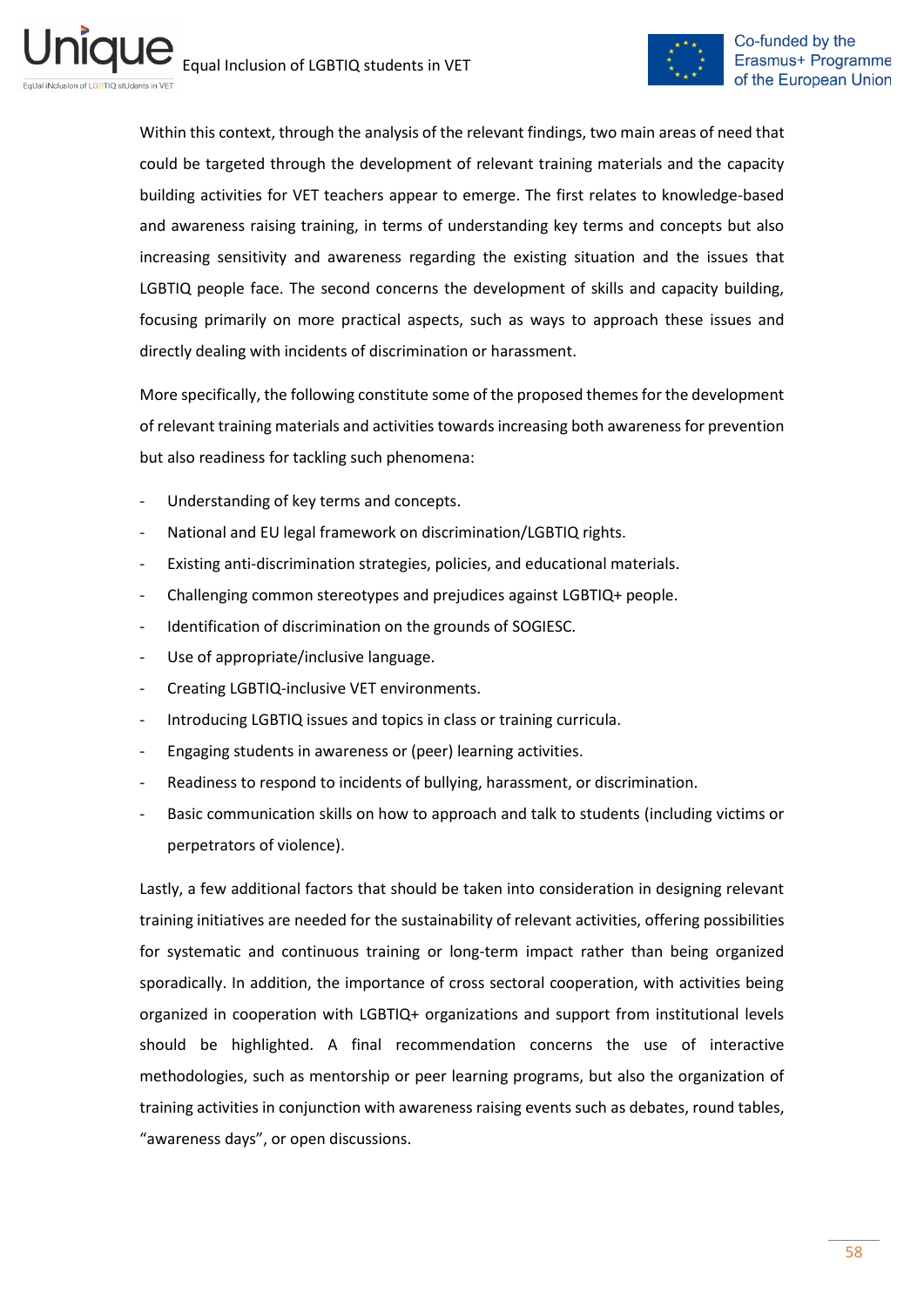<span id="page-58-0"></span>ni



# References

- Bagić, D. & Gvozdanović, A. (2015). *Istraživanje političke pismenosti učenika završnih razreda srednjih škola u Hrvatskoj.* Zagreb: Institut za društvena istraživanja u Zagrebu. Available at: [http://goo.hr/wp](http://goo.hr/wp-content/uploads/2021/05/politicka_pismenost_ucenika_i_ucenica_2021_istrazivacki_izvjestaj.pdf)content/uploads/2021/05/politicka pismenost ucenika i ucenica 2021 istrazivack [i\\_izvjestaj.pdf](http://goo.hr/wp-content/uploads/2021/05/politicka_pismenost_ucenika_i_ucenica_2021_istrazivacki_izvjestaj.pdf)
- Baketa, N., Bovan, K., & Matić Bojić, J. (2021). *Istraživanje političke pismenosti učenika završnih razreda srednjih škola u Republici Hrvatskoj - istraživački izvještaj za 2021. godinu.* Zagreb: Institut za društvena istraživanja u Zagrebu. Available at: [http://goo.hr/wp](http://goo.hr/wp-content/uploads/2021/05/politicka_pismenost_ucenika_i_ucenica_2021_istrazivacki_izvjestaj.pdf)[content/uploads/2021/05/politicka\\_pismenost\\_ucenika\\_i\\_ucenica\\_2021\\_istrazivack](http://goo.hr/wp-content/uploads/2021/05/politicka_pismenost_ucenika_i_ucenica_2021_istrazivacki_izvjestaj.pdf) [i\\_izvjestaj.pdf](http://goo.hr/wp-content/uploads/2021/05/politicka_pismenost_ucenika_i_ucenica_2021_istrazivacki_izvjestaj.pdf)
- Council of Europe (2018). *Safe at school: Education sector responses to violence based on sexual orientation, gender identity/ expression or sex characteristics in Europe*. Strasburg: Council of Europe. Available at: [https://rm.coe.int/prems-125718-gbr-](https://rm.coe.int/prems-125718-gbr-2575-safe-at-school-a4-web/16809024f5)[2575-safe-at-school-a4-web/16809024f5](https://rm.coe.int/prems-125718-gbr-2575-safe-at-school-a4-web/16809024f5)
- European Commission. (2019). *Eurobarometer on Discrimination 2019: The social acceptance of LGBTI people in the EU*. Available at: [https://ec.europa.eu/info/policies/justice](https://ec.europa.eu/info/policies/justice-and-fundamental-rights/combatting-discrimination/lesbian-gay-bi-trans-and-intersex-equality/eurobarometer-social-acceptance-lgbtiq-people-eu-2019_en)[and-fundamental-rights/combatting-discrimination/lesbian-gay-bi-trans-and](https://ec.europa.eu/info/policies/justice-and-fundamental-rights/combatting-discrimination/lesbian-gay-bi-trans-and-intersex-equality/eurobarometer-social-acceptance-lgbtiq-people-eu-2019_en)[intersex-equality/eurobarometer-social-acceptance-lgbtiq-people-eu-2019\\_en](https://ec.europa.eu/info/policies/justice-and-fundamental-rights/combatting-discrimination/lesbian-gay-bi-trans-and-intersex-equality/eurobarometer-social-acceptance-lgbtiq-people-eu-2019_en)
- Evripidou, D. (2018). The interrelationship among sexual identity, learning, and sexualisation: Primary EFL teachers' attitudes in Cyprus. *tesol QUARTERLY*, *52*(4), 1062-1072. <https://www.jstor.org/stable/44987049>
- Evripidou, D. (2020). Effects of heteronormativity on Cypriot EFL classroom participation: students' experiences. *Gender and Education*, *32*(8), 1019-1033. <https://doi.org/10.1080/09540253.2018.1533920>
- Evripidou, D., & Çavuşoğlu, Ç. (2015). English language teachers' attitudes towards the incorporation of gay-and lesbian-related topics in the classroom: The case of Greek Cypriot EFL teachers. *Sexuality Research and Social Policy*, *12*(1), 70-80. <https://doi.org/10.1007/s13178-014-0176-3>
- FRA European Union Agency for Fundamental Rights. (2020a). *EU LGBTI Survey II - A long way to go for LGBTI equality*. Luxembourg: Publications Office of the European Union. Available at: [https://fra.europa.eu/sites/default/files/fra\\_uploads/fra-2020-lgbti](https://fra.europa.eu/sites/default/files/fra_uploads/fra-2020-lgbti-equality-1_en.pdf)[equality-1\\_en.pdf](https://fra.europa.eu/sites/default/files/fra_uploads/fra-2020-lgbti-equality-1_en.pdf)
- FRA European Union Agency for Fundamental Rights. (2020b). *LGBTI Survey Data Explorer*. Available at [https://fra.europa.eu/en/data-and-maps/2020/lgbti-survey-data](https://fra.europa.eu/en/data-and-maps/2020/lgbti-survey-data-explorer)[explorer](https://fra.europa.eu/en/data-and-maps/2020/lgbti-survey-data-explorer)
- IGLYO The International LGBTIQ Youth & Student Organisation. (2018). *LGBTIQ inclusive education report (preview)*. Brussels: IGLYO - The International LGBTIQ Youth & Student **Organisation.** Available at: